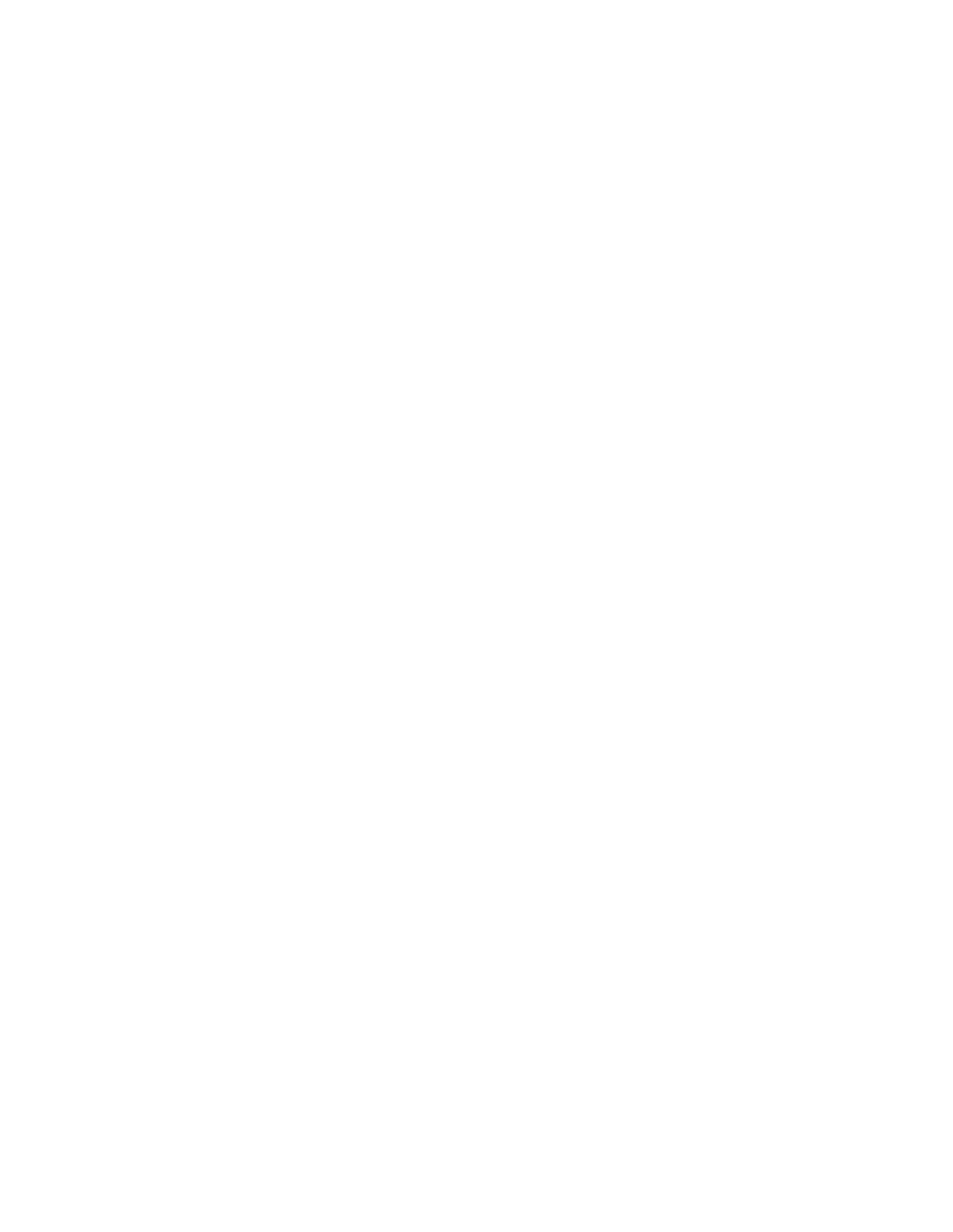# **MODFLOW-2000, THE U.S. GEOLOGICAL SURVEY MODULAR GROUND-WATER MODEL — DOCUMENTATION OF THE MODEL-LAYER VARIABLE-DIRECTION HORIZONTAL ANISOTROPY (LVDA) CAPABILITY OF THE HYDROGEOLOGIC-UNIT FLOW (HUF) PACKAGE**

*By* **Evan R. Anderman[1](#page-2-0) , Kenneth L. Kipp[2](#page-2-1) , Mary C. Hill[3](#page-2-2) , Johan Valstar 4 [,](#page-2-3) and Roseanna M. Neupauer[5](#page-2-4)**

**U.S. Geological Survey Open-File Report 02-409** 

# **Prepared in cooperation with the U.S. Department of Energy**

# **DENVER, COLORADO 2002**

<span id="page-2-0"></span> $\frac{1}{1}$ <sup>1</sup> Calibra Consulting LLC, Denver, CO, USA

<span id="page-2-1"></span><sup>&</sup>lt;sup>2</sup> U.S. Geological Survey, Denver, CO, USA

<span id="page-2-2"></span><sup>&</sup>lt;sup>3</sup> U.S. Geological Survey, Boulder, CO, USA

<span id="page-2-3"></span><sup>&</sup>lt;sup>4</sup> Netherlands Institute of Applied Geophysics  $TNO - National Geological Survey$ , Utrecht, the **Netherlands** 

<span id="page-2-4"></span><sup>&</sup>lt;sup>5</sup> University of Virginia, Charlottesville, VA, USA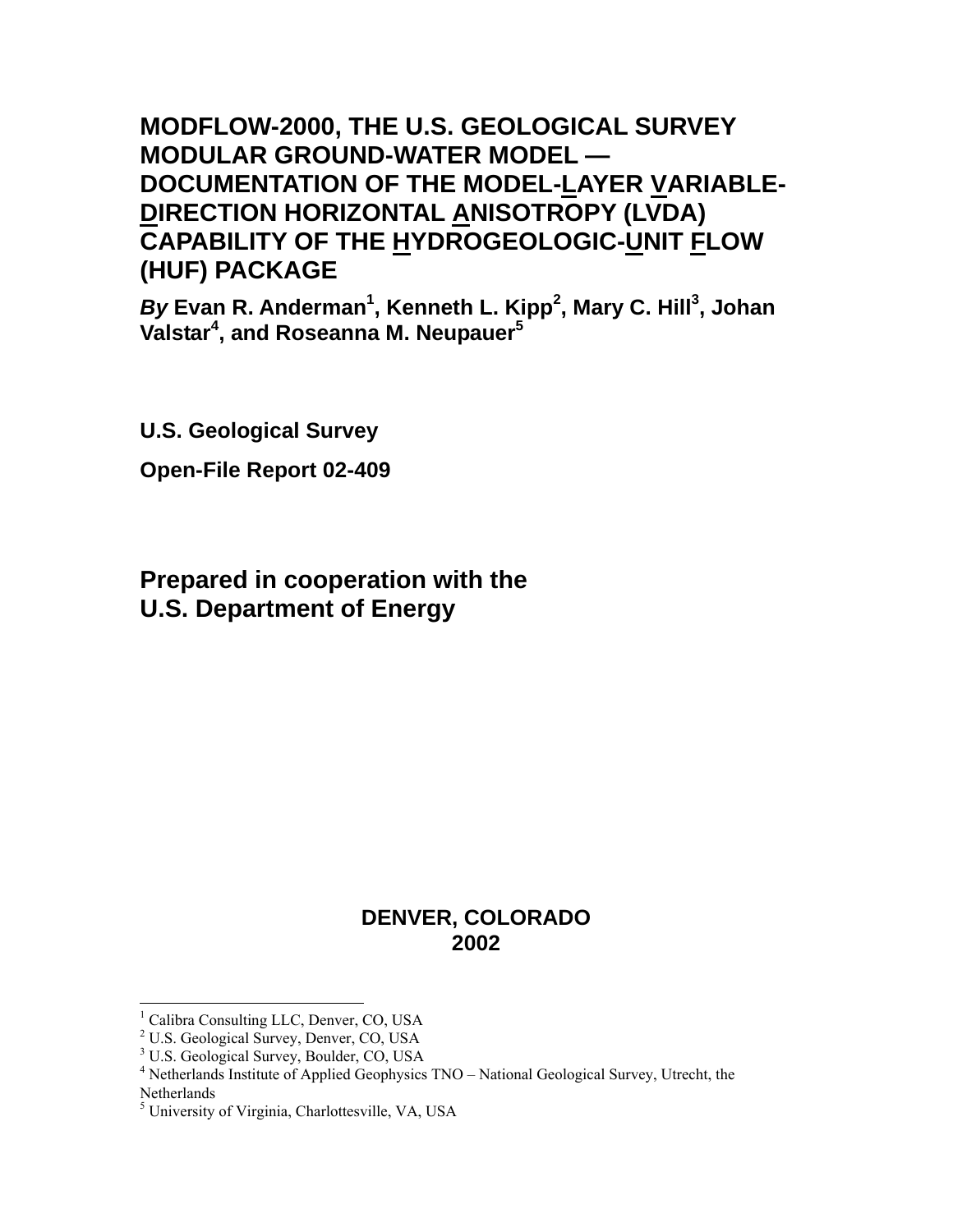U.S. DEPARTMENT OF THE INTERIOR Gale A. Norton, *Secretary* U.S. GEOLOGICAL SURVEY Charles G. Groat, *Director*

The use of trade, product, industry, or firm names is for descriptive purposes only and does not imply endorsement by the U.S. Government.

For additional information write to:

Regional Research Hydrologist U.S. Geological Survey Box 25046, Mail Stop 413 Denver Federal Center Denver, CO 80225-0046

Copies of this report can be purchased from:

U.S. Geological Survey Branch of Information Services Box 25286 Denver, CO 80225-0425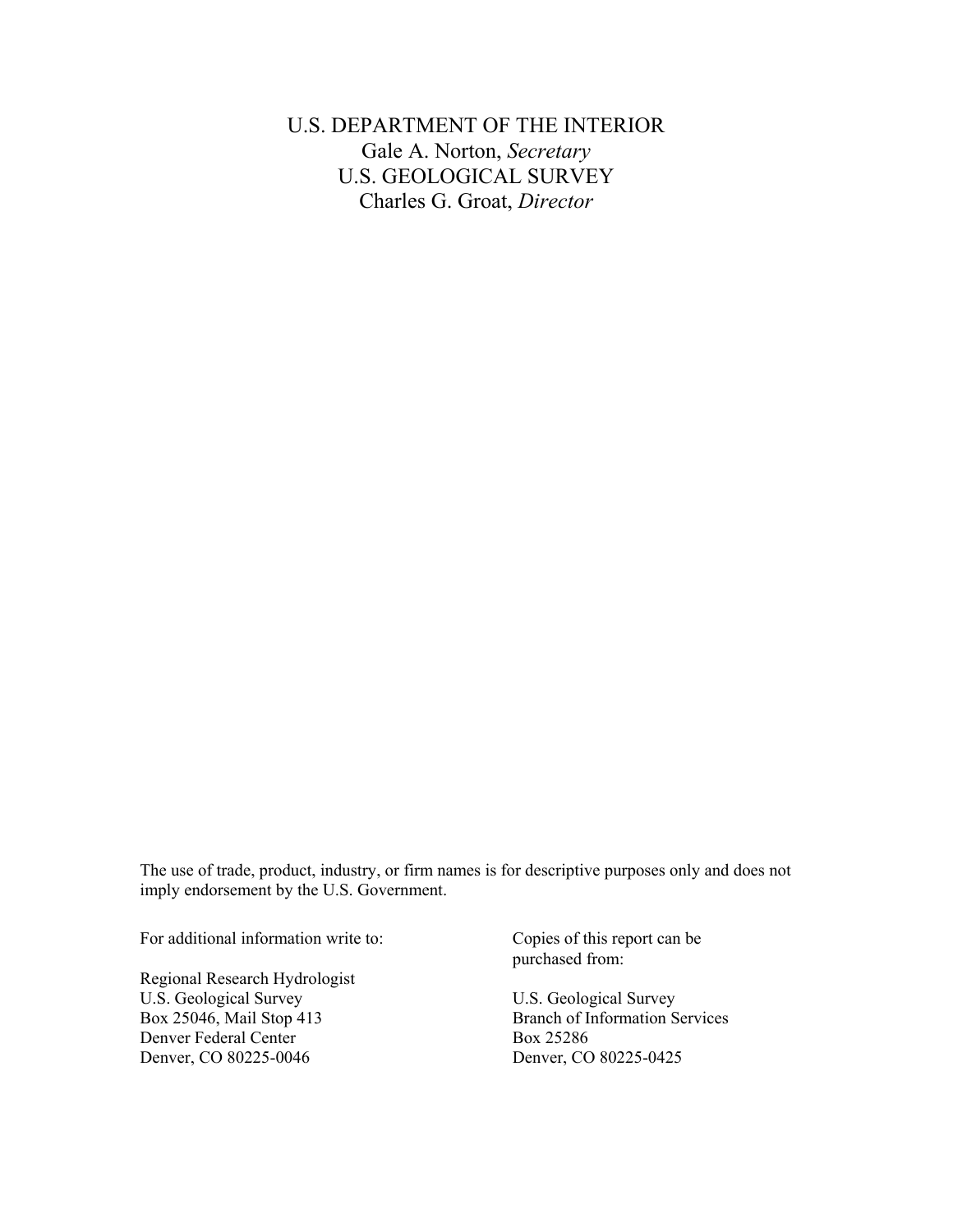## **PREFACE**

The Model-Layer Variable-Direction Horizontal Anisotropy (LVDA) computer software described in this report is a new capability of the Hydrogeologic-Unit Flow (HUF) Package for MODFLOW-2000, the U.S. Geological Survey's three-dimensional ground-water flow parameter-estimation model. The software is designed to allow the primary axes of horizontal anisotropy to be oriented in directions other than along grid axes. The documentation presented here describes the methods used, the required new input file, the changes in how two parameter types in the HUF Package are used, and the output related to the new LDVA capability.

All code developed by the U.S. Geological Survey for MODFLOW-2000 is available for downloading over the Internet from a U.S. Geological Survey software repository. The repository is accessible on the World Wide Web from the U.S. Geological Survey Water Resources Information web page at URL

[http://water.usgs.gov/software/ground\\_water.html](http://water.usgs.gov/software/ground_water.html)

under the label 'MODFLOW-2000'.

The performance of the LVDA capability of the HUF Package has been tested in a variety of applications. Future applications, however, might reveal errors that were not detected in the test simulations. Users are requested to notify the U.S. Geological Survey of any errors found in this document or the computer program using the email address available on the website mentioned above. Updates might occasionally be made to both this document and to the LVDA capability of the HUF Package, and users are encouraged to check the website periodically.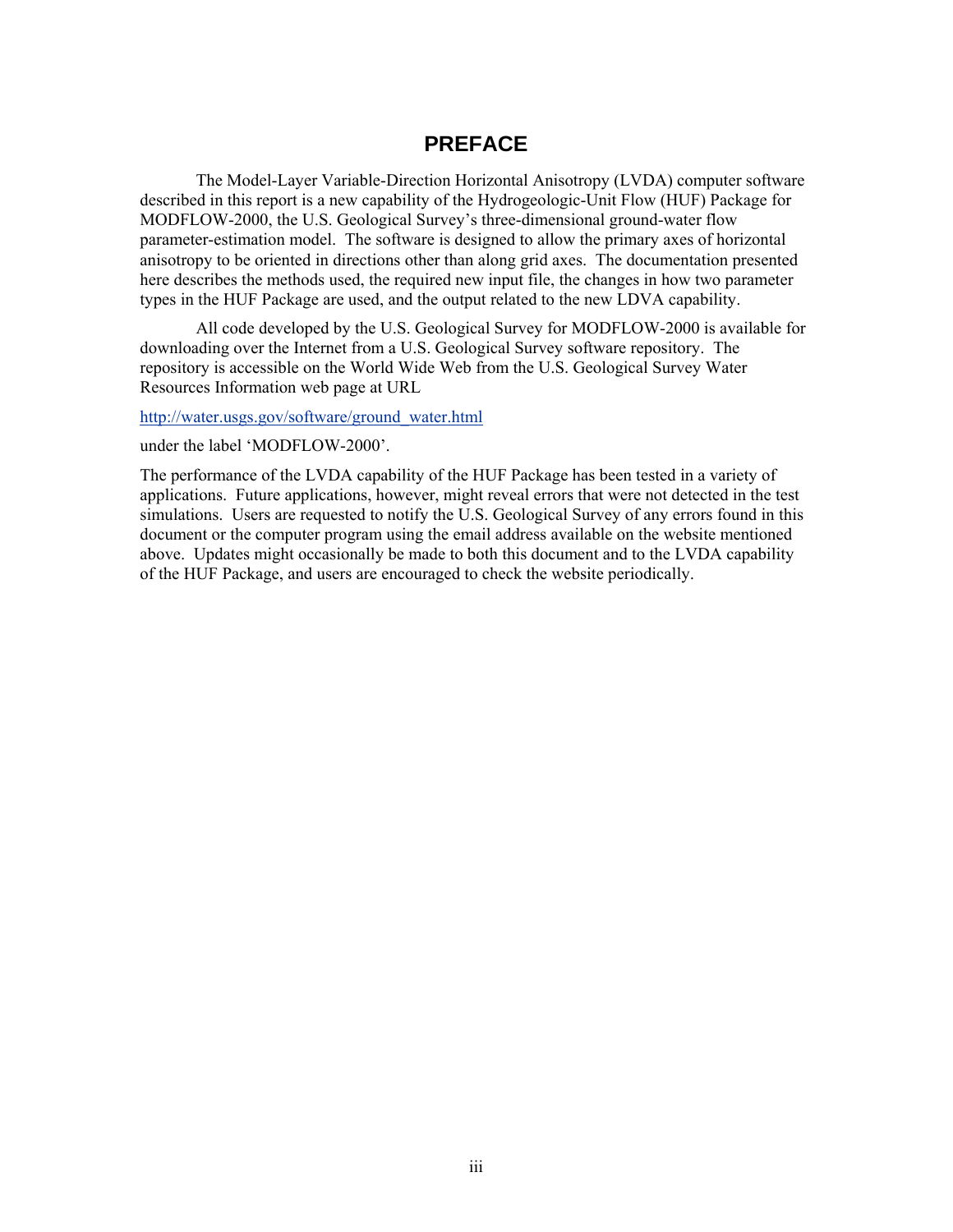# **CONTENTS**

| Defining Variable-Direction Horizontal Anisotropy Using Model Layers4                          |  |
|------------------------------------------------------------------------------------------------|--|
|                                                                                                |  |
|                                                                                                |  |
|                                                                                                |  |
|                                                                                                |  |
|                                                                                                |  |
| Conceptualization and Implementation of Model-Layer Variable-Direction Horizontal Anisotropy10 |  |
|                                                                                                |  |
|                                                                                                |  |
|                                                                                                |  |
|                                                                                                |  |
|                                                                                                |  |
|                                                                                                |  |
| Tests of Hydraulic Heads and Cell-By-Cell Flows Simulated Using the LVDA Capability  15        |  |
|                                                                                                |  |
|                                                                                                |  |
|                                                                                                |  |
| Illustration and Test of Sensitivities Calculated Using the LVDA Capability 18                 |  |
|                                                                                                |  |
|                                                                                                |  |
|                                                                                                |  |
|                                                                                                |  |
|                                                                                                |  |
|                                                                                                |  |
|                                                                                                |  |
|                                                                                                |  |
|                                                                                                |  |
| Appendix B: Mathematical Derivation for Simulating Variable-Direction Horizontal Anisotropy    |  |
|                                                                                                |  |
| The Block-Centered Finite-Difference Grid and the Continuity Equation 31                       |  |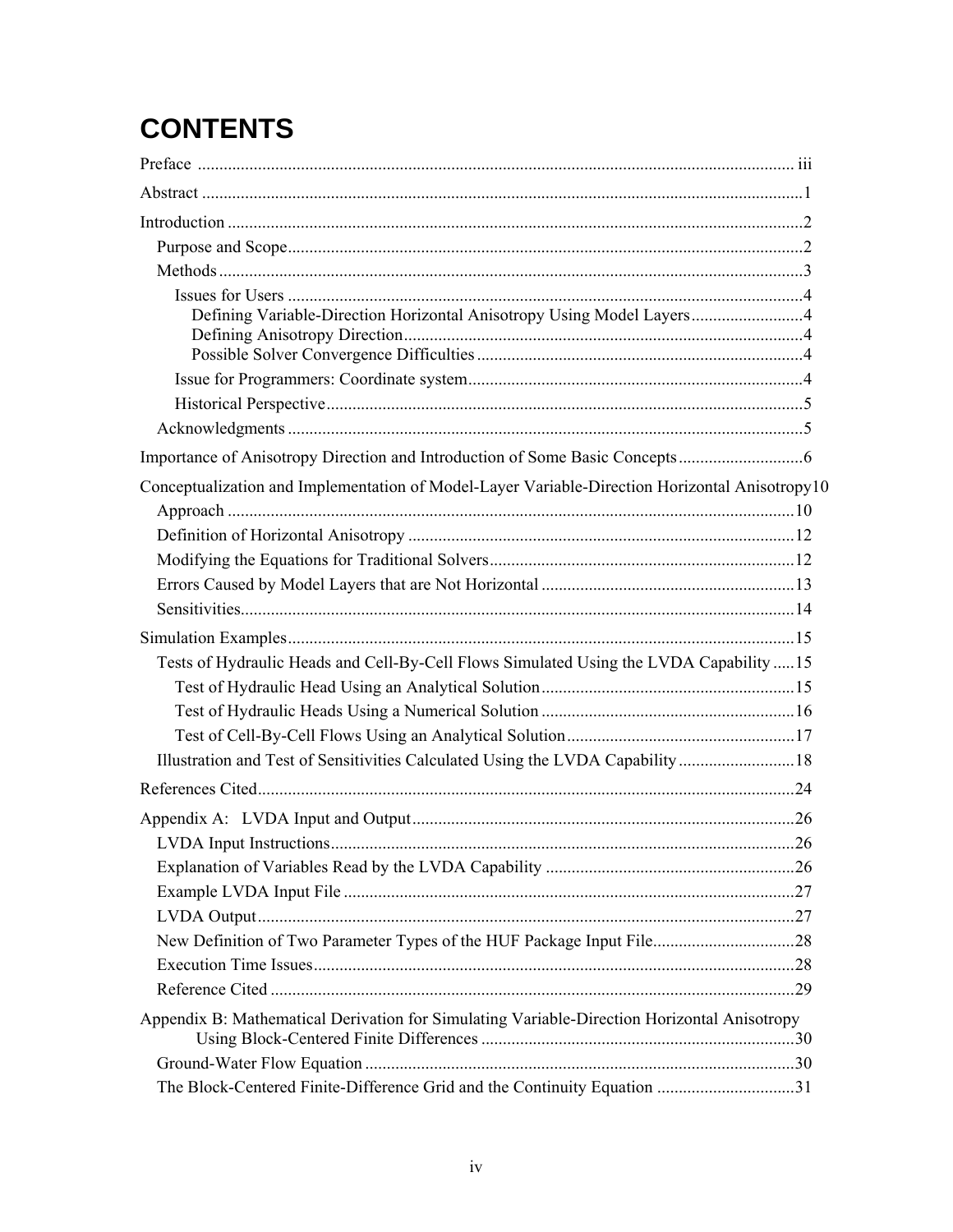| APPENDIX D: Calculation of Horizontal Cell-Face Velocities and Sensitivities |  |
|------------------------------------------------------------------------------|--|
|                                                                              |  |
|                                                                              |  |
|                                                                              |  |

# **FIGURES**

| Figure 1. Nine cells from a MODFLOW model layer showing (A) grid-direction horizontal                                                                                                                                                                                                                     |
|-----------------------------------------------------------------------------------------------------------------------------------------------------------------------------------------------------------------------------------------------------------------------------------------------------------|
| anisotropy defined for each grid cell, (B) variable-direction horizontal anisotropy defined for                                                                                                                                                                                                           |
| each grid cell, and $(C)$ definition of the angle, $\theta$ , required to define variable-direction                                                                                                                                                                                                       |
| horizontal anisotropy. The angle is defined clockwise from the positive x direction, and can be                                                                                                                                                                                                           |
|                                                                                                                                                                                                                                                                                                           |
| Figure 2: Typical actual and approximate representations of horizontal anisotropy for which $(A)$<br>errors in flow directions and magnitudes are considered and (B) the analysis of errors would<br>be equivalent if $\theta$ were measured from the y-axis instead of the x-axis. The angle $\theta$ is |
| Figure 3. Error in flow magnitude as a function of horizontal anisotropy ratio (HANI) and angle<br>9                                                                                                                                                                                                      |
| Figure 4. Error in flow direction as a function of horizontal anisotropy ratio (HANI) and angle                                                                                                                                                                                                           |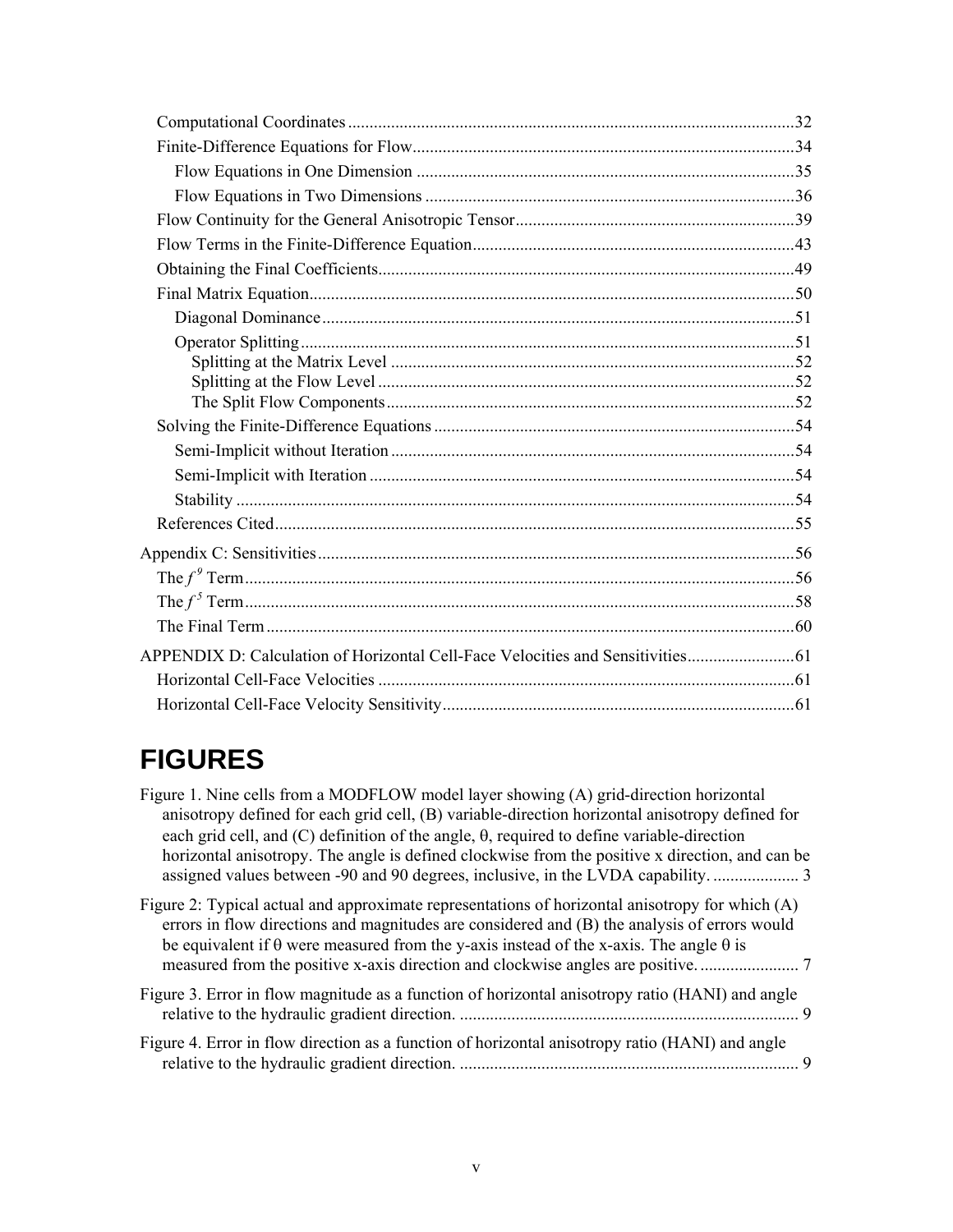[Figure 5: The flows calculated through the boundaries of each cell using the formulation](#page-19-0)  [presented in this report, shown for cell 1. Two flows are calculated for each grid-cell boundary](#page-19-0) instead of the single value described by [McDonald and Harbaugh \(1988, p. 5-3\)](#page-19-0) .................. 11

- [Figure 6. \(A\) Representation of the hydraulic-conductivity ellipse for the steady-state analytical](#page-24-0)  [solution. HANI is the horizontal anisotropy ratio. \(B\) Hydraulic-head solution using the](#page-24-0)  [LVDA capability in MODFLOW-2000. The LVDA capability nearly reproduces the](#page-24-0)  [analytical hydraulic-head distribution, for which the contours should be parallel and vertical.](#page-24-0)  [The slight angle of the head contours is caused by the approximate way that the LVDA](#page-24-0)  [capability accounts for specified-flow boundaries. \(C\) Hydraulic-head solution without the](#page-24-0)  [LVDA capability with the same boundary conditions as in \(B\) and isotropic hydraulic](#page-24-0)  [conductivity. This is the solution that is produced using previously existing capabilities of](#page-24-0)  MODFLOW. [............................................................................................................................](#page-24-0) 16
- [Figure 7. Hydraulic heads simulated in two ways that theoretically produce identical results](#page-25-0)  [rotated by 45 degrees. In both situations, the hydraulic head at the circular boundary 1000 m](#page-25-0) [from the pumping well is 10 m. \(A\) Horizontal anisotropy is parallel to the grid directions](#page-25-0)  [simulated using MODFLOW without the LVDA capability. \(B\) Horizontal anisotropy at a 45](#page-25-0)  [degree angle to the grid simulated using MODFLOW with the LVDA capability.................](#page-25-0).. 17

[Figure 8. Advective-transport paths simulated using the LDVA capability for the problem](#page-26-0) [presented in figure 6. The paths are superimposed on the hydraulic-head solution from figure](#page-26-0)  6B. [............................................................................................................................................](#page-26-0) 18

- [Figure 9. Model grid, boundary conditions, observation locations, and hydraulic-conductivity](#page-27-0) [zones for complex example used to test the calculation of sensitivities. \(Modified from Hill](#page-27-0)  [and others, 2000.\).....................................................................................................................](#page-27-0) 19
- [Figure 10. \(A\) Representation of the hydraulic-conductivity ellipse for zone 4; ANIV is the](#page-30-0)  [horizontal anisotropy ratio. \(B\) Hydraulic-head distribution with anisotropy in zone 4 defined](#page-30-0)  [parallel to the grid directions \(black lines\) and with anisotropy in zone 4 defined 45 degrees](#page-30-0)  [from the grid directions \(red lines\). \(C\) Change in hydraulic head produced by rotating the](#page-30-0)  [direction of horizontal anisotropy in zone 4 \(outlined by thick black line\) from 0 to 45](#page-30-0)  [degrees......................................................................................................................................](#page-30-0) 22
- [Figure 11. Composite scaled sensitivities at the true values for parameters listed in table 1.](#page-31-0)  [Sensitivities for the LVDA parameters shown with cross hatching. The composite scaled](#page-31-0)  [sensitivity for LVDA123 is zero because the related horizontal anisotropy ratio equals 1.0.](#page-31-0) . 23
- [Figure A- 1. Execution times for MODFLOW-2000 models run using the HUF Package without](#page-37-0)  [the LDVA capability and with the LVDA capability using angles of horizontal anisotropy of 0](#page-37-0)  [and 45 degrees. The solutions without LDVA and with LDVA using an angle of 0 degrees are](#page-37-0)  [identical and execution times differ because of the extra effort required by the LDVA](#page-37-0)  [capability. Execution times are reported in seconds and relative to the execution time without](#page-37-0)  [the LDVA capability. The three-dimensional example is thought to be more representative of](#page-37-0)  [typical applications...................................................................................................................](#page-37-0) 29
- [Figure B-1. Two-dimensional cell-centered grid in x-y plane. The row indexing convention is the](#page-39-0)  same as that used in MODFLOW, when observed from below, with j used to index the x axis and i used to index the y axis. [..................................................................................................](#page-39-0) 31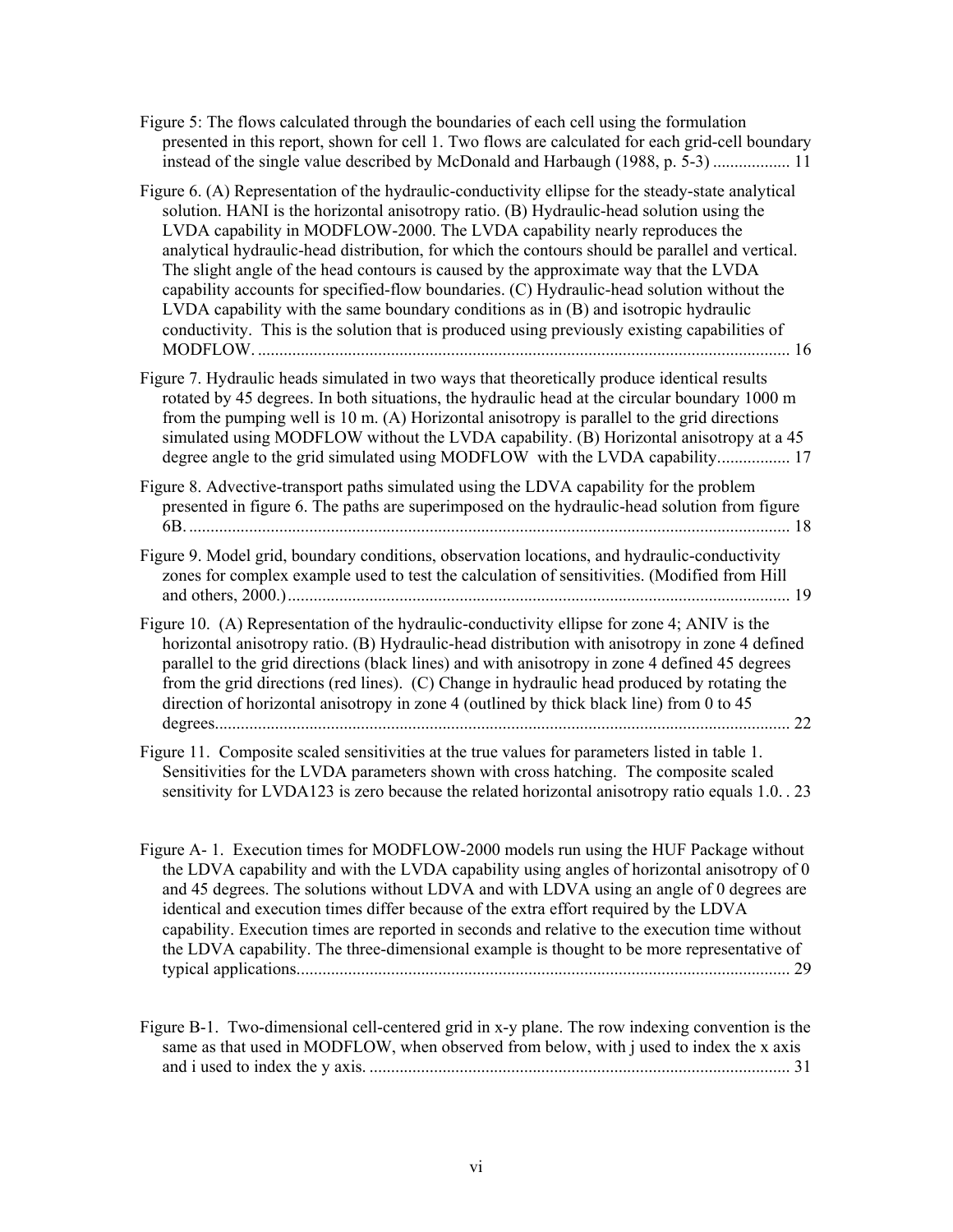| Figure B-2. A two-dimensional cell in the x-y plane mapped into a unit square cell in the $\xi$ - $\eta$                                                                                                                                                                                                                                                                                                                                 |
|------------------------------------------------------------------------------------------------------------------------------------------------------------------------------------------------------------------------------------------------------------------------------------------------------------------------------------------------------------------------------------------------------------------------------------------|
| plane. For convenient referencing in the text, the four sides of the unit square are labeled N<br>(north), S (south), E (east), and W (west). $\Delta c_i$ is the cell dimension along the y axis, which is<br>parallel to the columns of the grid; $\Delta r_i$ is the cell dimension along the x axis, which is parallel                                                                                                               |
| Figure B-3. One-dimensional cells with piecewise linear hydraulic-head variation 35                                                                                                                                                                                                                                                                                                                                                      |
| Figure B-4. Piecewise-linear basis functions. Global finite-difference nodes $\mathbf{j}$ and $\mathbf{j}+1$ are shown<br>with f, the location of the finite-difference cell boundary. Local coordinates which range from                                                                                                                                                                                                                |
| Figure B-5. Unit-square grid with areas covered by piecewise linear triangular basis functions                                                                                                                                                                                                                                                                                                                                           |
| Figure B-6. Areas covered by the triangular basis functions associated with the $j+\frac{1}{2}$ and $i+\frac{1}{2}$<br>faces of cell 1. For convenient referencing in the text, the four added nodes on the sides of the<br>finite-difference cells are labeled N (north), S (south), E (east), and W (west). The I at the top<br>of the figure identifies this set of four cells as cell 1 of figure B-5 plus bordering cells 2, 3, and |
|                                                                                                                                                                                                                                                                                                                                                                                                                                          |
| Figure B-8. Four subsets of the nine-cell grid associated with cell 1. Locations of additional                                                                                                                                                                                                                                                                                                                                           |
| Figure B-9. Finite-difference grid showing local numbering and global indices used for the                                                                                                                                                                                                                                                                                                                                               |

# **TABLES**

| Table 1. Labels, descriptions and true and starting values for the parameters for the complex |  |
|-----------------------------------------------------------------------------------------------|--|
|                                                                                               |  |
|                                                                                               |  |
|                                                                                               |  |

| Divide                         | Bv      | To Obtain           |  |
|--------------------------------|---------|---------------------|--|
| millimeters (mm)               | 0.03937 | inch                |  |
| meter (m)                      | 3.28    | foot                |  |
| meter per day $(m/d)$          | 3.28    | foot per day        |  |
| square meter per day $(m^2/d)$ | 10.78   | square foot per day |  |
| cubic meter per day $(m^3/d)$  | 35.314  | gallons per day     |  |
| kilometer (km)                 | 0.62    | mile                |  |

### CONVERSION FACTORS AND ABBREVIATIONS

Other abbreviations used in this report:

Time(T)

Length (L)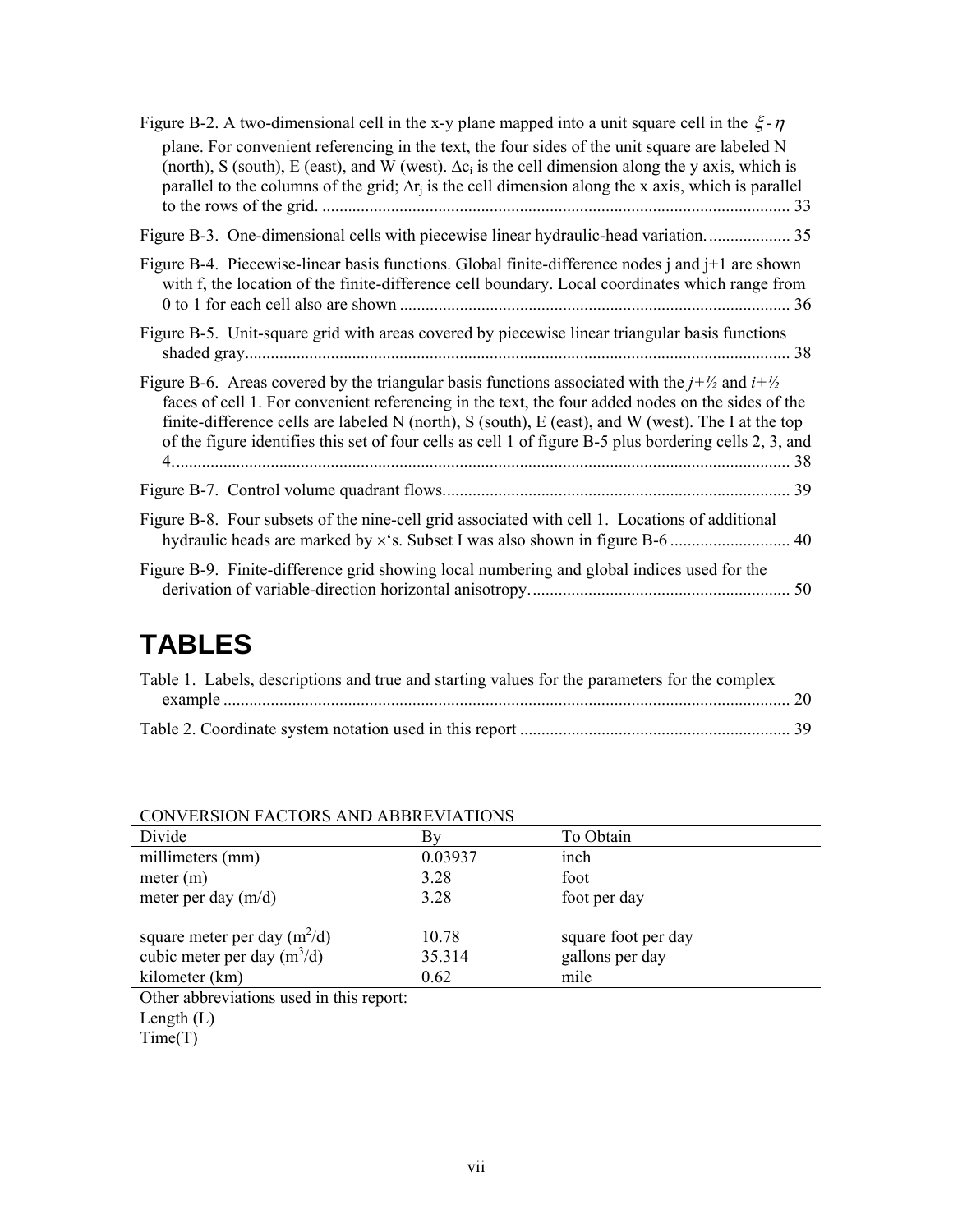# <span id="page-9-0"></span>**MODFLOW-2000, THE U.S. GEOLOGICAL SURVEY MODULAR GROUND-WATER MODEL —**

# **DOCUMENTATION OF THE MODEL-LAYER VARIABLE-DIRECTION HORIZONTAL ANISOTROPY (LVDA) CAPABILITY OF THE HYDROGEOLOGIC-UNIT FLOW (HUF) PACKAGE**

By Evan R. Anderman, Kenneth L. Kipp, Mary C. Hill, Johan Valstar, and

Roseanna M. Neupauer

## **ABSTRACT**

This report documents the model-layer variable-direction horizontal anisotropy (LVDA) capability of the Hydrogeologic-Unit Flow (HUF) Package of MODFLOW-2000. The LVDA capability allows the principal directions of horizontal anisotropy to be different than the modelgrid row and column directions, and for the directions to vary on a cell-by-cell basis within model layers. The HUF Package calculates effective hydraulic properties for model grid cells based on hydraulic properties of hydrogeologic units with thicknesses defined independently of the model layers. These hydraulic properties include, among other characteristics, hydraulic conductivity and a horizontal anisotropy ratio. Using the LVDA capability, horizontal anisotropy direction is defined for model grid cells within which one or more hydrogeologic units may occur. For each grid cell, the HUF Package calculates the effective horizontal hydraulic conductivity along the primary direction of anisotropy using the hydrogeologic-unit hydraulic conductivities, and calculates the effective horizontal hydraulic conductivity along the orthogonal anisotropy direction using the effective primary direction hydraulic conductivities and horizontal anisotropy ratios. The direction assigned to the model layer effective primary hydraulic conductivity is specified using a new data set defined by the LVDA capability, when active, to calculate coefficients needed to solve the ground-water flow equation. Use of the LVDA capability is illustrated in four simulation examples, which also serve to verify hydraulic heads, advectivetravel paths, and sensitivities calculated using the LVDA capability.

This version of the LVDA capability defines variable-direction horizontal anisotropy using model layers, not the hydrogeologic units defined by the HUF Package. This difference needs to be taken into account when designing model layers and hydrogeologic units to produce simulations that accurately represent a given field problem. This might be a reason, for example, to make model layer boundaries coincide with hydrogeologic-unit boundaries in all or part of a model grid.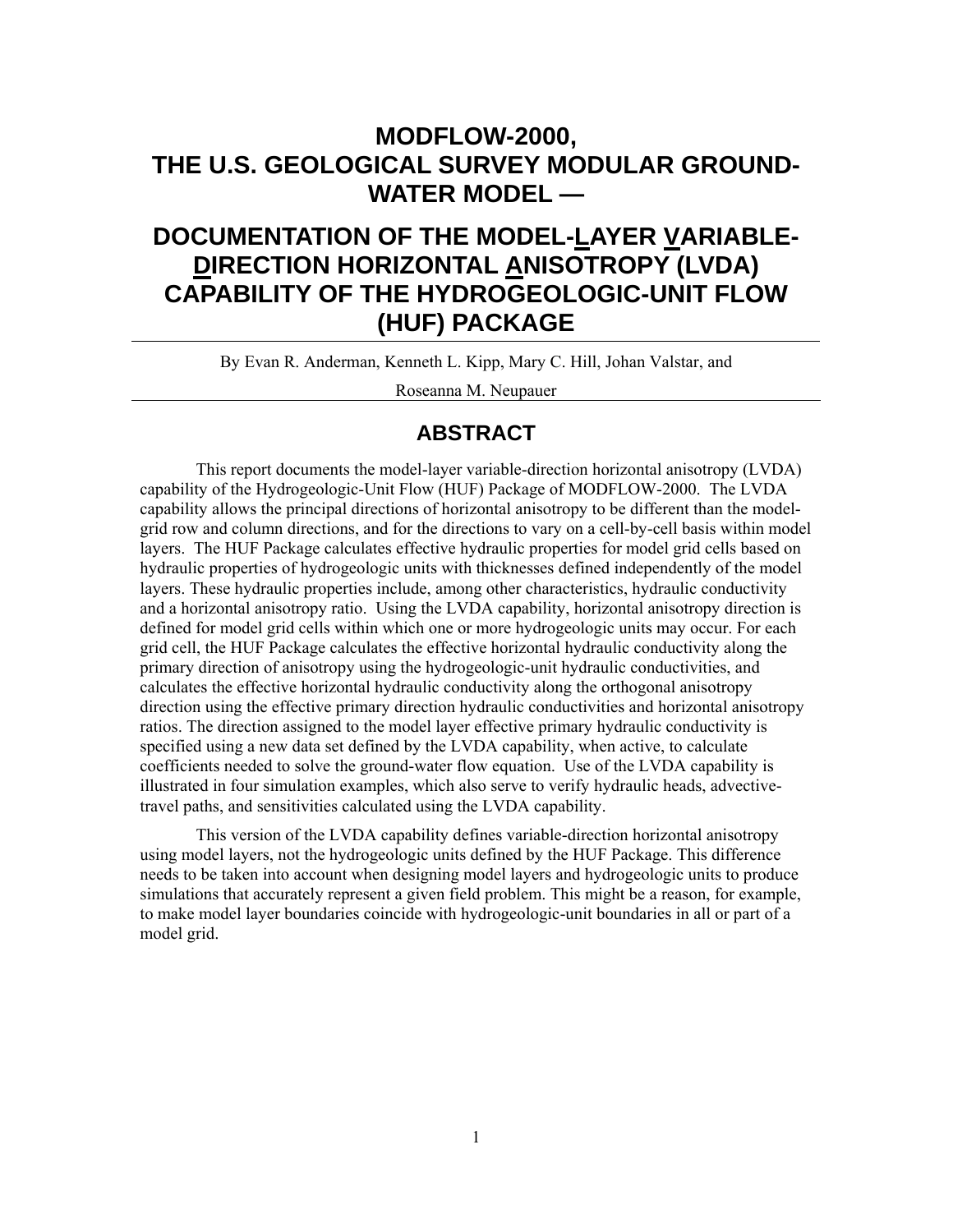#### **INTRODUCTION**

<span id="page-10-0"></span>In models of ground-water systems, depositional, structural, and other conditions can result in hydraulic conductivity being different depending on the direction considered. This is called hydraulic-conductivity anisotropy. Correct representation of hydraulic-conductivity anisotropy is important for the accurate solution of hydraulic heads, flows, and transport, as demonstrated by Henry and others (1998). MODFLOW-2000 (Harbaugh and others, 2000) with either the Layer-Property Flow (LPF) Package (Harbaugh and others, 2000, p. 22) or the Hydrogeologic-Unit Flow (HUF) Package (Anderman and Hill, 2000) have been limited to griddirection anisotropy (fig. 1A). That is, the simulated directions of anisotropy have been limited to being oriented along the grid axes. MODFLOW-2000 is more flexible than previous USGSproduced versions of MODFLOW in that it allows grid-direction horizontal anisotropy to vary within a layer by specifying different values of the horizontal grid-direction anisotropy ratio for each model grid cell (fig 1A), but the limitation to grid directions remained. To address this limitation, the U.S. Geological Survey, in cooperation with the U.S. Department of Energy, developed the model layer variable direction horizontal anisotropy (LVDA) capability to make fully variable-direction horizontal anisotropy within model layers available in MODFLOW-2000's HUF Package.

Flexibility in the definition of horizontal anisotropy, such as that shown in figure 1B, is necessary because of the following. (1) In modeling natural systems, grid axes can not always be oriented parallel to major anisotropy directions. For example, major fracture groups in different parts of a single flow system may be oriented at angles other than 90 degrees. (2) Considerations other than horizontal anisotropy, for example, boundary shape, often are important in grid orientation, and flexibility for defining horizontal-anisotropy direction allows those other considerations to be better addressed. (3) Significant errors in the magnitude and direction of flow can result from inaccurately defined anisotropy direction, and this error can be quantified using the Ground-Water Flow and Sensitivity Processes of the new LVDA capability. As shown in this work, using the LDVA capability to simulate horizontal anisotropy that is not parallel to grid directions results in increased execution times, and this will need to be considered when designing a model grid.

#### **Purpose and Scope**

The purpose of this report is to document the conceptualization and implementation of the LVDA capability of the HUF Package. After reviewing selected aspects of the methodology that are important to users and programmers, some basic concepts are presented and errors that can be produced by incorrectly specifying the direction of anisotropy are investigated with an analytical solution. Next, the equations used to calculate heads and sensitivities in the new capability are derived; main points are presented in the text and details are presented in Appendices B and C. Then, the hydraulic heads simulated with the new capability are tested using an analytical solution and a numerical solution, and calculated sensitivities are tested using a heterogeneous three-dimensional test case. Appendix A describes the new input file required to use variable-direction horizontal anisotropy.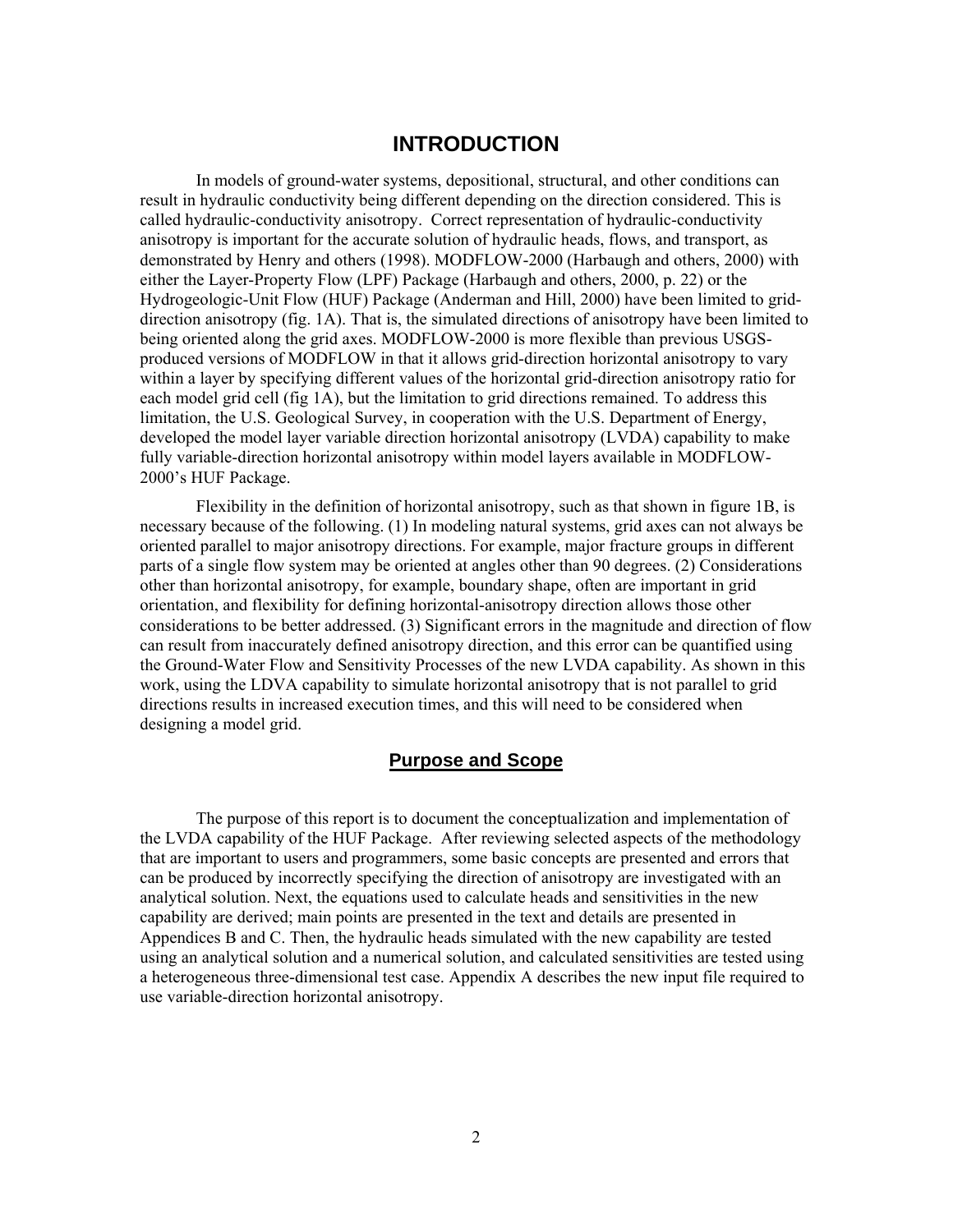#### **Methods**

<span id="page-11-0"></span>This section briefly discusses several aspects of the methods used in this work that are important to users and programmers using the LVDA capability. The issues important to users include: (1) variable-direction horizontal anisotropy is defined by model layer rather than hydrogeologic unit, (2) definition of the anisotropy direction, and (3) possible solver convergence difficulties. An issue important to programmers is the perspective of the MODFLOW coordinate system used in this work to develop the relevant equations and its relation to the model grid. Finally, the present work is put into perspective relative to selected existing models capable of representing variable-direction horizontal anisotropy.



Figure 1. Nine cells from a MODFLOW model layer showing (A) grid-direction horizontal anisotropy defined for each grid cell, (B) variable-direction horizontal anisotropy defined for each grid cell, and (C) definition of the angle, θ, required to define variable-direction horizontal anisotropy. The angle is defined clockwise from the positive x direction, and can be assigned values between -90 and 90 degrees, inclusive, in the LVDA capability.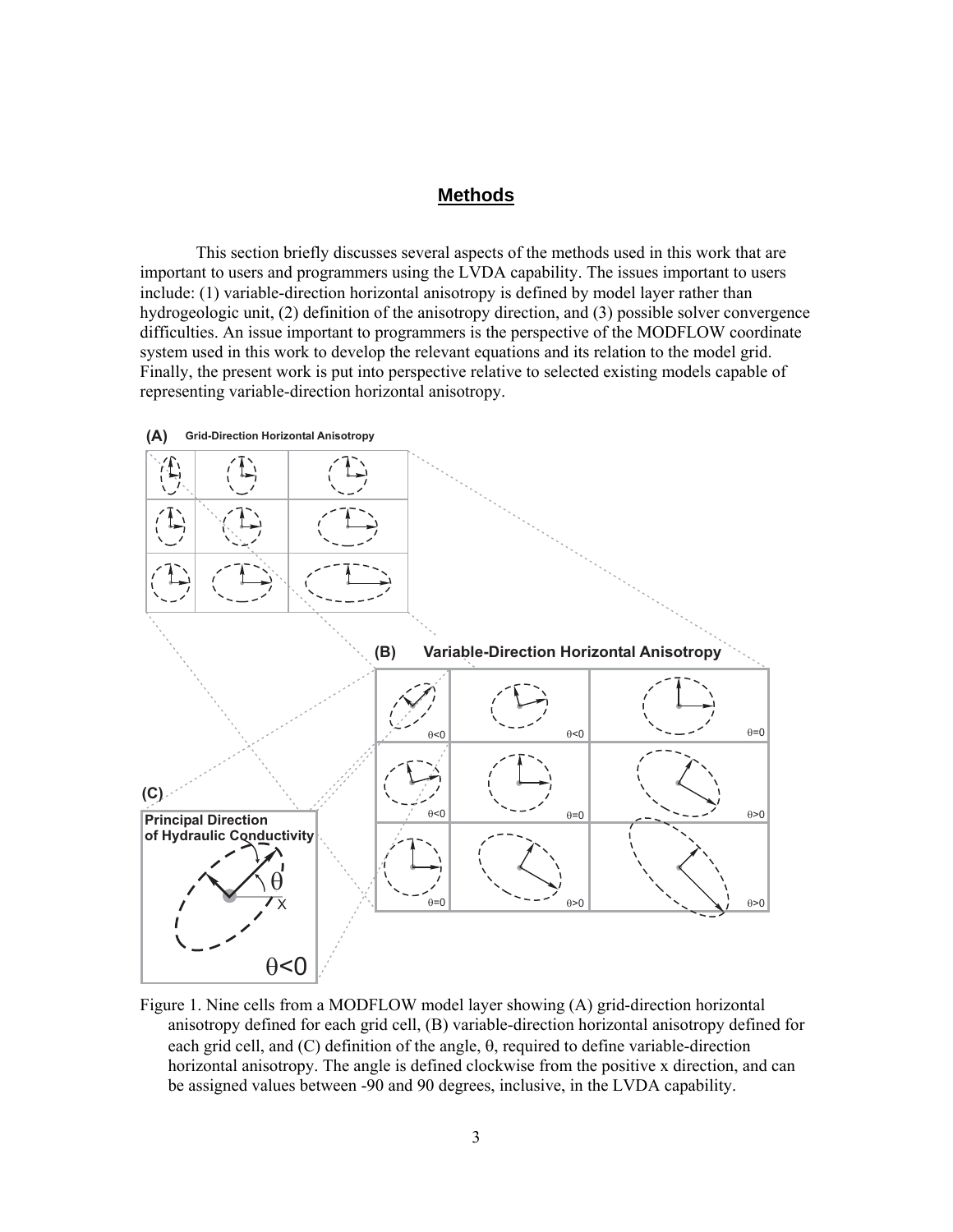#### **Issues for Users**

<span id="page-12-0"></span>Three issues that are likely to be of concern to users include defining variable direction horizontal anisotropy using model layers, defining the anisotropy direction, and possible solver difficulties.

#### **Defining Variable-Direction Horizontal Anisotropy Using Model Layers**

This version of the LVDA capability defines variable-direction horizontal anisotropy using model layers, not the hydrogeologic units defined by the HUF Package. This can affect how model layers and hydrogeologic units are best designed for given applications. For example, in areas where fracturing is thought to produce horizontal anisotropy principally in one hydrogeologic unit, more accurate simulations may be attained by making model layer boundaries coincide with the top and bottom of that hydrogeologic unit.

#### **Defining Anisotropy Direction**

For each model grid cell, the direction of horizontal anisotropy is defined using an angle from the direction of model rows. Angle values can range from +90 to -90 degrees. The angle is measured clockwise from the model-row direction, as shown in figures 1B and 1C. Parameter estimation may result in angles that are outside this range; if so, the value is converted to a number within this range. For parameters used to define the anisotropy angle, the scaling for dimensionless scaled sensitivities does not include multiplication by the parameter value.

#### **Possible Solver Convergence Difficulties**

Allowing the primary axes of horizontal hydraulic conductivity to vary within a model requires additional terms to be represented in the hydraulic-conductivity tensor (see equation B-2a and 2b in Appendix B). When horizontal anisotropy is aligned with the grid direction, only diagonal terms occur in the hydraulic-conductivity tensor; when the direction of horizontal anisotropy is not aligned with the grid, off-diagonal terms are required. This change results in more off-diagonal elements being added to the matrix difference equation for ground-water flow, which then no longer matches the difference stencil of solvers available in MODFLOW. A matrix with the standard stencil is shown in McDonald and Harbaugh (1988, p. 12-3). In this work, matrix splitting was employed to maintain the utility of popular solvers for MODFLOW. While all tests conducted thus far indicate the matrix splitting works well, good solver performance can not be guaranteed through mathematical proof, as discussed in Appendix B. Users therefore need to check for signs of solver failure. Solver failure generally is accompanied by lack of solver convergence or large global budget errors.

#### **Issue for Programmers: Coordinate system**

McDonald and Harbaugh (1988, p. 2-4) define a right-hand coordinate system for MODFLOW that has the advantage of being coordinated with a grid numbering system that is easy for users to understand. Grid row numbers increase from back to front and are indexed by i, column numbers increase from left to right and are indexed by j, and layer numbers increase from top to bottom and are indexed by k. The y axis points along columns toward increasing row numbers, the x axis points along rows toward increasing column numbers, and the z axis points downward.

The difficulty with this user-oriented MODFLOW coordinate system is that j indexes the x axis instead of the more common i; i indexes the y axis instead of the more common j, and the z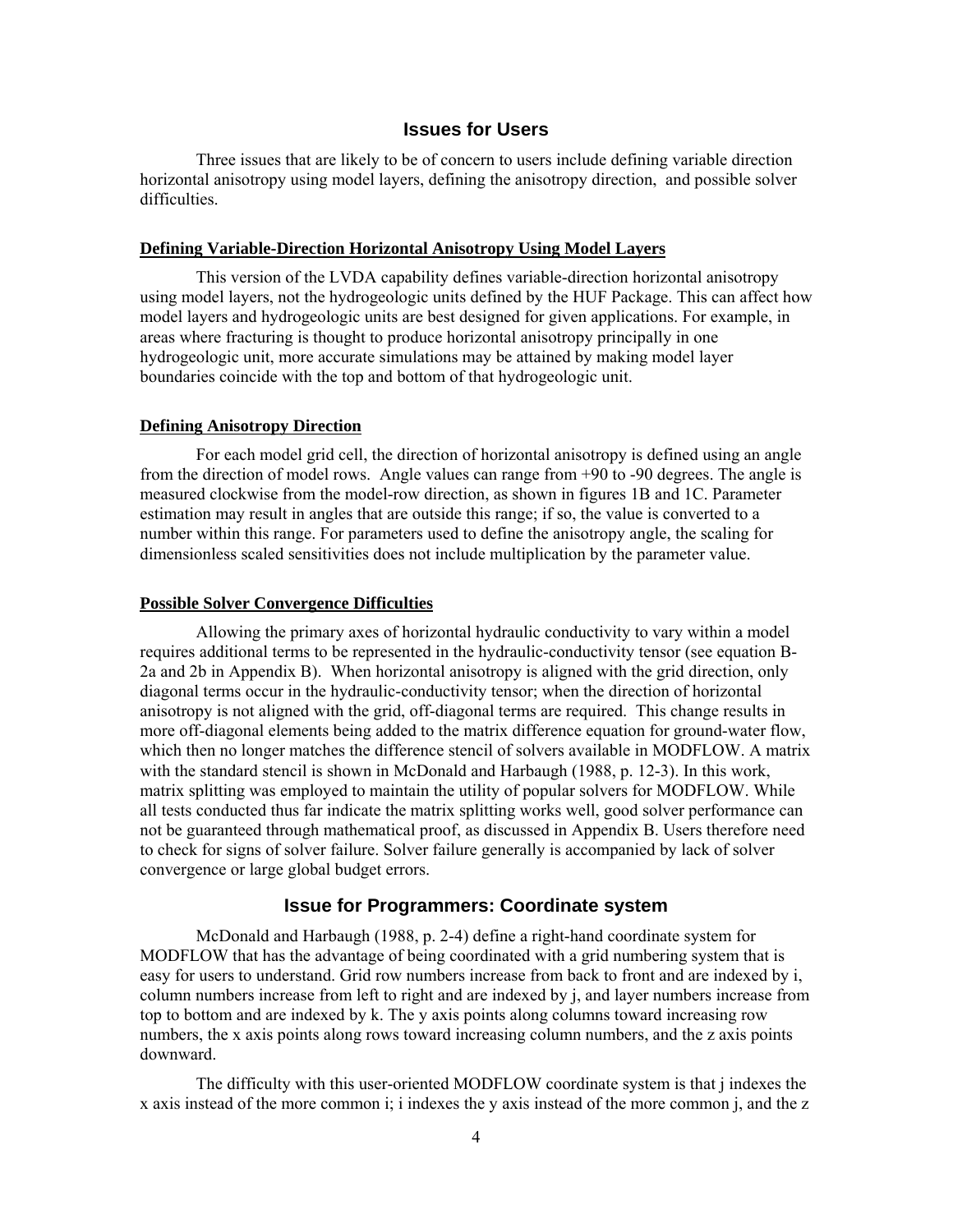<span id="page-13-0"></span>axis points down instead of up. In this report, the MODFLOW convention of j denoting cell indexing along the x axis and i denoting cell indexing along the y axis is followed. However, for the two-dimensional (x-y) coordinate grid system needed for this work, graphs with the normal orientation of the x-axis pointing to the right and the y axis pointing up are shown. This corresponds to looking at a MODFLOW x-y nodal plane from a higher value along the z axis than the location of the plane. In the MODFLOW coordinate system, this means looking up at an x-y plane from below in the three-dimensional grid.

#### **Historical Perspective**

Historically, variable-direction anisotropy has been available only in finite-element models. For example, considering only three-dimensional finite-element models, FEMWATER (Lin and others, 2001), the newest version of SUTRA (Voss and Provost, 2002), and FEHM (Dash and others, 2002) allow mutually orthogonal anisotropy directions to be in any orientation, WATFLOW/WTC (Molson and Frind, 2002a) and FLOWNET/TRANS (Molson and Frind, 2002b) allow mutually orthogonal anisotropy directions, but one direction is required to be vertical, and PTC (Pinder, 2002) specifies the allowable coordinate directions for anisotropy. The capabilities of FEMWATER, SUTRA, and FEHM exceed those of MODFLOW-2000 with HUF and its LVDA capability because LVDA is limited to variable direction anisotropy only within model layers.

A method for developing equations for flow under general anisotropy in two dimensions has been presented by Edwards and Rogers (1998) for a block-centered finite-difference grid as used in MODFLOW. The Edwards and Rogers (1998) method was implemented for work discussed in this report, but only for orthogonal horizontal coordinates of a three-dimensional region. Thus, applicability is restricted to variable direction horizontal, orthogonal anisotropy for the hydraulic-conductivity tensor.

#### **Acknowledgments**

The authors acknowledge Frank D'Agnese of the U.S. Geological Survey for his vision, encouragement, and support of this capability. Additionally, the authors acknowledge Ned Banta and Alden Provost for their critically thorough reviews that greatly improved the document.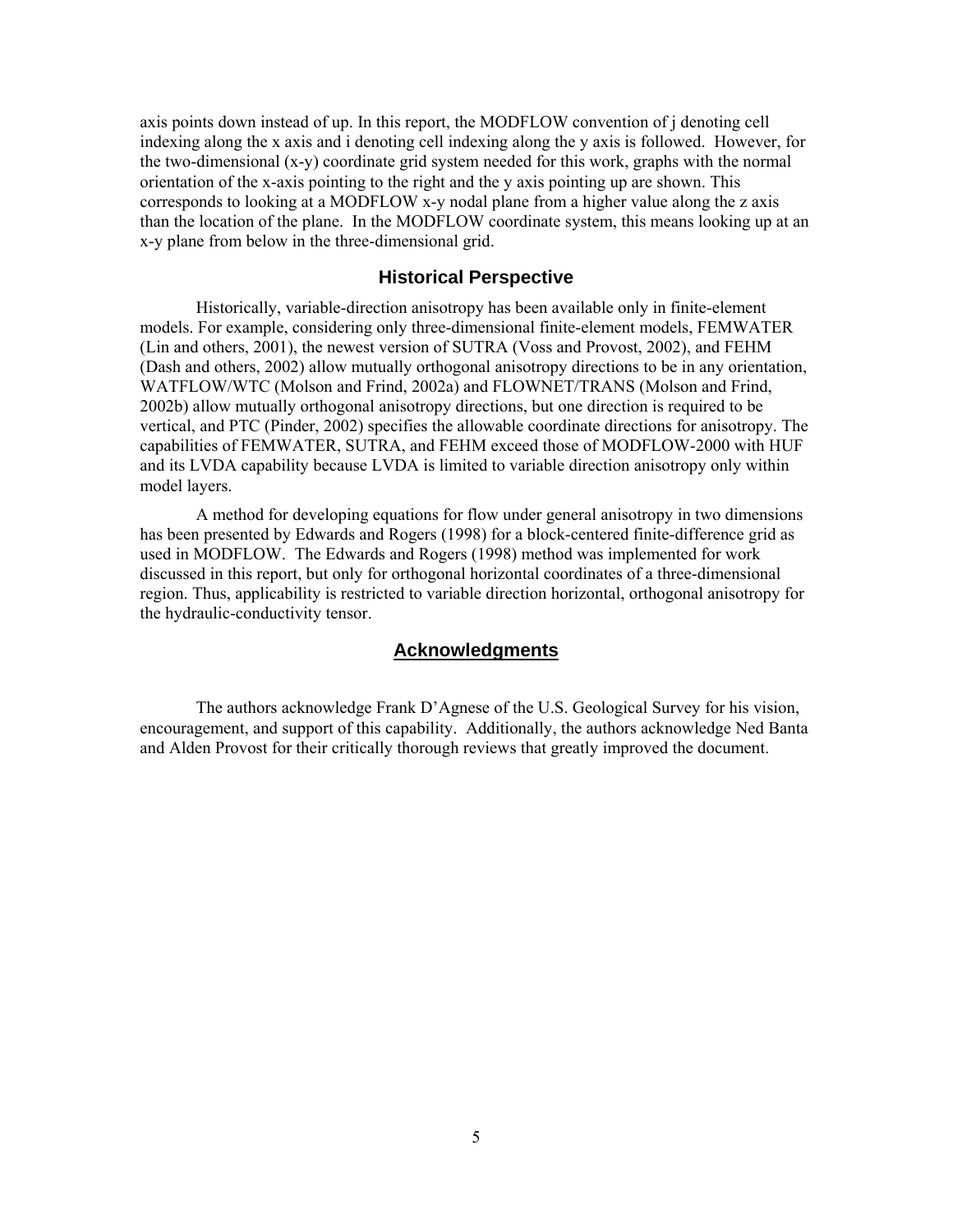# **IMPORTANCE OF ANISOTROPY DIRECTION AND INTRODUCTION OF SOME BASIC CONCEPTS**

<span id="page-14-0"></span>A simple analytical example developed by John L. Wilson (New Mexico Institute for Mining and Technology, written commun., 1999) is used to introduce some basic concepts such as the relation between the primary axes of horizontal anisotropy and the grid coordinate axes, and to illustrate the error in the magnitude and direction of the specific discharge vector when the primary axes of horizontal anisotropy are not aligned with the grid coordinate axes.

To relate the errors illustrated by the simple analytical example to MODFLOW, consider that previous MODFLOW capabilities allowed primary axes of horizontal anisotropy to be defined parallel to the grid directions only – that is, parallel to the x and y grid directions. Hydraulic-conductivity values were specified along rows (in the *x* direction) and multiplied by horizontal anisotropy to obtain hydraulic conductivity along columns (in the *y* direction).

To evaluate the error in the magnitude and direction of the simulated flow that occurs when the actual primary directions of horizontal anisotropy are not the grid directions, consider the problem shown in figure 2.  $K_{max}$  and  $K_{min}$  define the principal directions and magnitudes of the hydraulic conductivity field. The direction of  $K_{max}$  is defined by  $\theta$ , the angle between the *x*coordinate direction and the  $K_{\text{max}}$  direction, measured clockwise from the x axis. In this work, the direction of  $K_{min}$  is always perpendicular to  $K_{max}$  in the horizontal plane. The magnitude of  $K_{max}$ is larger than or equal to that of  $K_{min}$ ; the ratio of the magnitudes,  $K_{min}/K_{max}$ , is termed HANI in this report because that is the variable name used in MODFLOW-2000.

The relations between  $K_{xx}$  and  $K_{yy}$ , and  $K_{max}$ ,  $K_{min}$  and  $\theta$ , are as follows:

$$
K_{xx} = \frac{K_{\text{max}} + K_{\text{min}}}{2} + \frac{K_{\text{max}} - K_{\text{min}}}{2} \cos(2\theta)
$$
 (1a)

$$
K_{yy} = \frac{K_{\text{max}} + K_{\text{min}}}{2} - \frac{K_{\text{max}} - K_{\text{min}}}{2} \cos(2\theta)
$$
 (1b)

Previous versions of MODFLOW have not included the additional term, K*xy*, calculated as:

$$
K_{xy} = K_{yx} = \frac{K_{\text{max}} - K_{\text{min}}}{2} \sin(2\theta)
$$
 (1c)

In this evaluation, only errors in anisotropy direction that are less than or equal to 45 degrees need to be considered so that  $K_{xx} \ge K_{yy}$ . If the direction error exceeds 45 degrees, previous capabilities of MODFLOW would have allowed the anisotropy factor to be greater than 1.0, so that the higher hydraulic conductivity value could have been assigned to the y axis instead of the x axis. This relationship is shown in figure 2.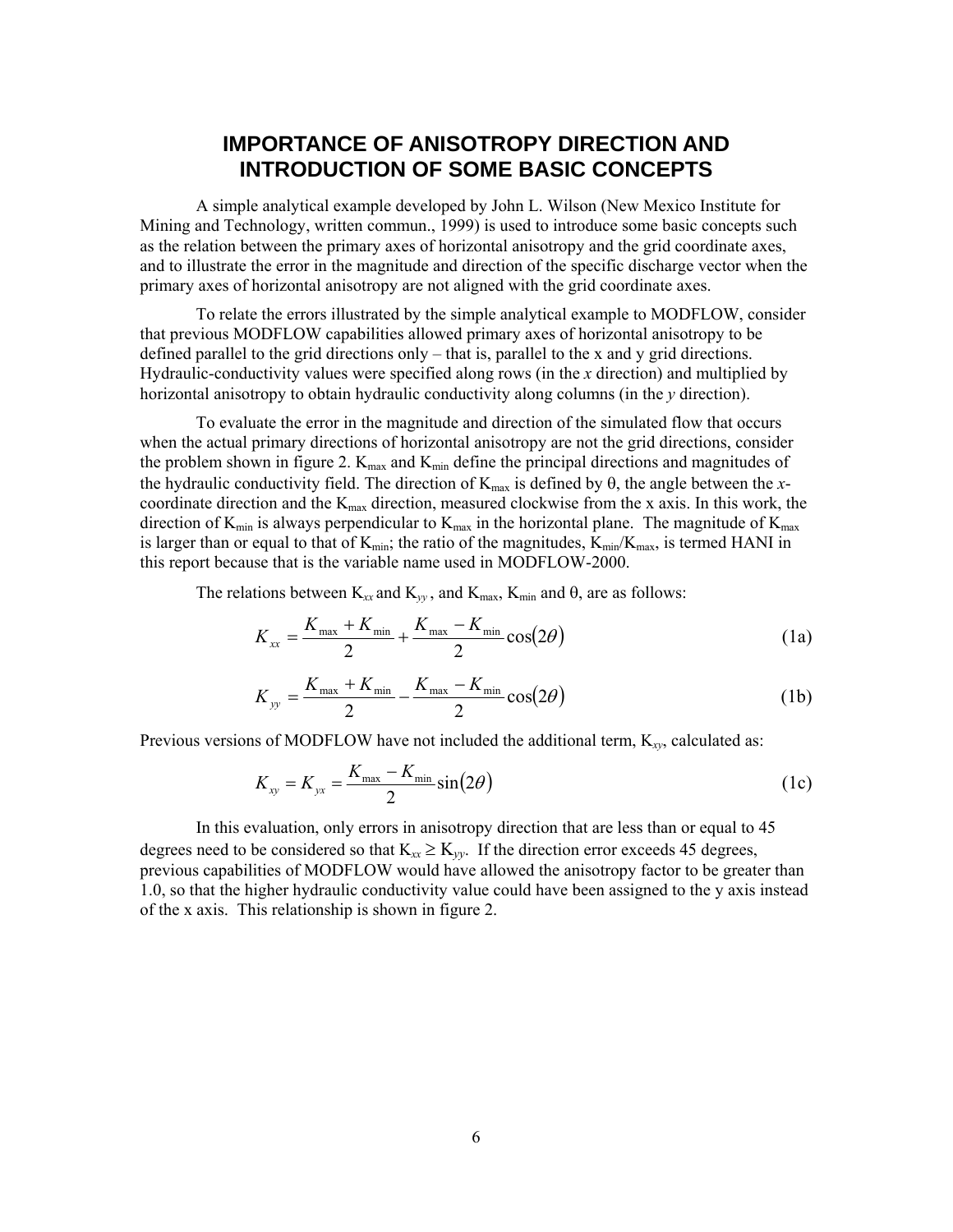<span id="page-15-0"></span>

Figure 2: Typical actual and approximate representations of horizontal anisotropy for which (A) errors in flow directions and magnitudes are considered and (B) the analysis of errors would be equivalent if  $\theta$  were measured from the y-axis instead of the x-axis. The angle  $\theta$  is measured from the positive x-axis direction and clockwise angles are positive.

To evaluate the error in the magnitude and direction of the simulated flow that occurs when the actual primary directions of horizontal anisotropy are not the grid directions, consider the analytical equivalent of a MODFLOW simulation of a homogeneous ground-water system with a hydraulic gradient imposed parallel to the rows of the finite-difference grid. The direction of the hydraulic gradient is thus *x* direction, and the perpendicular horizontal direction along columns is the *y* direction. In this homogeneous problem, the same hydraulic-conductivity value, K*xx*, is specified everywhere in the system in the x direction, and a different value, K*yy*, is specified everywhere in the system in the y direction.

For a two-dimensional domain with the hydraulic gradient in the x direction only, the Darcy velocity vector, *q* (L/T), is

$$
q = -K_{xx} \frac{\partial h}{\partial x} n_x - K_{xy} \frac{\partial h}{\partial x} n_y, \qquad (2)
$$

where,

 $K_{xx}$  and  $K_{xy}$  are components of the porous-medium hydraulic conductivity tensor [L/T]; *h* is the fluid hydraulic head [L]; and

 $n_x$  and  $n_y$  are unit vectors in the x- and y-directions, respectively, where  $n_x$  points in the x direction along rows, and  $n<sub>v</sub>$  points in the y direction along columns.

The first term on the right-hand side of equation 2 is the flow parallel to the gradient direction and normal to the finite-difference cell faces crossed in this direction; it is often called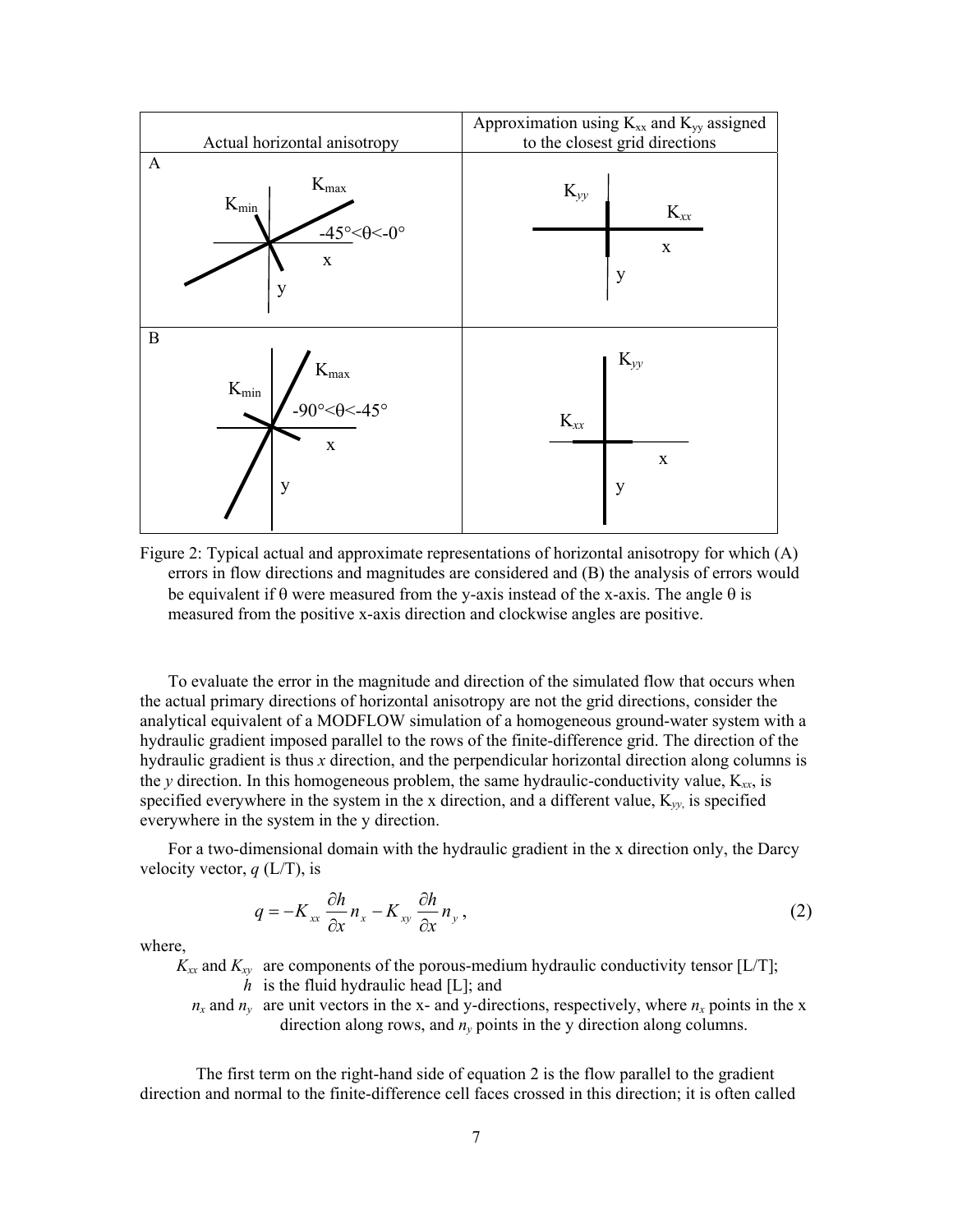the normal flow. The second term is the flow perpendicular to the gradient direction and is often called the flow tangential to the face. The magnitude of the Darcy velocity, therefore, can depend significantly on  $K_{xy}$ , as can its direction.

If the primary axes of horizontal anisotropy are incorrectly assumed to be aligned with the coordinate axes, then  $K_{xy}$  is assumed to equal 0, and the approximation,  $\hat{q}$ , to the Darcy velocity vector is

$$
\hat{q} = -K_{xx} \frac{\partial h}{\partial x} n_x \tag{3}
$$

The importance of correctly accounting for anisotropy can be illustrated by evaluating the error in the magnitude and direction of the approximation  $\hat{q}$  relative to true specific discharge *q*.

The error in magnitude,  $\varepsilon_m$ , is defined as:

$$
\varepsilon_{m} = \frac{|\hat{q}| - |q|}{|q|} = \frac{\sqrt{\left(-K_{xx} \frac{\partial h}{\partial x}\right)^{2} - \sqrt{\left(-K_{xx} \frac{\partial h}{\partial x}\right)^{2} + \left(-K_{xy} \frac{\partial h}{\partial x}\right)^{2}}}}{\sqrt{\left(-K_{xx} \frac{\partial h}{\partial x}\right)^{2} + \left(-K_{xy} \frac{\partial h}{\partial x}\right)^{2}}} = \frac{1 - \sqrt{1 + \left(\frac{K_{xy}}{K_{xx}}\right)^{2}}}{\sqrt{1 + \left(\frac{K_{xy}}{K_{xx}}\right)^{2}}},\qquad(4)
$$

and represents the fractional error in the approximated  $\hat{q}$ . The percent error is obtained by multiplying by 100.

The error in direction,  $\varepsilon_d$ , is defined as the difference in angle between the true specific discharge and the approximation. The angle of the true specific discharge would be between the angle of the hydraulic gradient and the angle of the horizontal anisotropy $(\theta)$ , and can be calculated as

$$
\tan^{-1}\left(\frac{-K_{xy}\frac{\partial h}{\partial x}}{-K_{xx}\frac{\partial h}{\partial x}}\right) = \tan^{-1}\left(\frac{K_{xy}}{K_{xx}}\right). \tag{5a}
$$

In the approximation, flow is along the x-axis so the angle of the approximation equals zero. Thus the error in direction,  $\varepsilon_d$ , equals:

$$
\varepsilon_d = \tan^{-1} \left( \frac{K_{xy}}{K_{xx}} \right). \tag{5b}
$$

These error measures,  $\varepsilon_m$  and  $\varepsilon_d$ , are plotted in figures 3 and 4, respectively, for several different anisotropy ratios and different directions (as represented by the angle θ) of horizontal anisotropy. The anisotropy ratio is defined as  $HANI= K_{min}/K_{max}$ . Values as small as 0.01 are considered; errors for smaller values were very similar to those for 0.01. As discussed previously, the maximum angle of deviation between the coordinate axes and principal directions of horizontal anisotropy that needs to be considered is 45 degrees, so the results in figures 3 and 4 are shown for -45≤θ≤45 degrees.

For HANI<sup>=1</sup> (isotropic) or  $\theta = 0$ , there are no errors in either the flow magnitude or the flow direction (figs. 3 and 4). As HANI decreases toward zero and the absolute value of  $\theta$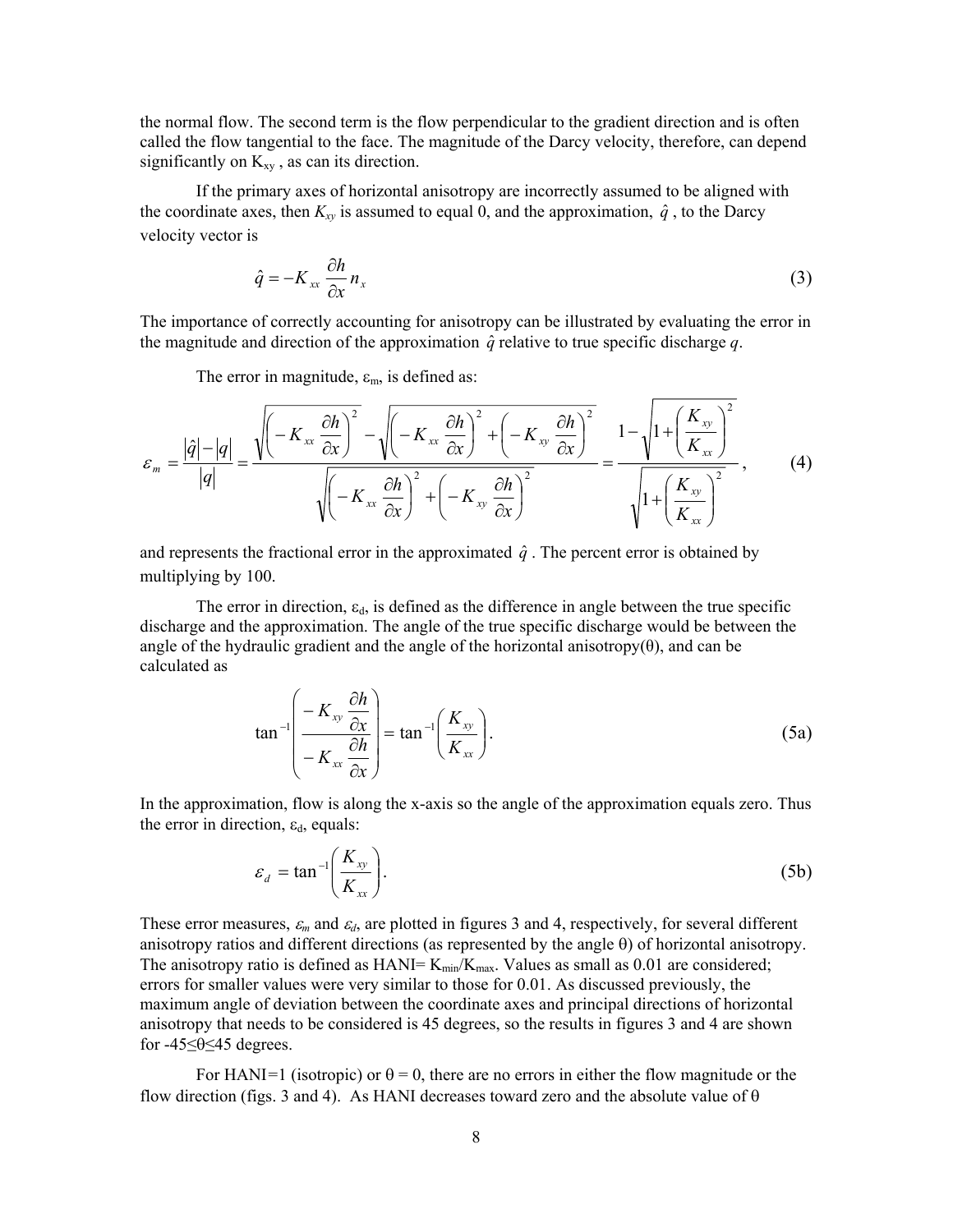<span id="page-17-0"></span>increases, the approximate flow magnitude becomes progressively smaller than the true flow magnitude (fig. 3), as simulated values differ from true values by as much as about 29 percent. In conjunction, the approximate flow direction, which is always parallel to the *x* direction, deviates from the true flow direction, which always tends towards the  $K_{\text{max}}$  direction and is nearly parallel to the  $K_{\text{max}}$  direction when HANI=0.01 (fig. 4). The errors are most severe for small HANI and for θ substantially different from zero.

This analysis does not consider the substantial error that can occur because anisotropy direction can be difficult to determine from field data. That error is not, of course, caused by limitations of any numerical solution, which is the subject of the present analysis. The LVDA capability does, however, provide the ability to quantify the effects of uncertainty in the horizontal anisotropy direction and ratio.



Figure 3. Error in flow magnitude as a function of horizontal anisotropy ratio (HANI) and angle relative to the hydraulic gradient direction.



Figure 4. Error in flow direction as a function of horizontal anisotropy ratio (HANI) and angle relative to the hydraulic gradient direction.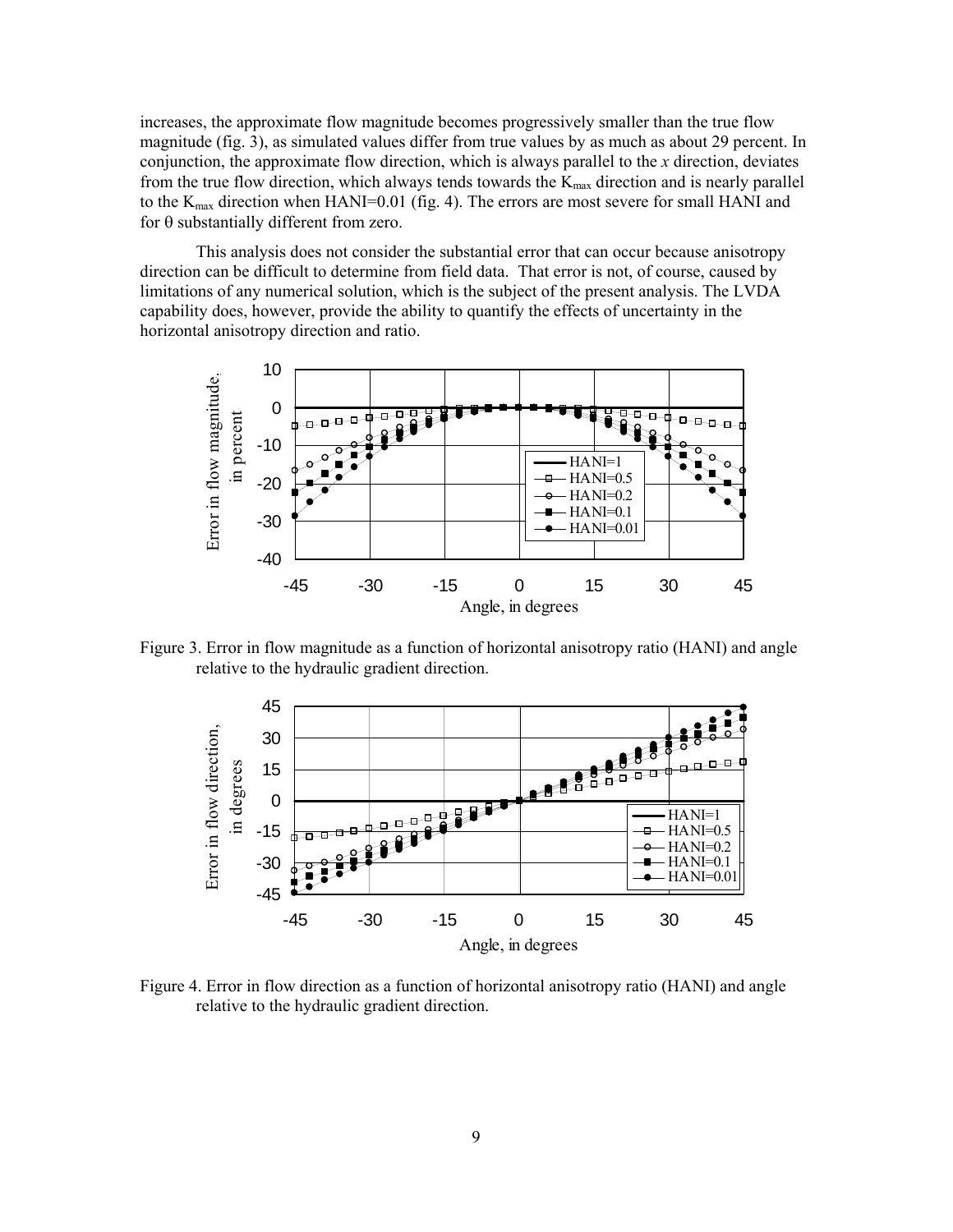# <span id="page-18-0"></span>**CONCEPTUALIZATION AND IMPLEMENTATION OF MODEL-LAYER VARIABLE-DIRECTION HORIZONTAL ANISOTROPY**

This section of the report briefly describes the LVDA capability and highlights aspects important to most users; a full derivation of the equations is presented in Appendix B. The development presented here is strongly based on the work of Edwards and Rogers (1998).

#### **Approach**

To develop a block-centered finite-difference approximation to the ground-water flow equation for the case of flow in a horizontally anisotropic, heterogeneous porous medium, the directions of the principal axes of hydraulic conductivity for each grid cell need to be defined. For variabledirection horizontal anisotropy, one of the principal axes of the hydraulic-conductivity tensor is aligned with the vertical *z*-coordinate axis, while the other two axes are free to point in any mutually orthogonal directions in the horizontal plane. The equations are developed using the two-dimensional form of the flow equation in the *x*-*y* plane, but the terms derived apply unchanged to a three-dimensional equation in which the z axis is perpendicular to the x-y plane.

The derivation of the equations begins by imposing the following assumptions and requirements.

- (1) Hydraulic conductivity is constant within each finite-difference cell but may differ from cell to cell. Thus, like the Hydrogeologic-Unit Flow (HUF) Package, the LVDA derivation is limited to harmonic averaging to obtain the conductance terms used to link cells within model layers. Other averaging options are available in the Layer Property Flow (LPF) Package documented by Harbaugh and others (2000, p. 22), but the LPF Package does not currently support the LVDA capability.
- (2) Mass needs to be conserved even when the media are highly heterogeneous. Conservation of mass is accomplished by imposing the same requirements that MODFLOW with harmonic averaging has always satisfied: that normal flow and the hydraulic head be continuous across cell boundaries, although the head gradient generally is discontinuous at cell boundaries.

As discussed in the previous section and shown in equation 2, the K*xy* terms needed to account for variable-direction horizontal anisotropy produce tangential Darcy velocity terms that can be substantial. When the hydraulic gradient has *x h* ∂  $\frac{\partial h}{\partial t}$  and *y h* ∂  $\frac{\partial h}{\partial t}$  terms, the situation is more

complicated and the generalization of equation 2 is

$$
q = -K_{xx} \frac{\partial h}{\partial x} n_x - K_{xy} \frac{\partial h}{\partial y} n_x - K_{yy} \frac{\partial h}{\partial y} n_y - K_{xy} \frac{\partial h}{\partial x} n_y
$$
(6)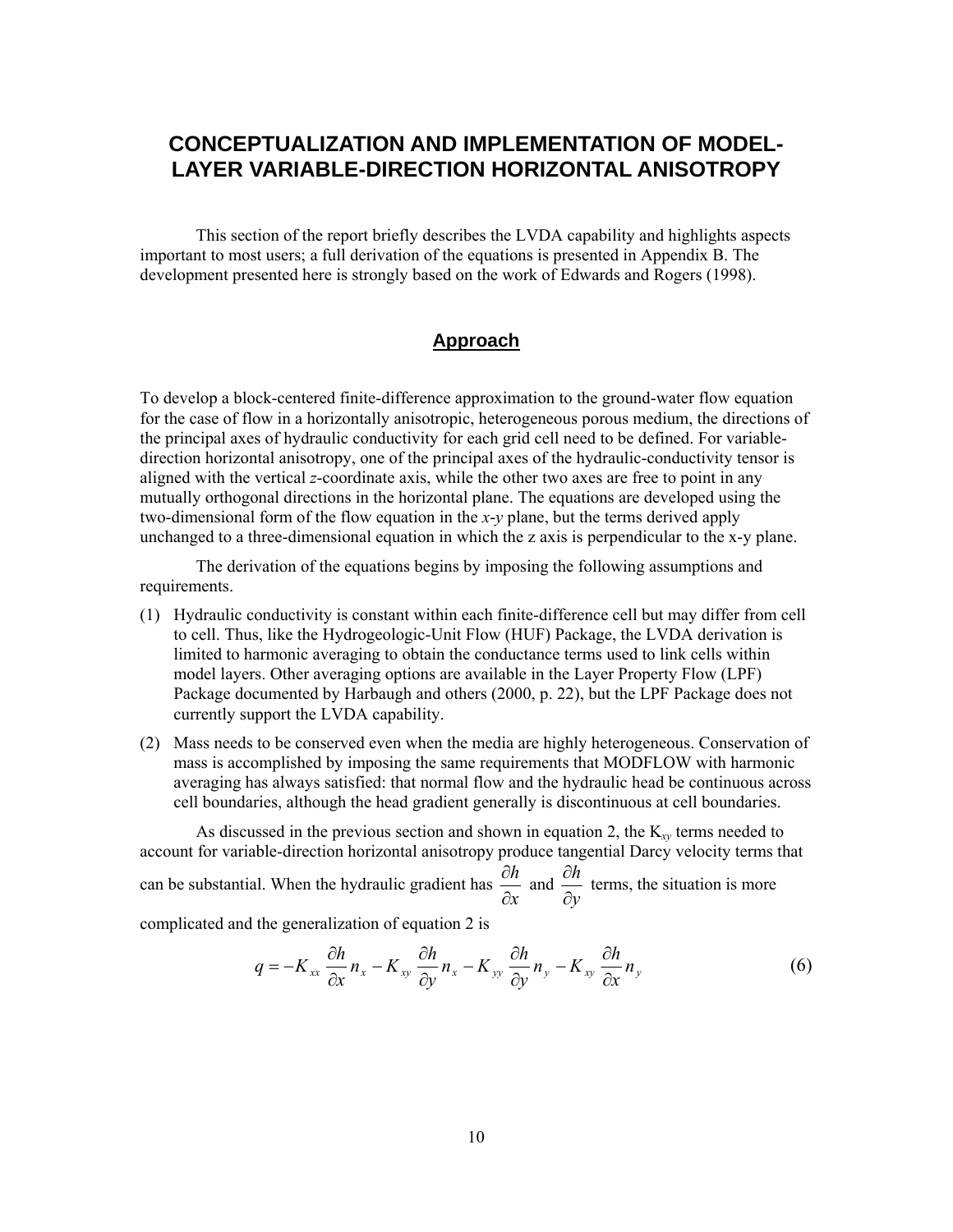<span id="page-19-0"></span>The total Darcy velocity, q, can be divided into the Darcy velocity in the x and y directions as:

$$
q_x = -K_{xx} \frac{\partial h}{\partial x} n_x - K_{xy} \frac{\partial h}{\partial y} n_x \tag{7a}
$$

$$
q_{y} = -K_{yy} \frac{\partial h}{\partial y} n_{y} - K_{xy} \frac{\partial h}{\partial x} n_{y}
$$
 (7b)

Equations 7a and 7b apply at a point on a cell face. Considering a cell face perpendicular to the x direction,  $q_x$  defines a normal Darcy velocity through the cell face and  $q_y$  defines a tangential Darcy velocity parallel to the cell face. Within the normal Darcy velocity,  $q_x$ , the first term on the right-hand side of equation 7a is the normal gradient component, and the second term is the tangential gradient component of this normal Darcy velocity. For a cell face perpendicular to the y direction,  $q_y$  defines a normal Darcy velocity through the cell face and  $q_x$  defines a tangential Darcy velocity parallel to the cell face. Within the normal Darcy velocity,  $q<sub>v</sub>$ , the first term on the right-hand side of equation 7b is the normal gradient component, and the second term is the tangential gradient component of this normal Darcy velocity.

Across a cell face, the normal Darcy velocity is continuous, but the tangential Darcy velocity may be discontinuous because neighboring cells may have different hydraulic properties, including anisotropy direction. To approximate the effects of tangential Darcy velocities while conserving mass, the normal Darcy velocity is allowed to change in a piecewise fashion along each of the four cell boundaries, as illustrated in figure 5. This is accomplished by introducing one additional unknown hydraulic head at the center of each of the four cell faces. The eight flows for each cell, shown by the arrows in figure 5, are expressed in terms of only the node hydraulic heads by eliminating the hydraulic heads at the cell faces. The equation for any given flow takes the form of the sum of the products of a coefficient times one of the four nearby heads, where the coefficients are a function of the transmissivities of the four nearby cells.

The LVDA capability needs to produce cell-by-cell flow terms for calculating advectivetransport paths and other types of transport and for other programs such as ZONEBUDGET (Harbaugh, 1990). This is accomplished by summing the two velocities through each cell side.



Figure 5: The flows calculated through the boundaries of each cell using the formulation presented in this report, shown for cell 1. Two flows are calculated for each grid-cell boundary instead of the single value described by McDonald and Harbaugh (1988, p. 5-3)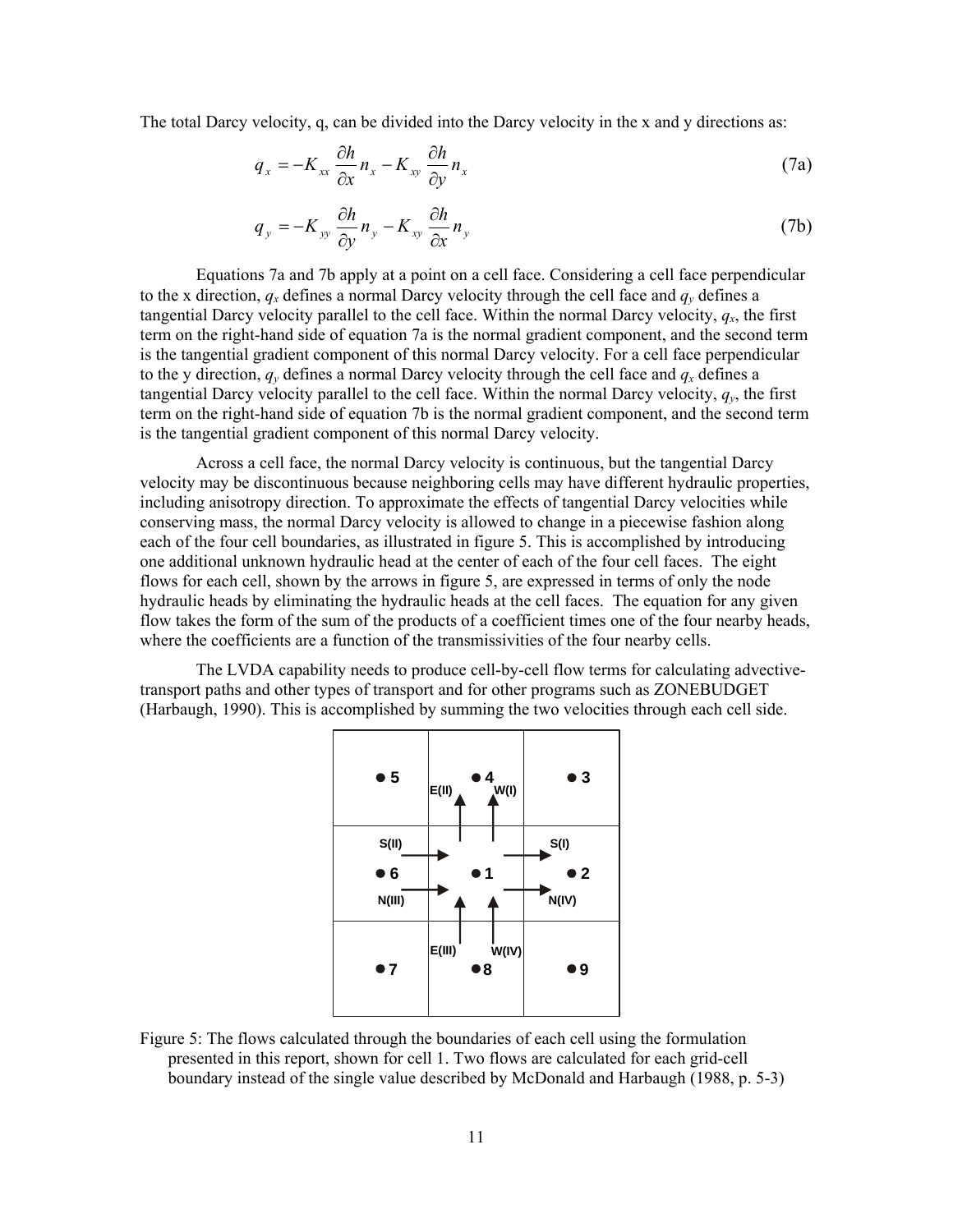#### **Definition of Horizontal Anisotropy**

<span id="page-20-0"></span>In the LDVA Capability, the horizontal anisotropy direction is defined as the angle from a line in the positive x direction (along a row of the finite difference grid) to the major axis of the anisotropy ellipse (fig. 1). The angle is taken as positive in the clockwise direction and can vary between -90 and 90 degrees. The horizontal hydraulic conductivity along the major axis of anisotropy, Kmax, and the horizontal anisotropy ratio, HANI, are defined by the user; HANI values need to range from 0.0 and 1.0. The horizontal hydraulic conductivity along the minor axis of anisotropy is calculated by the program as  $K_{min}$ =HANI  $\times K_{max}$ .

#### **Modifying the Equations for Traditional Solvers**

The eight flow equations for each cell are assembled using a conservation-of-mass approach into a system of equations to solve the ground-water flow equation for the entire finitedifference grid. The resulting system of equations forms a matrix with a 9-point stencil for a twodimensional problem or an 11-point stencil for a three-dimensional problem. These equations can not be solved using the solvers presently available for MODFLOW, which require a 5-point stencil for a two-dimensional problem and a 7-point stencil for a three-dimensional problem. Additionally, as a rule, the coefficient matrix is not diagonally dominant, and can be difficult for iterative solvers. For example, preconditioned conjugate gradient solvers such as PCG2 (Hill, 1990) and multi-grid solvers such as LMG (Mehl and Hill, 2001) require diagonally dominant matrices.

In addition, the matrix of difference equations no longer satisfies the maximum principle that applies when the principal axes of anisotropy are aligned with the coordinate axes. This noncompliance means that the solution for hydraulic head can have interior values that are greater or less than any boundary values (for example, local maxima or minima that exceed boundary values in magnitude can appear in the interior of the grid). This type of solution does not conform with the original partial-differential equation of flow and implies a deficient finitedifference approximation.

In this report these problems are addressed by splitting the equations into an explicit part that is multiplied by heads from the previous solver iteration and an implicit part that produces a diagonally dominant matrix with a traditional 5-point difference stencil (seven point in three dimensions) as in classical MODFLOW difference equations, as suggested by Edwards (1998; 2000). Splitting at the inter-cell flow level rather than at the matrix-coefficient level was done for consistency. Each flow equation was split into its normal-gradient component and tangentialgradient component (eq. 7a and 7b), as discussed in appendix B.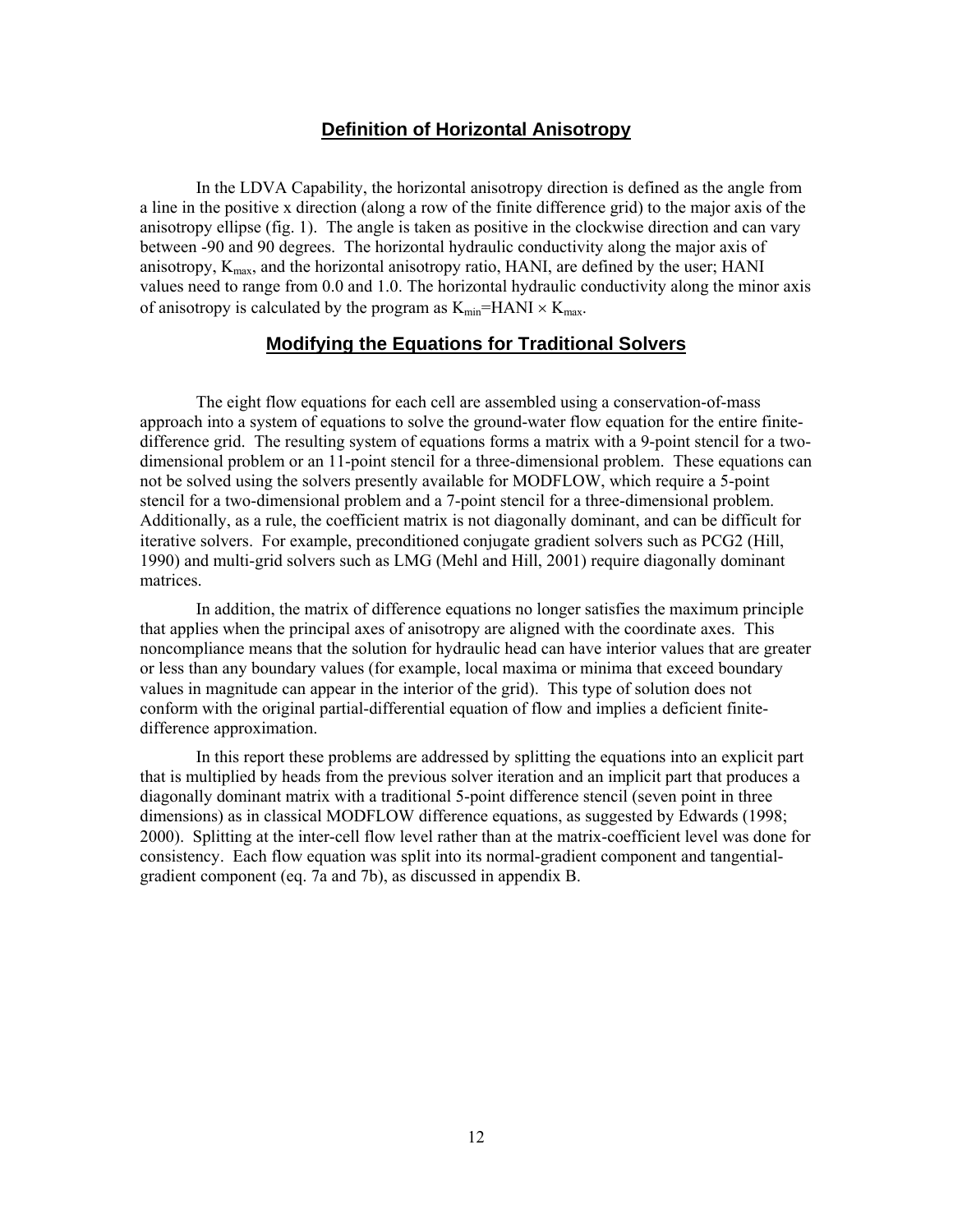<span id="page-21-0"></span>The matrix equation for a one-layer problem can be used to describe the matrix splitting, and can be expressed as:

$$
\mathbf{A}^{(9)}h = f \tag{8}
$$

where

- $A^{(9)}$  is the matrix of finite-difference coefficients, where the superscript (9) indicates the number of diagonals in the matrix and would be (5) in the absence of variable-direction horizontal anisotropy  $[L^2/T]$ ;
	- *h* is the vector of hydraulic heads at the node points [L]; and
	- f is the vector of volumetric flow rates at each cell  $[L^3/T]$  (positive is into the cell).

Splitting the matrix guarantees a stable solution only under rather restrictive conditions, as discussed in Appendix B. The tests considered in this work violated the restrictive conditions as might be expected in practice, yet the solvers available in MODFLOW-2000 have performed well. There is, however, a possibility that the solvers will not perform well in some circumstances. In these circumstances, the solver may fail to converge or global budget errors are likely to be large.

### **Errors Caused by Model Layers that are Not Horizontal**

The derivation for variable-direction horizontal anisotropy, like the derivation of the original discretized equations for MODFLOW, was developed in the context of model layers that are horizontal and model layers that are stacked vertically. Often, however, model layers are not horizontal for a number of reasons. For example, consider the following situations:

- 1. MODFLOW model layer thickness can vary on a cell-by-cell basis which can cause cell centers to deviate from being located on a horizontal plane.
- 2. A useful way of managing the nonlinearity and resulting solver-convergence problems caused by free-surface water-table conditions is to define model grids for which the top is located at the level of the approximate water table. Using such a grid, many simulations, and particularly many calibrated simulations, can produce reasonably accurate results with the top layer specified as confined. Only when large parts of the system experience large amounts of dewatering over a time period of interest for the purpose of calibration or prediction are the results produced by such a simulation likely to be significantly in error. The resulting grid often has the property that the model layers are not horizontal in some parts of the grid, while the model layers are still stacked vertically. Thus, the grid locally does not possess three mutually orthogonal grid axes.
- 3. Tilted hydrogeologic layers may be best represented by a model grid with three mutually orthogonal model-grid directions, but the model-grid directions may be tilted so that the two model-layer axes fall within the plane of the hydrogeologic layers, while the third axis is perpendicular so that it crosses the hydrogeologic layers. In this circumstance, the axes are no longer horizontal and vertical but are mutually orthogonal.

Situations 1 and 2 result in numerical errors that increase as the amount by which the directions are not orthogonal increases. The consequences of such errors on simulated heads and flows were studied by Henry and others (1998). In their example, a cross-sectional model had a no-flow bottom boundary that oscillated such that the system thickness changed by a factor of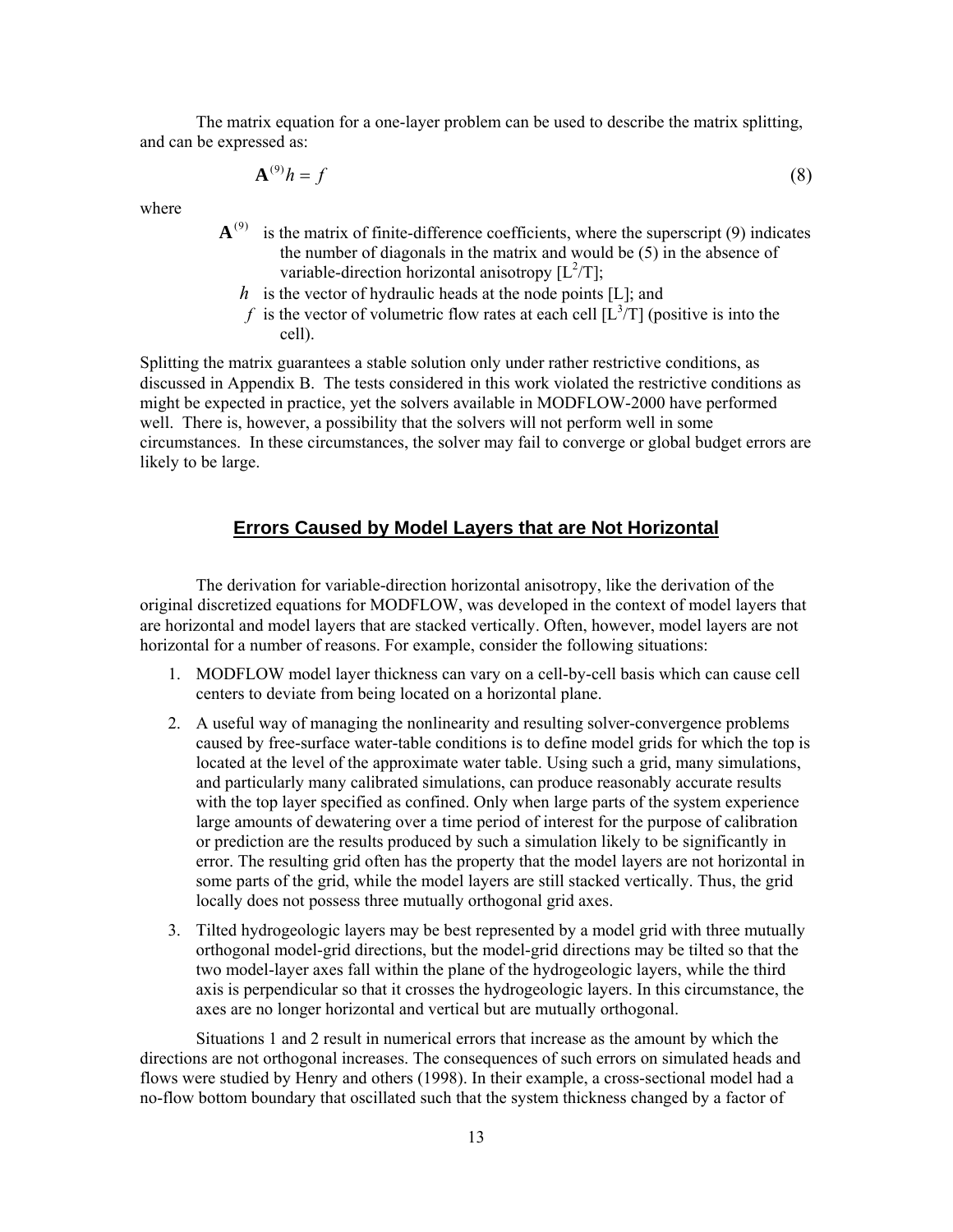<span id="page-22-0"></span>two with slopes that were often at a 45 degree angle. The simulated hydraulic heads and flows were significantly in error. The extremity of this example, however, indicates that the magnitude of the errors displayed are rarely encountered in practice. In most practical circumstances, the error would be much smaller than in their example, and it is likely that some distortion is acceptable. Careful study of the errors caused by such grid distortions have not, however, been conducted for this report.

Situation 3 would not result in any numerical error, because the grid directions remain mutually orthogonal. Care would need to be taken when using such a grid, however, because vertical features such as wells could easily be represented inaccurately.

The experiences supporting much of the above discussion are with isotropic problems. Errors for anisotropic problems are expected to be similar, but analysis of anisotropic problems for these situations is beyond the scope of this report.

#### **Sensitivities**

The sensitivities of simulated results to the hydraulic-property parameters are obtained using the sensitivity-equation method described by Hill and others (2000) for steady-state situations in which no layers are convertible. The sensitivity equation is derived by taking the partial derivative of the flow equation with respect to any given parameter. It is not practical to derive the sensitivity-equation sensitivities of the transmissivity coefficients for the anisotropic case, and perturbation sensitivities are used instead. The method used is described in Appendix C. For problems in which the solver performs well so that the heads are calculated correctly, no special difficulties are expected when calculating sensitivities when the LVDA capability is used to represent variable-direction horizontal anisotropy.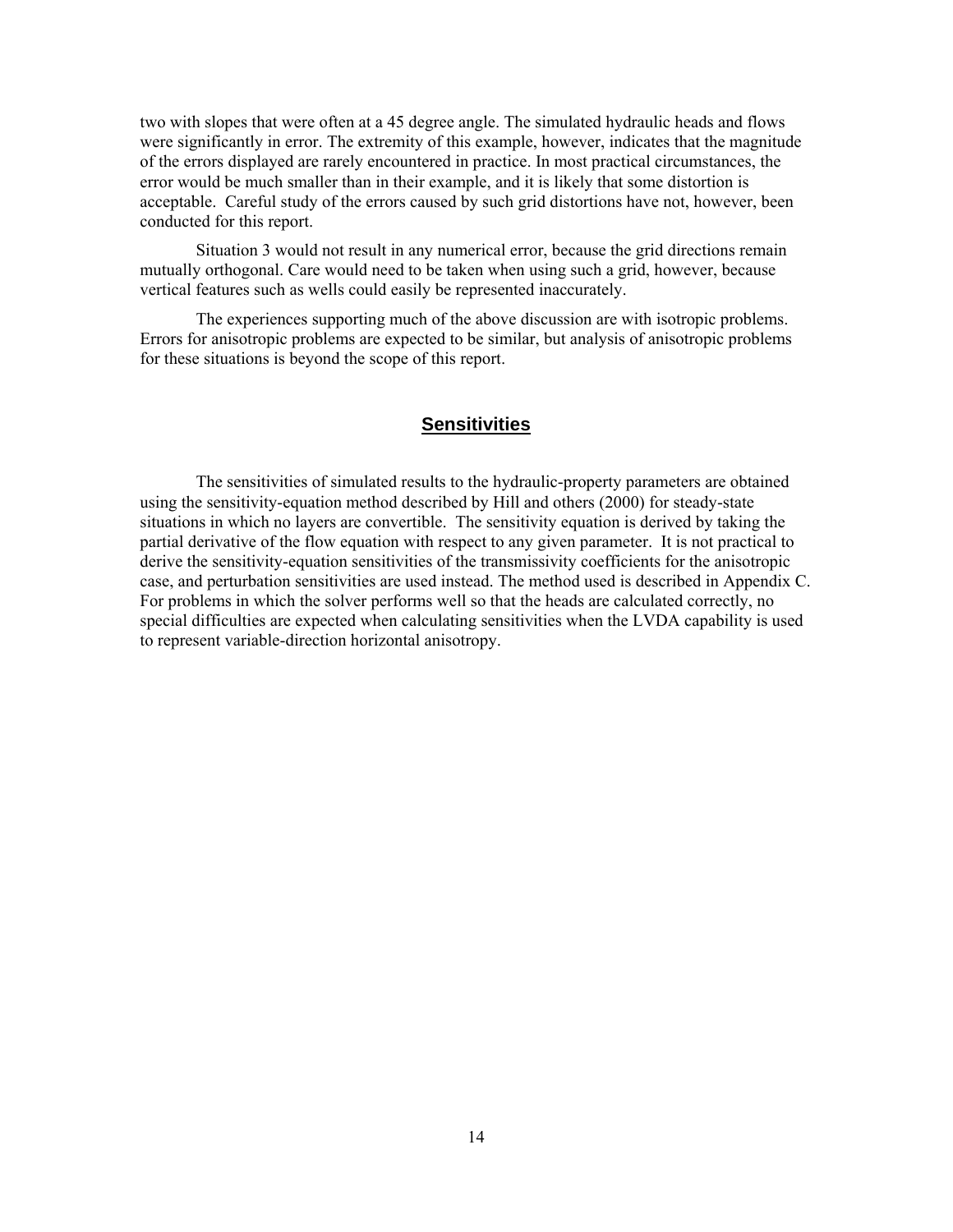### **SIMULATION EXAMPLES**

<span id="page-23-0"></span>To test the hydraulic heads simulated using the LVDA capability, two simulation examples were used – one analytical and one numerical. An additional example, modified from test case 2 of Harbaugh and others (2000) and Hill and others (2000), is presented to illustrate how the LVDA capability might be applied to a model with features common to a complex threedimensional ground-water flow model and to test the calculation of sensitivities.

## **Tests of Hydraulic Heads and Cell-By-Cell Flows Simulated Using the LVDA Capability**

#### **Test of Hydraulic Head Using an Analytical Solution**

The analytical solution example was suggested by Richard L. Naff (U.S Geological Survey, written commun., 2002) and tests the variable-direction horizontal anisotropy derivation and implementation. The hydraulic-conductivity tensor is defined using a primary-direction hydraulic conductivity of 1.5 m/d, a horizontal-anisotropy ratio of 1/3, and an angle of 45 degrees. The resulting model hydraulic-conductivity tensor is:

$$
\mathbf{K} = \begin{bmatrix} 1 & \frac{1}{2} & 0 \\ \frac{1}{2} & 1 & 0 \\ 0 & 0 & 1 \end{bmatrix}
$$
 (9)

The model area is shown in figure 6. A single-layer model with a constant 50-m thickness is represented with a finite-difference grid of 51 rows and 51 columns covering an area 5,100 m long in the *x* direction and 5,100 m long in the *y* direction. The boundary conditions imposed are constant flow of  $1.0 \text{ m}^3/\text{d}$  into the model across the left boundary and out of the model across the right boundary, and constant flow of  $0.5 \text{ m}^3/\text{d}$  into the model at the top and exiting the model at the bottom. A system with only defined flow boundaries has no unique head solution, so an arbitrary head was specified at one cell at the center of the model grid.

The analytical solution to this problem is a planar head distribution with a non-zero gradient in the *x* direction and a zero gradient in the *y* direction, regardless of the size of the simulated area. The head distribution calculated using the LVDA capability in MODFLOW-2000 shown in figure 6B nearly matches the analytical solution, but it is not completely linear and is rotated slightly in the counterclockwise direction. The bias is introduced because the LVDA capability needs to be modified to make the nine-point stencil properly handle the absence of neighboring cells at no-flow boundaries.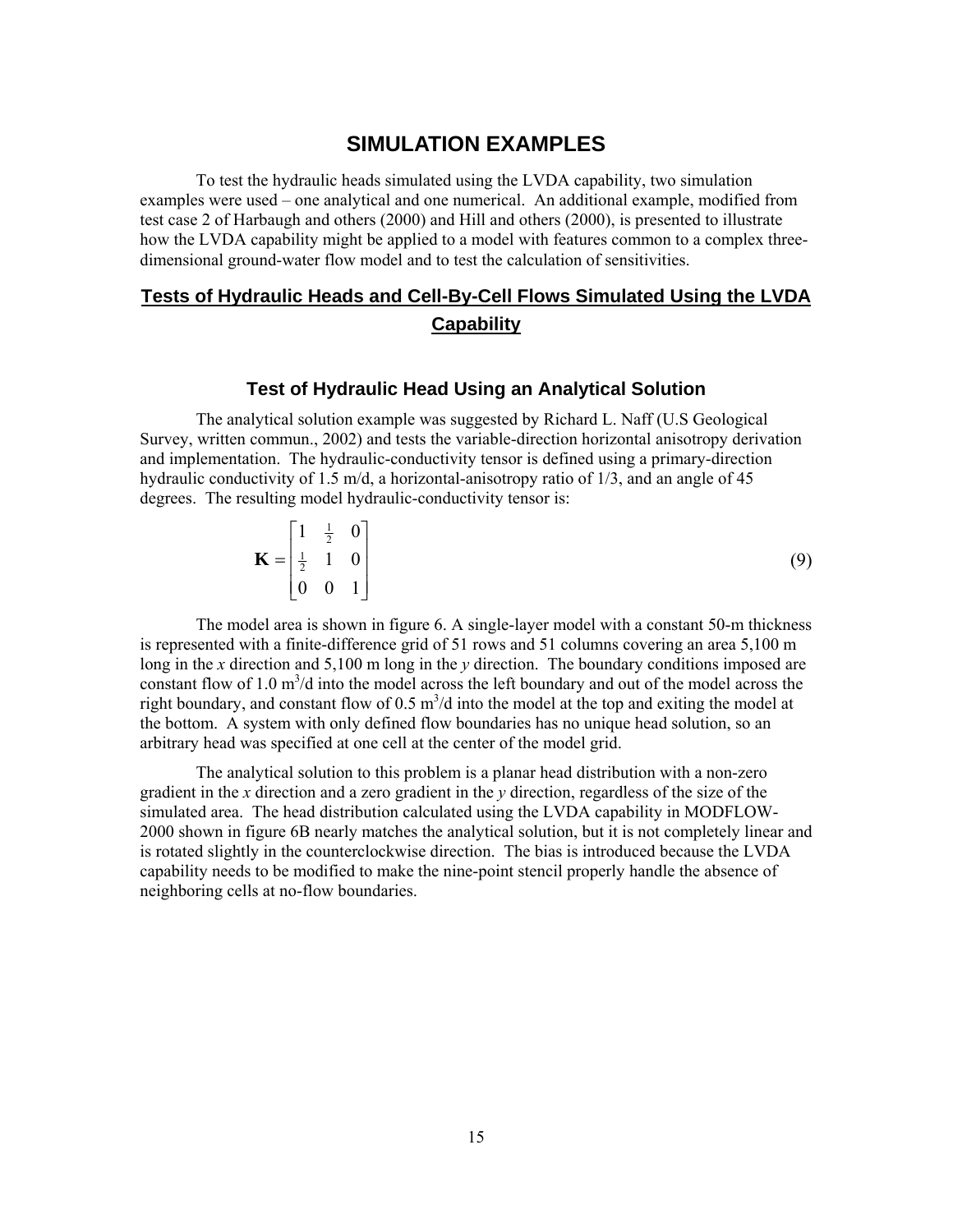<span id="page-24-0"></span>

Figure 6. (A) Representation of the hydraulic-conductivity ellipse for the steady-state analytical solution. HANI is the horizontal anisotropy ratio. (B) Hydraulic-head solution using the LVDA capability in MODFLOW-2000. The LVDA capability nearly reproduces the analytical hydraulic-head distribution, for which the contours should be parallel and vertical. The slight angle of the head contours is caused by the approximate way that the LVDA capability accounts for specified-flow boundaries. (C) Hydraulic-head solution without the LVDA capability with the same boundary conditions as in (B) and isotropic hydraulic conductivity. This is the solution that is produced using previously existing capabilities of MODFLOW.

#### **Test of Hydraulic Heads Using a Numerical Solution**

The anisotropy capability was tested on an two-dimensional numerical example of a circular island with a confined aquifer and a pumping well in the center. The maximum hydraulic conductivity is 10 m/day; the horizontal anistropy ratio of the hydraulic conductivity is 0.1. The aquifer thickness is 1 m. The pumping rate is  $500 \text{ m}^3/\text{day}$ . The diameter of the island is 2000 m and the boundary condition at the edge of the island is a prescribed head of  $+10$  m. The cell sizes used are 10 m in the x and y directions and the grid has 200 rows and 200 columns.

This example is simulated in two ways. First, the direction of maximum hydraulic conductivity was assumed to be parallel to grid columns and the problem was simulated using MODFLOW without the LVDA capability. In this simulation, the Block-Centered Flow (BCF) Package of MODFLOW-2000 was used. Second, the direction of maximum conductivity was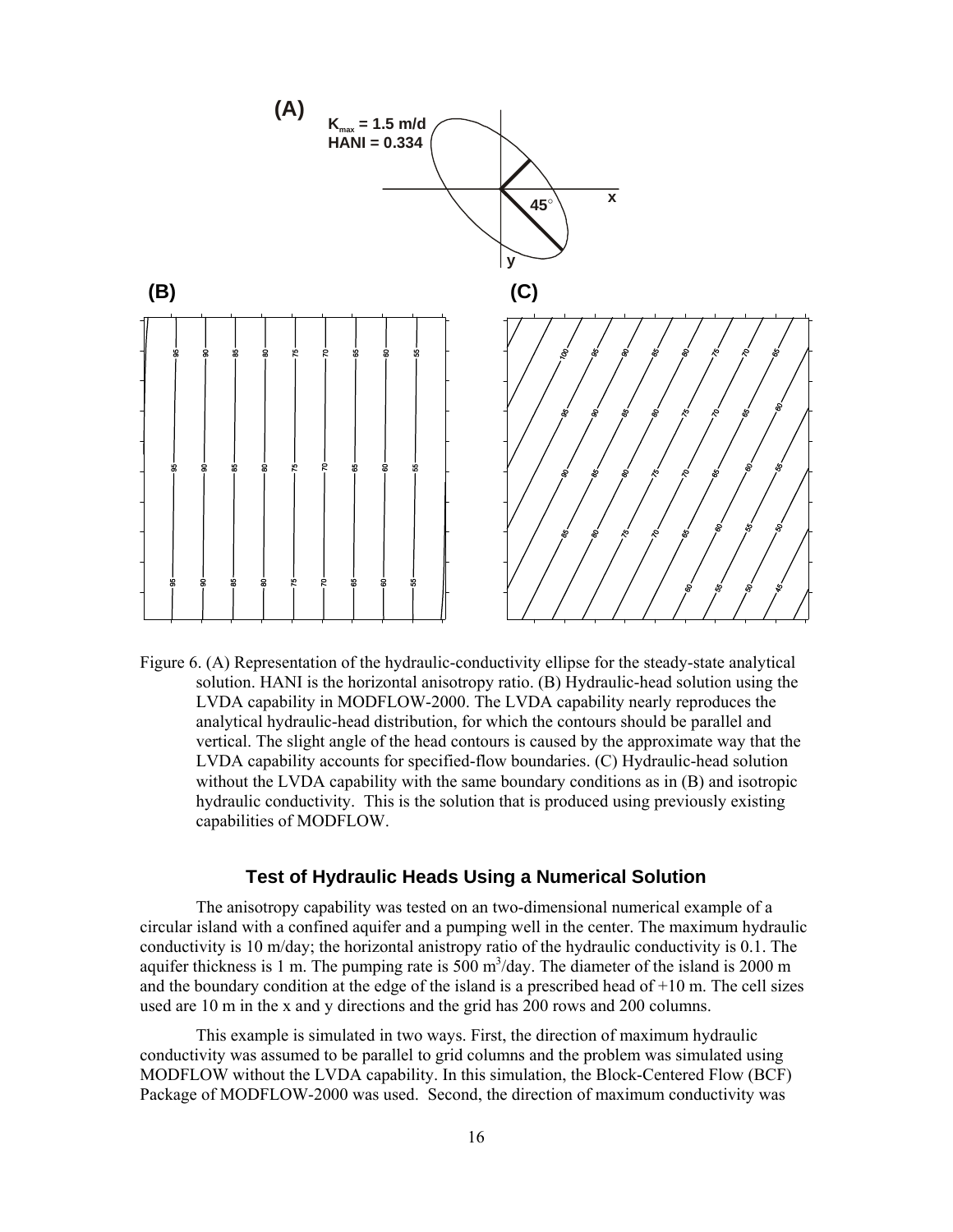<span id="page-25-0"></span>defined as 45 degrees and the problem was simulated using the LVDA capability of the Hydrogeologic-Unit Flow (HUF) package.

The resulting heads of both simulations are shown in figure 7. The two hydraulic-head distributions are almost identical except for a 45-degree rotation. The drawdown in the center of the grid differs only by 4 mm out of a total drawdown of over 14 m. When the LPF or HUF packages are used instead of the BCF package in the first simulation, the drawdown is identical.



Figure 7. Hydraulic heads simulated in two ways that theoretically produce identical results rotated by 45 degrees. In both situations, the hydraulic head at the circular boundary 1000 m from the pumping well is 10 m. (A) Horizontal anisotropy is parallel to the grid directions simulated using MODFLOW without the LVDA capability. (B) Horizontal anisotropy at a 45 degree angle to the grid simulated using MODFLOW with the LVDA capability.

#### **Test of Cell-By-Cell Flows Using an Analytical Solution**

The analytical solution used to test hydraulic heads (fig. 6) is used here to test the calculation of cell-by-cell flows. This is accomplished by using the flows to calculate four advective-travel paths using the ADV2 Package of MODFLOW-2000 (Anderman and Hill, 2001). Theoretically the angle of transport should be 26.565 degrees; the simulated angle of the paths shown in figure 8 is 26.96 degrees, which is a 1.5% discrepancy. The small discrepancy is caused by the same boundary representation problem that affected the hydraulic-head solution, as discussed above.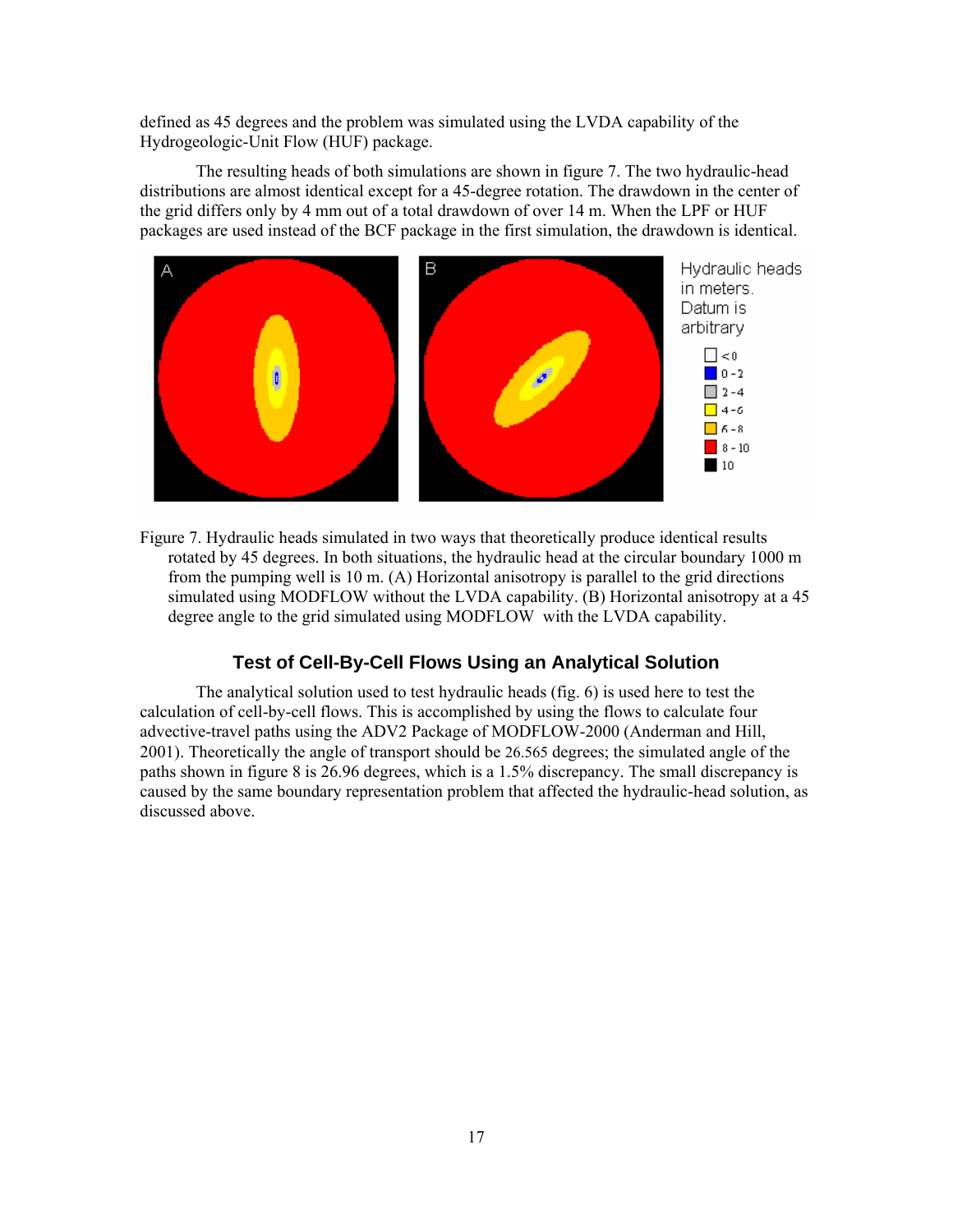<span id="page-26-0"></span>

Specified flux = 0.5

Figure 8. Advective-transport paths simulated using the LDVA capability for the problem presented in figure 6. The paths are superimposed on the hydraulic-head solution from figure 6B.

#### **Illustration and Test of Sensitivities Calculated Using the LVDA Capability**

The variable-direction horizontal anisotropy capability is demonstrated using a synthetic problem derived from test case 2 of Hill and others (2000) that includes features common to a complex three-dimensional ground-water flow model. This complex example is also used to perform regression with observations that exactly equal the correct values and that contain sufficient information to estimate all parameters. This constitutes a test of the sensitivities because the regression can only estimate parameter values correctly if the sensitivities are correct. Test case 2 was similarly used to test sensitivities by Hill and others (2000, p. 160).

The model grid for the complex example (fig. 9) has uniform cell dimensions of 1,500 meters (m) in both horizontal directions; the thickness of layers 1, 2, and 3 are 500, 750, and 1500 m, respectively. Constant-head boundaries comprise parts of the western and eastern boundaries, and no flow occurs across the remaining lateral boundaries and the bottom boundary. Springs are represented using either the Drain or General-Head Boundary Packages of McDonald and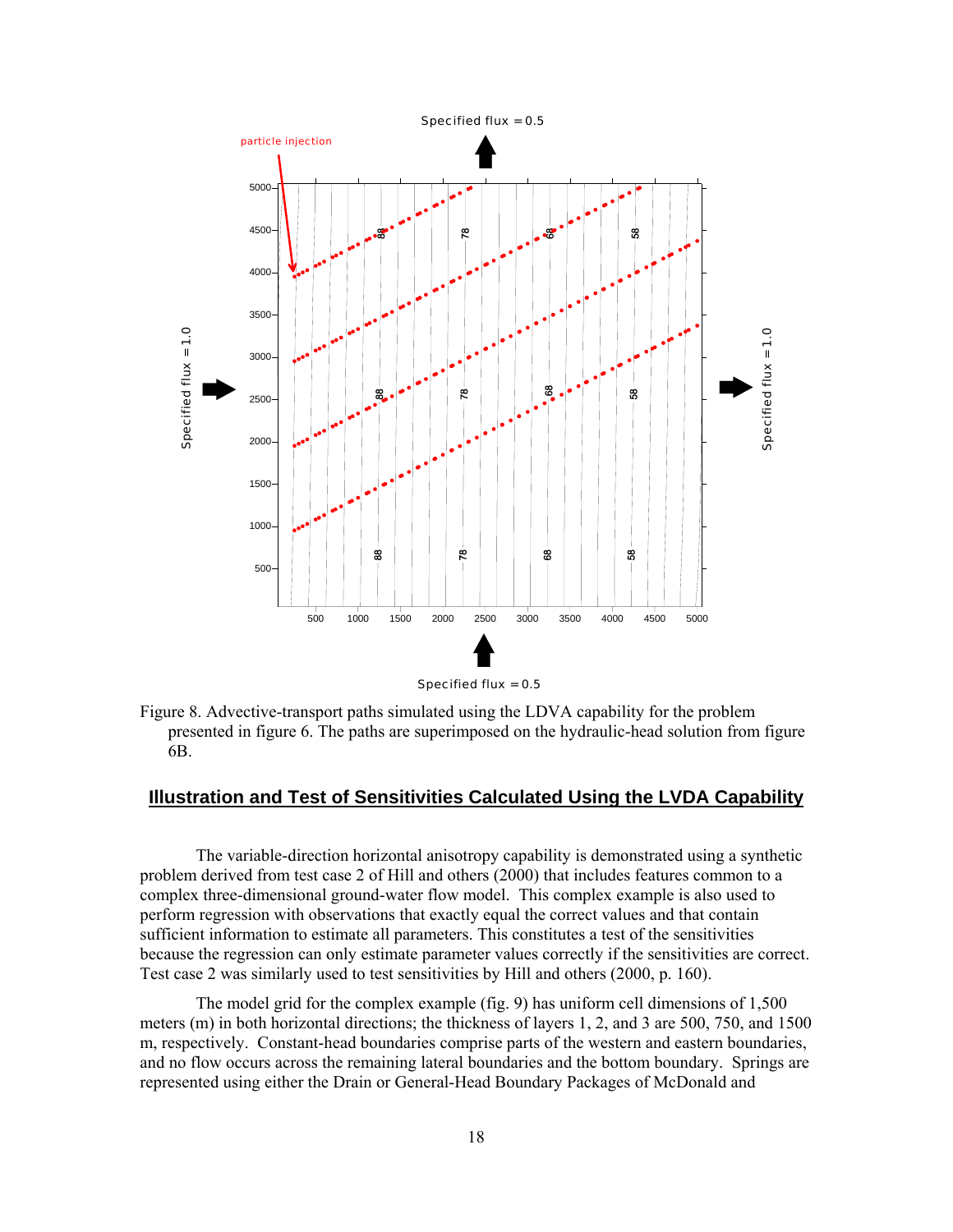<span id="page-27-0"></span>Harbaugh (1988) and Harbaugh and others (2000). Wells are simulated at selected nodes and have pumpage rates ranging from 100 to 200  $\text{m}^3/\text{d}$ .



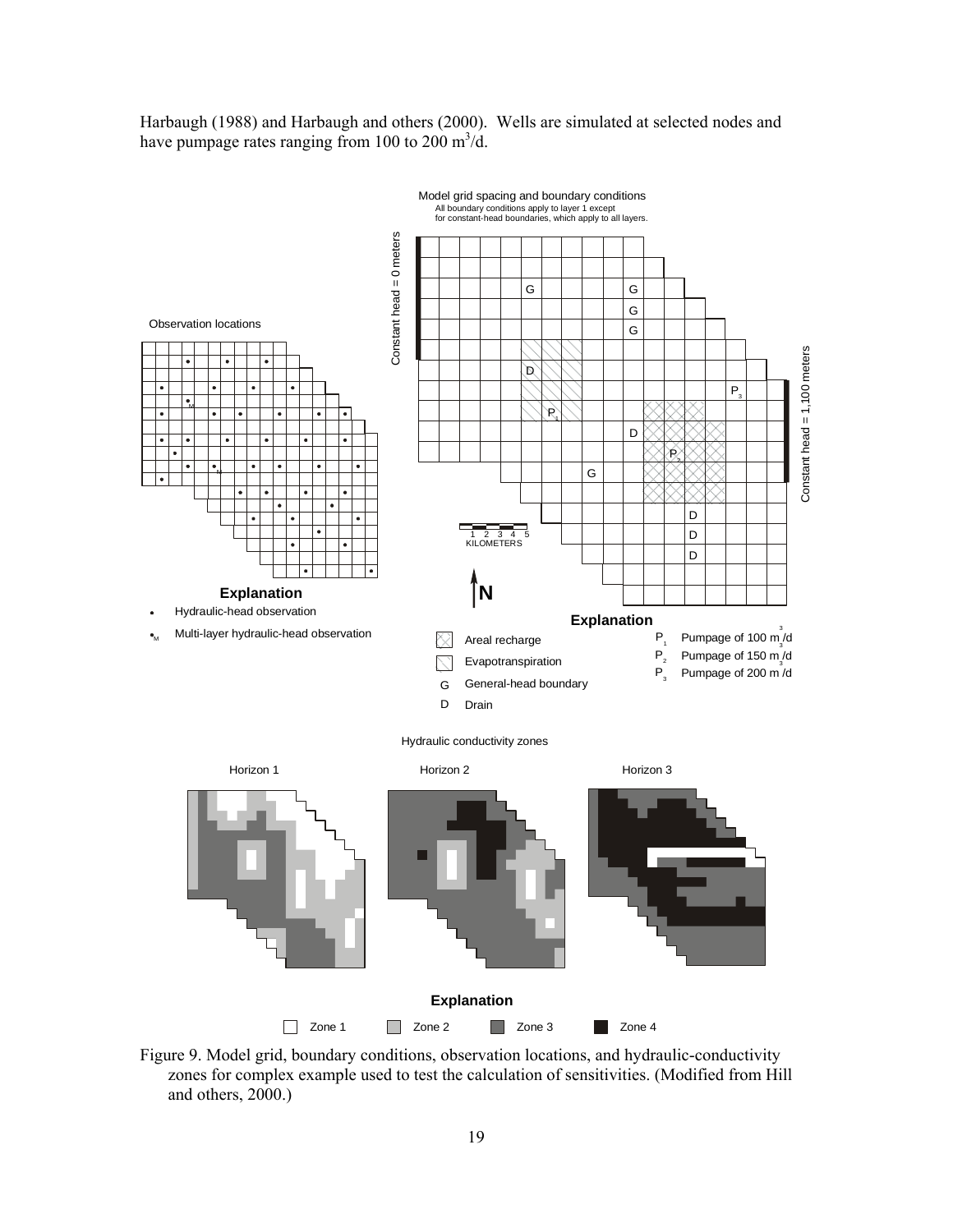<span id="page-28-0"></span>The hydraulic-conductivity distribution of the system is divided vertically into three horizons and horizontally into four zones (fig. 9). All four zones are present in the middle horizon; three are present in each of the top and bottom horizons (fig. 9). Each horizon represents a model layer and is defined in the HUF Package using two equal-thickness hydrogeologic units. The hydraulic-conductivity distribution was defined in this manner to test the ability to represent model layers with multiple hydrogeologic units. The hydraulic properties of the model were defined using the fourteen parameters listed in table 1.

The observations (fig. 9) used in the parameter estimation consisted of 44 hydraulic heads, 5 drain flows, and 5 general-head boundary flows. The values were generated by running the model with the true parameter values; no random error was added so that the observations equal the simulated values.

Table 1. Labels, descriptions and true and starting values for the parameters for the complex example

| Label           | Description                                                                                                                  | Units   | True<br>Value    | Initial<br>Value |
|-----------------|------------------------------------------------------------------------------------------------------------------------------|---------|------------------|------------------|
| HK1             | Horizontal hydraulic conductivity of zone 1                                                                                  | m/d     | 1.00             | 1.3              |
| HK <sub>2</sub> | Horizontal hydraulic conductivity of zone 2                                                                                  | m/d     | $1.00x10^{-2}$   | $1.5x10^{-2}$    |
| HK3             | Horizontal hydraulic conductivity of zone 3                                                                                  | m/d     | $1.00x10^{-4}$   | $1.5x10^{-4}$    |
| HK4             | Horizontal hydraulic conductivity of zone 4                                                                                  | m/d     | $1.00x10^{-5}$   | $1.2x10^{-5}$    |
| <b>HANI123</b>  | Horizontal anisotropy of zones 1 through 3                                                                                   |         | 1.00             | 1.2              |
| HANI4           | Horizontal anisotropy of zone 4                                                                                              |         | 0.10             | 0.1              |
| LVDA123         | Horizontal-anisotropy direction of zones 1 through                                                                           | degrees | $\boldsymbol{0}$ | 0.0              |
| LVDA4           | Horizontal-anisotropy direction of zone 4                                                                                    | degrees | 45               | $-55$            |
| <b>VANI1234</b> | Vertical anisotropy of hydrogeologic units 1<br>through 4                                                                    |         | 4.0              | 4.2              |
| VANI56          | Vertical anisotropy of hydrogeologic units 5 and 6                                                                           | $-$     | 1.0              | 1.2              |
| <b>RCH</b>      | Areal recharge rate applied to the area shown in<br>figure 9                                                                 | m/d     | $3.10x10^{-4}$   | $3.3x10^{-4}$    |
| <b>ETM</b>      | Maximum evapotranspiration rate applied to area<br>shown in figure 9                                                         | m/d     | $4.00x10^{-4}$   | $4.2x10^{-4}$    |
| <b>GHB</b>      | Conductance of head-dependent boundaries ("G")<br>shown in figure 9 represented using the General-<br>Head Boundary Package. | $m^2/d$ | 1.00             | 1.3              |
| <b>KDR</b>      | Conductance of the head-dependent boundaries<br>("D") shown in figure 9 using the Drain Package.                             | $m^2/d$ | 1.00             | 1.3              |

 $[m/d,$  meters per day;  $m^2/d$ , square meters per day; --, no units]

To demonstrate how rotating the horizontal anisotropy direction changes the calculated hydraulic heads, the model was run twice with different anisotropy directions in zone 4. The hydraulic-conductivity ellipse for zone 4 is shown in fig. 10(A). First, the model was run with the horizontal anisotropy in zone 4 aligned with the model grid, and the resulting hydraulic-head distribution is shown by the black contour lines in fig. 10(B). Then, the horizontal anisotropy in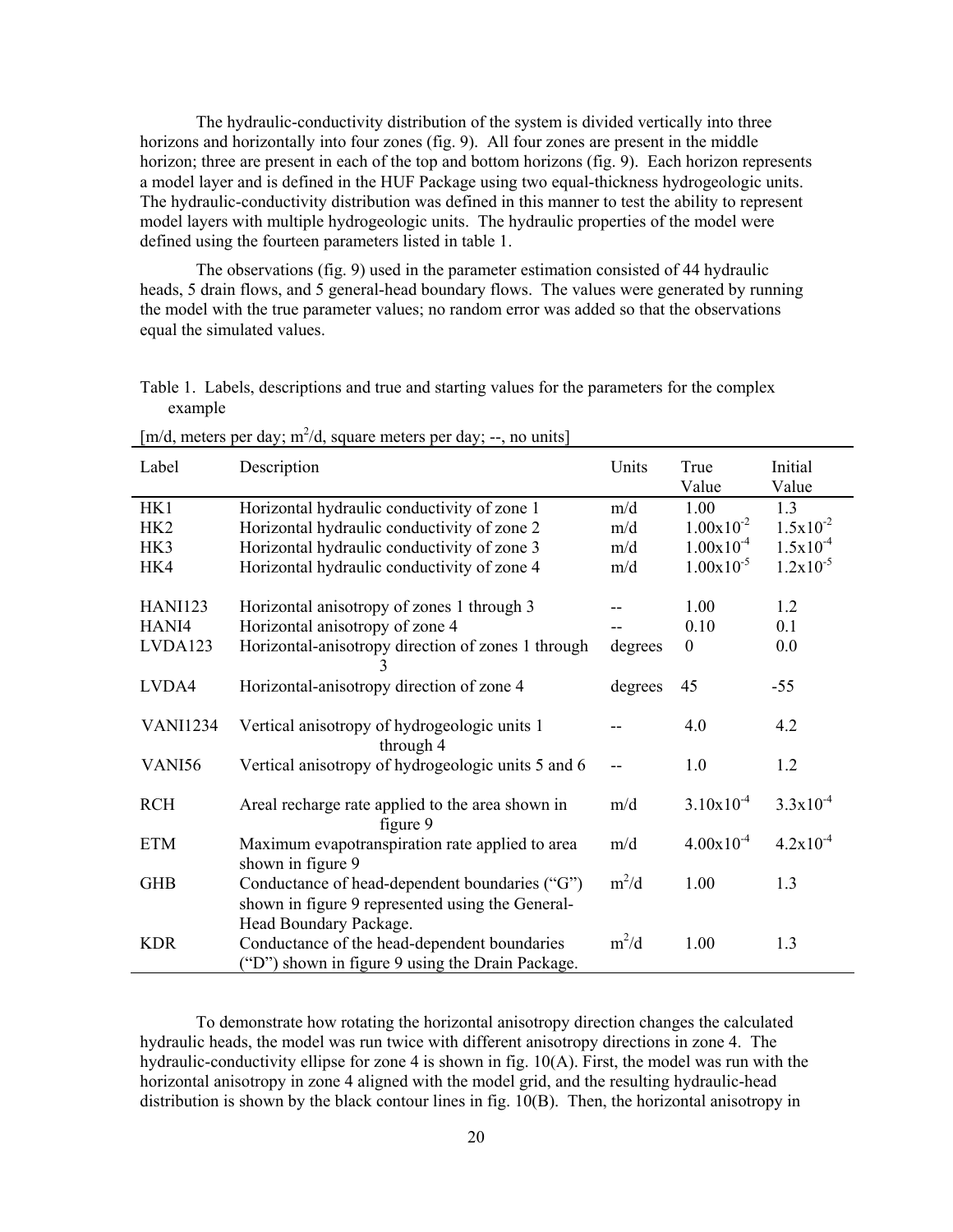zone 4 was rotated 45-degrees clockwise. The resulting hydraulic-head distribution is shown by the red contour lines in fig. 10(B). Values for the remaining parameters were unchanged. The change in hydraulic head between the two runs is shown in figure 10(C).

The results shown in figure  $10(C)$  indicate that rotating the horizontal anisotropy changes the heads the most in layer 3 and progressively less in layers 2 and 1, respectively, as would be expected considering the distribution of zone 4, in which the horizontal anisotropy direction was changed. The change in horizontal anisotropy direction provides a conduit of high hydraulic conductivity and connectivity from the southeast to the northwest of layer 3 where zone 4 is predominantly located. The connectivity in the perpendicular direction, which connects the two constant-head boundaries, is reduced. The head in the southern part of layer 3 decreases as much as 32.5 m and the head in the northern part of layer 3 increases approximately 142 m.

Composite scaled sensitivities were calculated for the 14 parameters at the true values listed in table 1 (fig. 11). The direction of horizontal anisotropy in zones 1 through 3, represented by the LVDA123 parameter, has a zero sensitivity because the hydraulic conductivity in those zones is isotropic. As shown in figures 3 and 4, if the anisotropy ratio were changed, the sensitivity to the LVDA123 parameter would increase. The sensitivities range in value from 0.2 for the HANI4 parameter to 33.5 for the RCH parameter. Using the rule of thumb suggested by Hill (1998, p. 38), the fact that these values span a range of more than two orders of magnitude suggests that estimating all the parameter values by regression may be problematic. The range is just slightly larger than two orders of magnitude. An attempt to estimate all 14 parameters using regression was accomplished successfully using the starting values in table 1. The success of the regression constitutes a test of the sensitivities calculated by the LVDA capability and indicates that they are calculated correctly.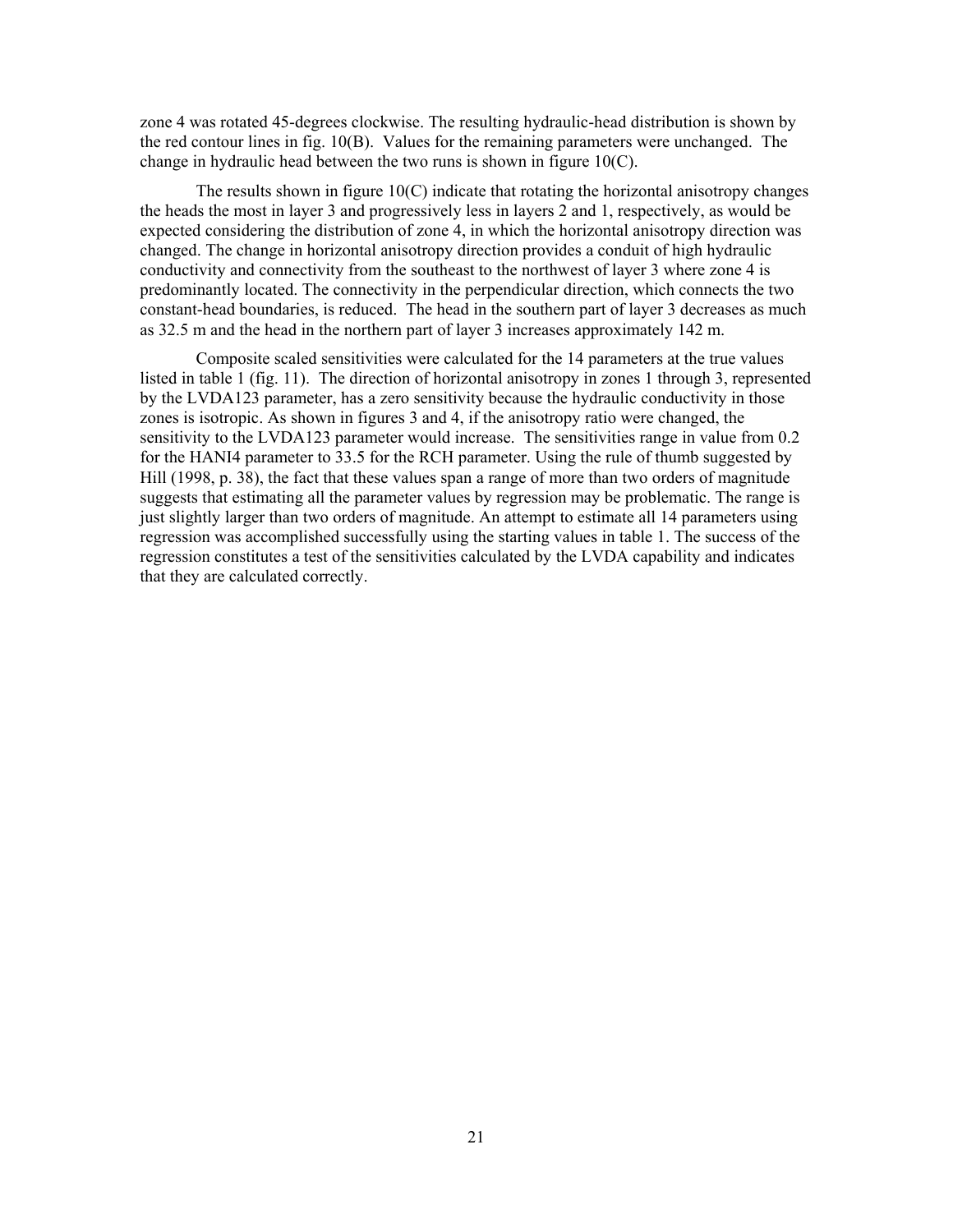<span id="page-30-0"></span>

#### EXPLANATION

─1500─ Simulated hydraulic-head contour with horizontal anisotropy in zone 4 defined parallel to the grid directions.

──── Simulated hydraulic-head contour with horizontal anisotropy in zone 4 defined 45 degrees from the grid directions. Contour label is the same as the label on nearby black line. Contour interval ia 100 m. Datum is arbitrary. ─10─ Line of equal change in hydraulic head. Contour interval is 5 meters. Blue indicates increased hydraulic head; red indicates decreased hydraulic head.

Boundary of zone 4.



Figure 10. (A) Representation of the hydraulic-conductivity ellipse for zone 4; ANIV is the horizontal anisotropy ratio. (B) Hydraulic-head distribution with anisotropy in zone 4 defined parallel to the grid directions (black lines) and with anisotropy in zone 4 defined 45 degrees from the grid directions (red lines). (C) Change in hydraulic head produced by rotating the direction of horizontal anisotropy in zone 4 (outlined by thick black line) from 0 to 45 degrees.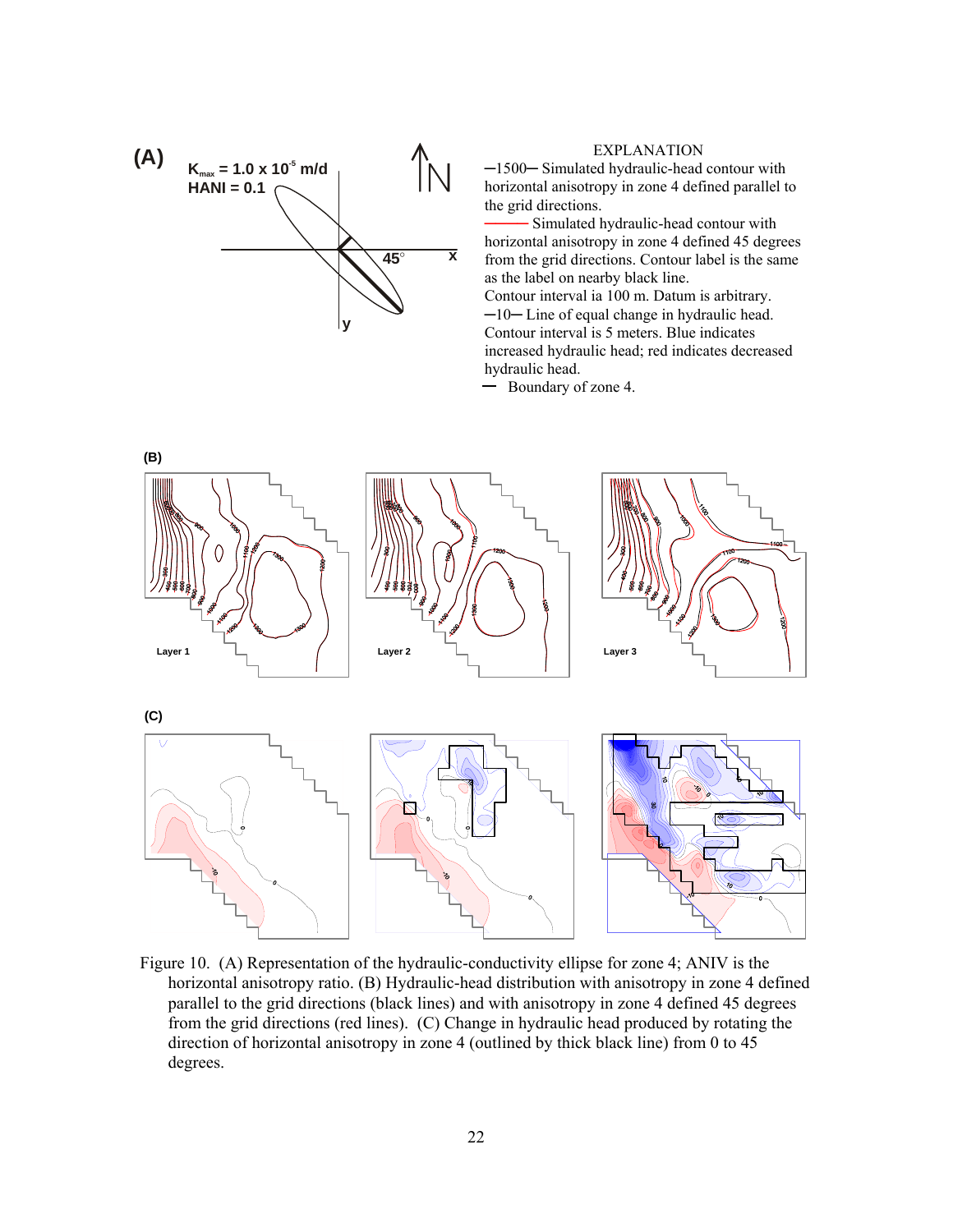<span id="page-31-0"></span>

Figure 11. Composite scaled sensitivities at the true values for parameters listed in table 1. Sensitivities for the LVDA parameters shown with cross hatching. The composite scaled sensitivity for LVDA123 is zero because the related horizontal anisotropy ratio equals 1.0.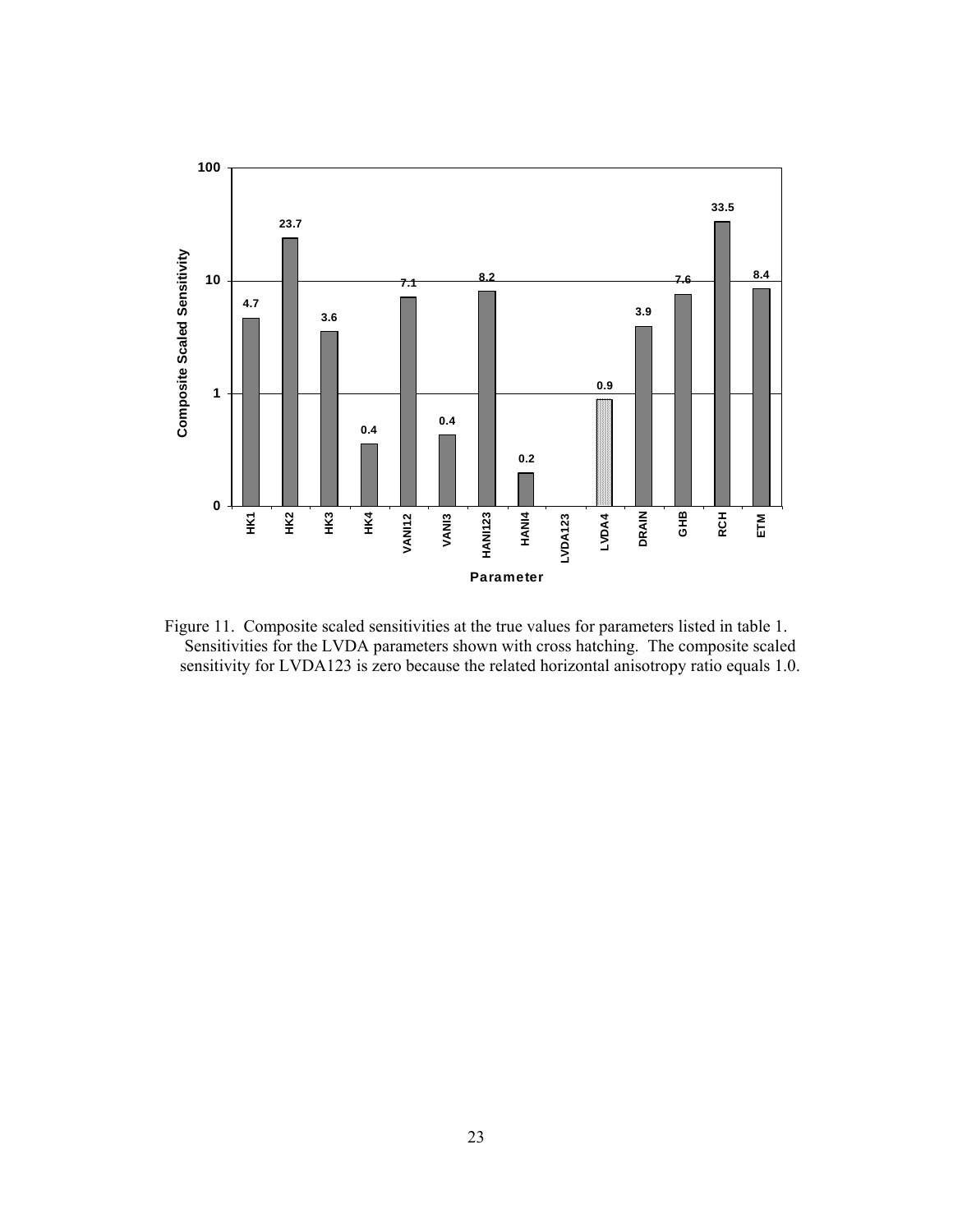## **REFERENCES CITED**

- <span id="page-32-0"></span>Anderman, E.R., and Hill, M.C., 2000, MODFLOW-2000, the U.S. Geological Survey modular ground-water model – Documentation of the Hydrogeologic-Unit Flow (HUF) Package: U.S. Geological Survey Open-File Report 00-342, 104 p.
- Anderman, E.R. and Hill, M.C., 2001, MODFLOW-2000, the U.S. Geological Survey modular ground-water model -- Documentation of the ADVective-Transport observations (ADV2) Package: U.S. Geological Survey Open-File Report 01-54, 69p. <http://water.usgs.gov/nrp/gwsoftware/modflow2000/modflow2000.html>

Anderman, E.R. and Hill, M.C, in review, MODFLOW-2000, the U.S. Geological Survey modular ground-water model – Documentation of the enhanced printing capability of the Hydrogeologic-Unit Flow (HUF) Package: U.S. Geological Survey Open-File Report.

- Dash, Z.V., Zyvoloski, G.A., and Robinson,B.A., 2002, User's manual for the FEHM Application A Finite-Element Heat- and Mass-Transfer Code: Los Alamos, New Mexico, Los Alamos National Laboratory Report LA-13306-M.
- Edwards, M.G., 1998, Cross flow tensors and finite volume approximation with deferred correctio:, Computer Methods in Applied Mechanics and Engineering, v. 151, p. 143-161.
- Edwards, M.G. and Rogers, C.F., 1998, Finite volume discretization with imposed flux continuity for the general tensor pressure equation: Computational Geosciences, v. 2, p.259-290.
- Edwards, M.G., 2000, M-Matrix flux splitting for general full tensor discretization operators on structured and unstructured grids: Journal of Computational Physics, v. 160, p.1-28.
- Harbaugh, A.W., 1990, A computer program for calculating subregional water budgets using results from the U.S. Geological Survey modular three-dimensional ground-water flow model: U.S. Geological Survey Open-File Report 90-392, 46 p.
- Harbaugh, A.W., Banta, E.R., Hill, M.C., and McDonald, M.G., 2000, MODFLOW-2000, the U.S. Geological Survey modular ground-water model – User guide to modularization concepts and the Ground-Water Flow Process: U.S. Geological Survey Open-File Report 00-92, 121 p.
- Henry, R.M., Frind, O.E., and Guiger, Nelson, 1998, Some grid-related limitations of MODFLOW *in* Poeter, Eileen, and others, eds, MODFLOW'98 Conference Proceeding: Colorado School of Mines, October 4-8, 1998, p. 219-226.
- Hill, M.C., 1998, Methods and guidelines for effective model calibration: U.S Geological Survey Water- Resources Investigations Report 98-4005, 90p. <http://pubs.water.usgs.gov/wri984005/>
- Hill, M.C., 1990, Preconditioned Conjugate-Gradient 2 (PCG2), a computer program for solving ground-water flow equations: U.S. Geological Survey Water-Resources Investigations Report 90-4048, 43 p.
- Hill, M.C., Banta, E.R., Harbaugh, A.W., and Anderman, E.R., 2000, MODFLOW-2000, the U.S. Geological Survey modular ground-water model—User Guide to the Observation, Sensitivity, and Parameter-Estimation Processes and three post-processing programs: U.S. Geological Survey Open-File Report 00-184, 210 p.
- Lin, H.C. J., D.R. Richards, G.-T. Yeh, J.R. Cheng, H.P. Cheng, N.L. Jones, 1997, FEMWATER: A Three-Dimensional Finite Element Computer Model for Simulating Density-Dependent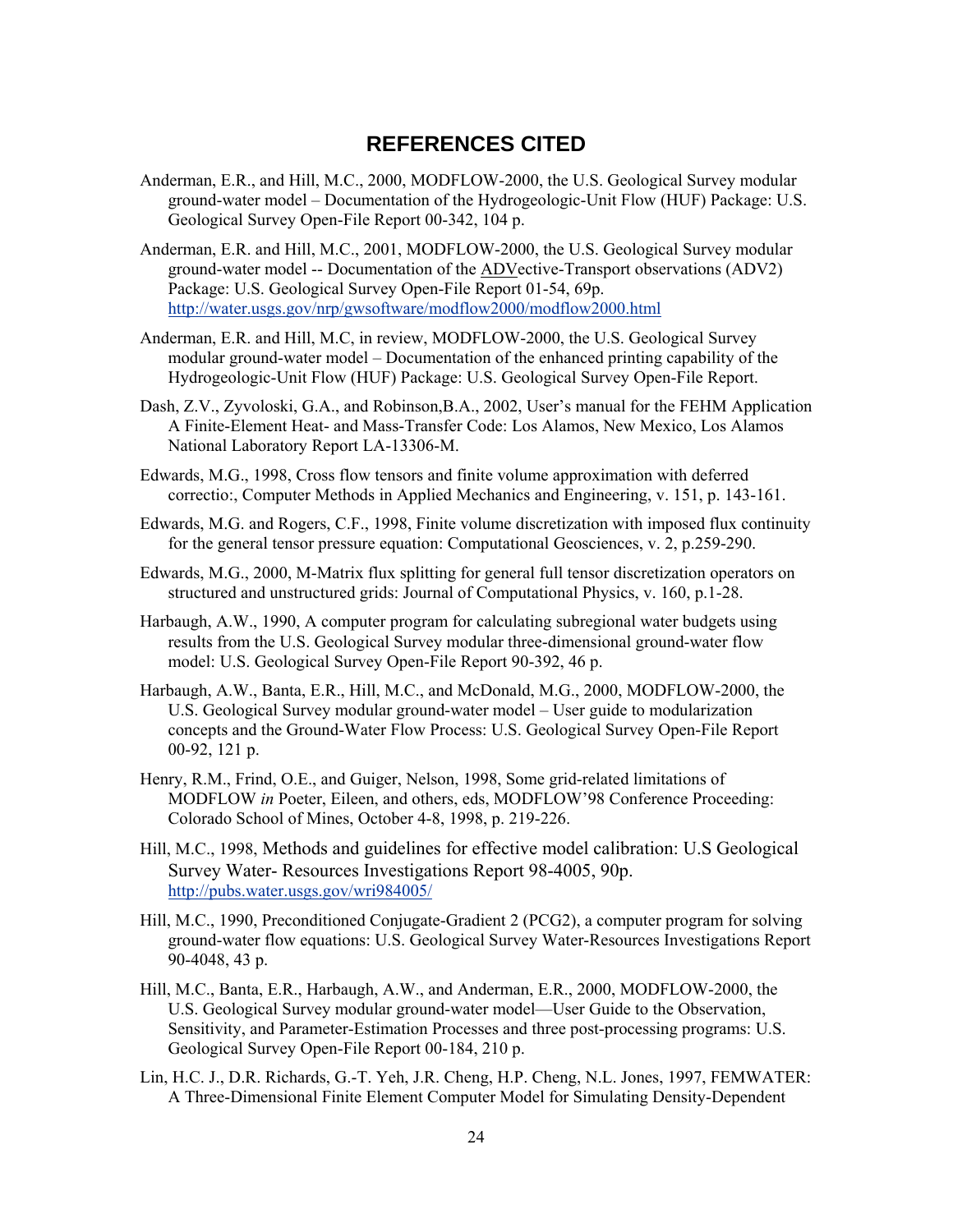Flow and Transport in Variably Saturated Media, Technical Report CHL-97-12, U.S. Army Engineer Waterways Experiment Station, 132 pp.

- McDonald, M.G. and Harbaugh, A.W., 1988, A modular three-dimensional finite difference ground-water flow model: U.S. Geological Survey Techniques of Water Resources Investigations, Book 6, Chapter A1, 586 p.
- Mehl, S.W., and Hill, M.C., 2001, MODFLOW-2000, the U.S. Geological Survey modular ground-water model -- User guide to the Link-AMG (LMG) package for solving matrix equations using an algebraic multigrid solver: U.S. Geological Survey Open-File Report 01- 177, 33 p.
- Molson, J.W. and Frind, E.O., 2002a, FLONET/TRANS User Guide: Waterloo, Ontario, Canada, Department of Earth Sciences, University of Waterloo,. 55 p.
- Molson, J.W., and Frind, E.O., 2002b, WATFLOW/WTC User Guide and Documentation, Version 3: Waterloo, Ontario, Canada, Department of Earth Sciences, University of Waterloo,. 75 p.
- Pinder, G.F., 2002, Groundwater modeling using geographical information systems: New York, John Wiley and Sons, 224 p.
- Voss, C.I., and Provost, A.M., 2002, SUTRA A Model for Saturated-Unsaturated Variable-Density Ground-Water Flow with Solute or Energy Transport: U.S. Geological Survey Water-Resources Investigations Report 02-4231.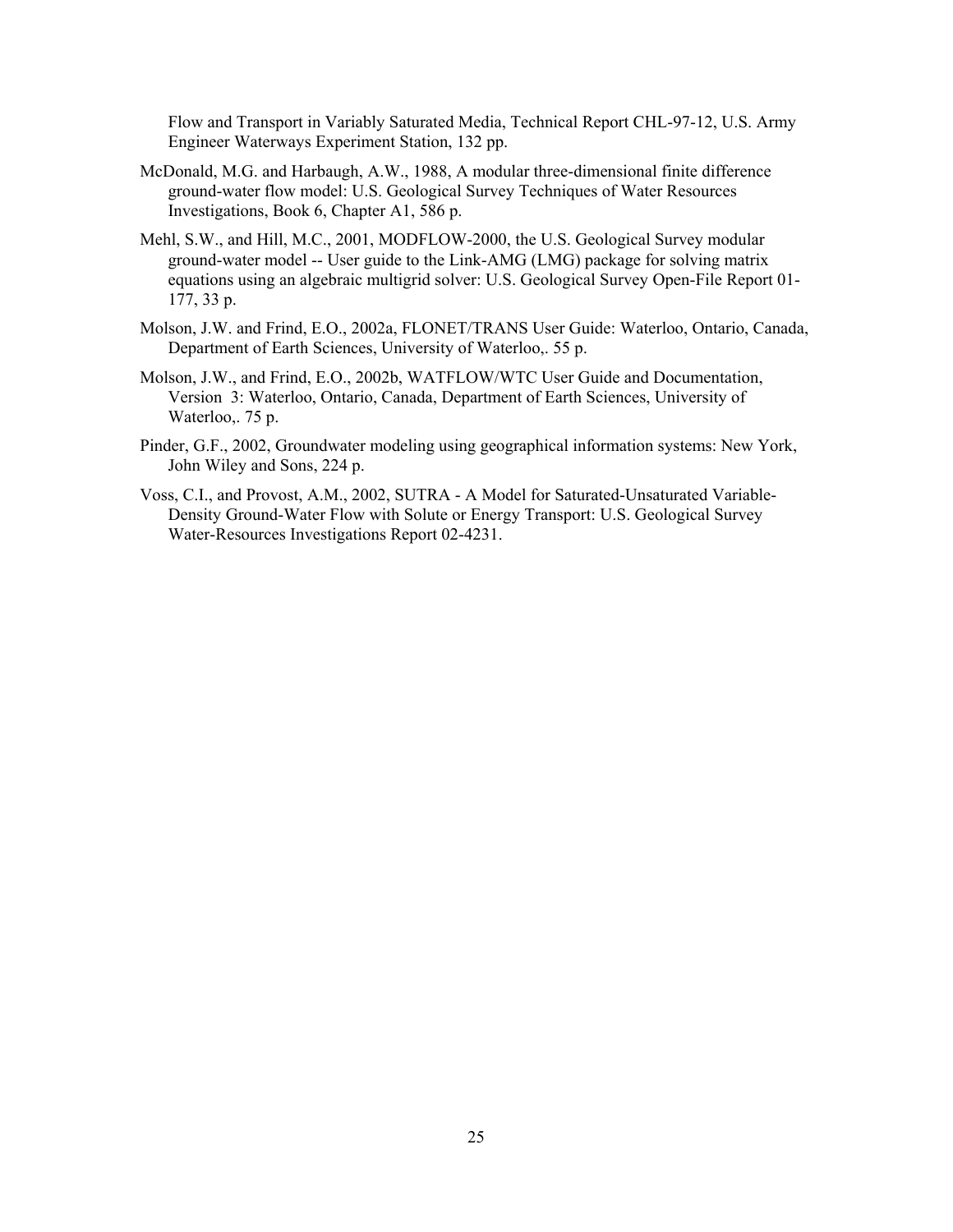# **APPENDIX A: LVDA INPUT AND OUTPUT**

<span id="page-34-0"></span>The LVDA capability is a modification to the existing Hydrogeologic-Unit Flow (HUF) Package (Anderman and Hill, 2000). This section describes the new input file needed with the LVDA capability and the changes in the HUF Package output files resulting from using the LVDA capability. There are no changes in the HUF Package output files if the LVDA capability is not used. Although the HUF input file is not changed when using the LVDA capability, the definition of two parameter types does change. The new definitions are presented below.

Printing of the LVDA model layer arrays is not supported by the print capability represented by item 12 of the HUF Package input file. Printing these arrays requires use of the new printing capability for the HUF Package documented by Anderman and Hill (in review).

#### **LVDA Input Instructions**

Input for the Model-Layer Variable-Direction Horizontal Anisotropy capability is read from the file that has type "LVDA" in the Name file. Free format is used for reading all values. This file defines the horizontal anisotropy direction for each cell of the finite-difference grid.

#### FOR EACH SIMULATION

- 0. [#Text]
- Item 0 is optional -- "#" must be in column 1. Item 0 can be repeated multiple times. 1. NPLVDA
- 2. PARNAM PARTYP Parval NCLU<br>3. Laver Mltarr Zonarr IZ
- 3. Layer Mltarr Each Item 3 record is called a parameter cluster. Repeat Item 3 NCLU times. Repeat Items 2 and 3 for each parameter to be defined (that is, NPLVDA times).

#### **Explanation of Variables Read by the LVDA Capability**

- Text is a character variable (up to 199 characters) that starts in column 2. Any characters can be included in Text. The "#" character must be in column 1. Text is printed when the file is read.
- NPLVDA is the number of LVDA parameters.
- PARNAM is the name of a parameter to be defined. This name can consist of up to 10 characters and is not case sensitive.
- PARTYP is the parameter type to be defined. For the LVDA capability, the only allowed parameter type is:

LVDA - defines the angle between the grid axis and the principal direction of horizontal hydraulic conductivity. Angle is positive in a clockwise direction with the positive x direction being zero. The angle can vary between –90 and 90 degrees. Hydraulic conductivity along the principal axis ( $K_{\text{max}}$  of figure 2) is defined in the HUF Package input file by an HK parameter; the hydraulic conductivity along the minor axis  $(K_{min}$  of figure 2) axis is defined by a HANI parameter in conjunction with the HK parameter. Using the LVDA capability, HANI values need to be less than or equal to 1.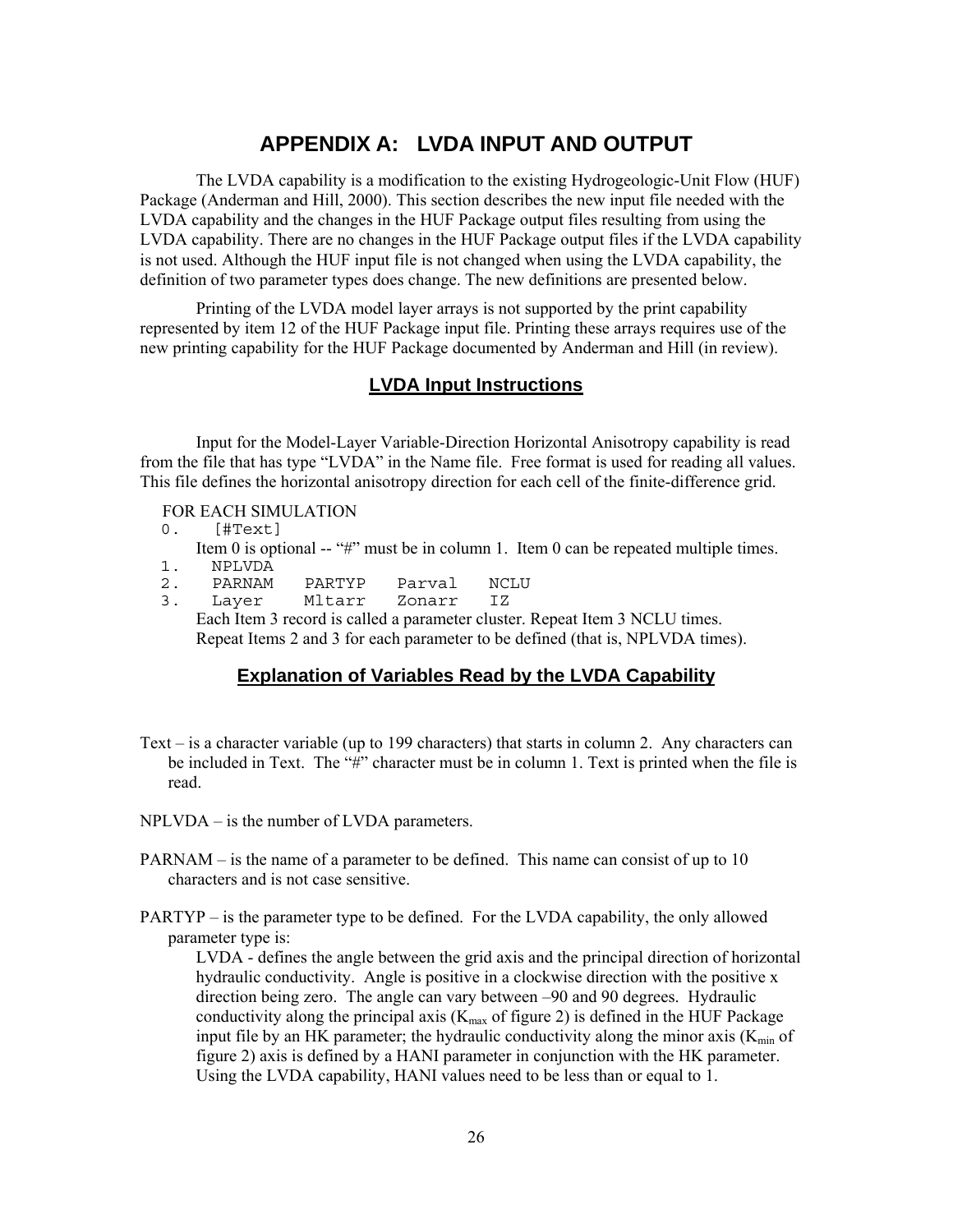- <span id="page-35-0"></span>Parval – is the parameter value; however, this value can be replaced by a value specified in the Sensitivity Process input file, or by a value generated by the Parameter-Estimation Process.
- NCLU is the number of clusters required to define the parameter. Each Item-3 record is a cluster (variables Layer, Mltarr, Zonarr, and IZ).
- Layer is the layer to which the direction applies.
- Mltarr is the name of the multiplier array to be used to define array values that are associated with a parameter. The name "NONE" means that there is no multiplier array, and the array values will be set equal to Parval.
- Zonarr is the name of the zone array to be used to define array elements that are associated with a parameter. The name "ALL" means that there is no zone array and that all elements in the layer are part of the parameter.
- $IZ is up to 10 zone numbers (separated by spaces) that define the array elements that are$ associated with a parameter. The first zero or non-numeric value terminates the list. These values are not used if Zonarr is specified as "ALL".

#### **Example LVDA Input File**

The following lines of data illustrate the definition of the LVDA parameter for the threedimensional complex example described in the 'Simulation Examples' section of this report. In this definition, the parameter value of 45 is applied to zone 4 in layers 1, 2, and 3 using a unique zone array for each layer.

| $\mathbf{1}$  |             |                                                     | Item 1: NPLVDA                         |  |  |
|---------------|-------------|-----------------------------------------------------|----------------------------------------|--|--|
|               |             | LVDA4 LVDA 45.0 3 Item 2: PARNAM PARTYP PARVAL NCLU |                                        |  |  |
| 1 NONE        |             |                                                     | ZLAY1 4 Item 3: LAYER MLTARR ZONARR IZ |  |  |
| $2^{\circ}$   | NONE.       |                                                     | ZLAY2 4 Item 3: LAYER MLTARR ZONARR IZ |  |  |
| $\mathcal{R}$ | <b>NONE</b> |                                                     | ZLAY3 4 Item 3: LAYER MLTARR ZONARR IZ |  |  |

#### **LVDA Output**

Output from the LVDA capability is sent to the global listing file. The allocate routine prints out the following output:

```
 LVDA1 -- MODEL-LAYER VARIABLE-DIRECTION HORIZONTAL ANISOTROPY CAPABILITY, VERSION 2.2.5 
ERA, 11/08/2002 
  INPUT READ FROM UNIT 14 
      2 Named Parameters 
 11664 ELEMENTS IN X ARRAY ARE USED BY LVDA 
 0 ELEMENTS IN IX ARRAY ARE USED BY LVDA
```
The read and prepare routine prints out the following regarding the definition of the LVDA parameter:

```
 LVDA1 -- LVDA CAPABILITY 
         --------------------------------------------------------------------------- 
 PARAMETER NAME:LVDA4 TYPE:LVDA UNITS: 3 
 The parameter value from the package file is: 45.000 
 UNIT: 1 MULTIPLIER:NONE ZONE:ZLAY1 
 ZONE VALUES: 4 
                   UNIT: 2 MULTIPLIER:NONE ZONE: ZLAY2<br>ZONE VALUES: 4
                    ZONE VALUES: 4
```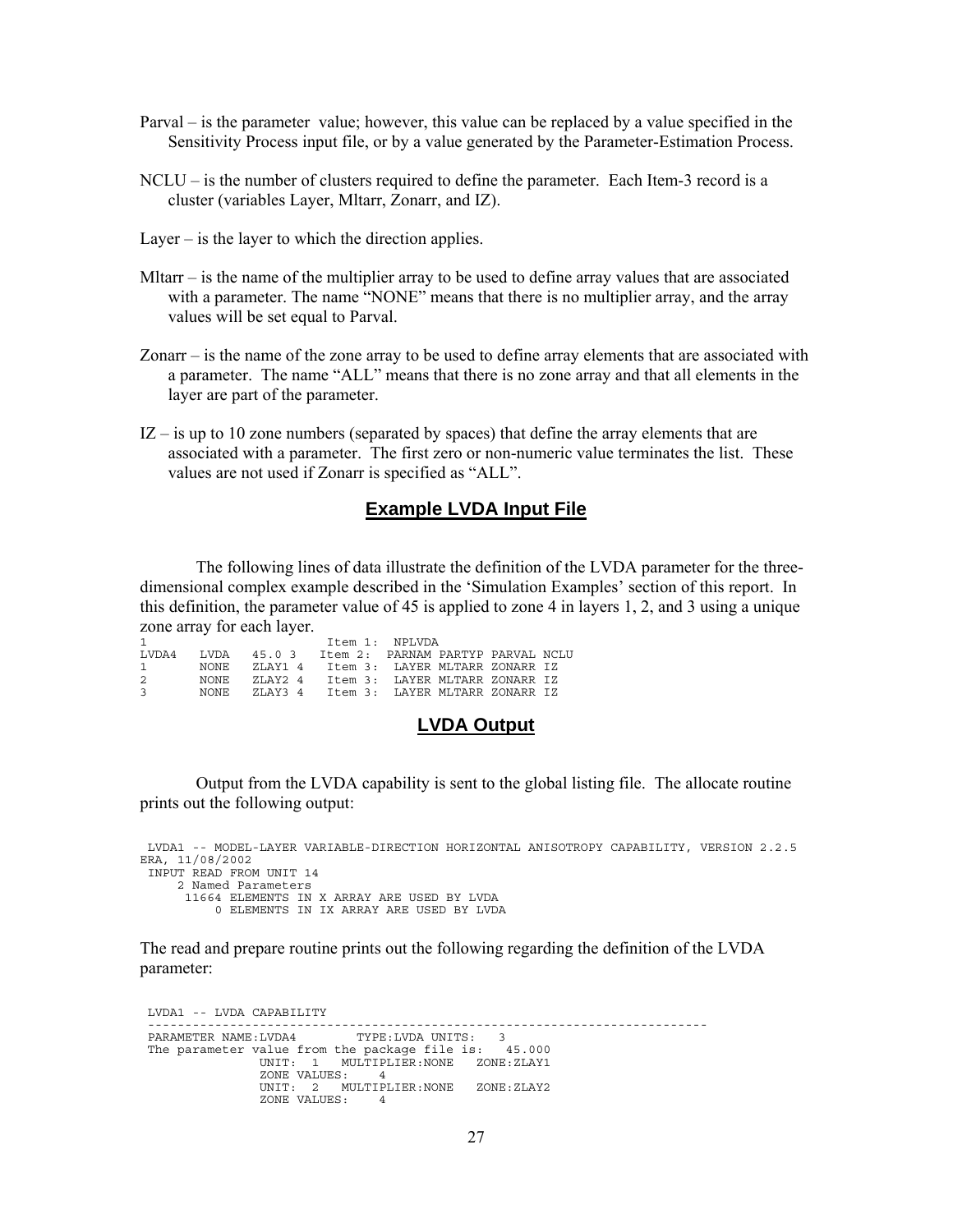UNIT: 3 MULTIPLIER:NONE ZONE:ZLAY3 ZONE VALUES: 4

#### <span id="page-36-0"></span>**New Definition of Two Parameter Types of the HUF Package Input File**

As mentioned above in the explanation of variable PARTYP, the LVDA parameter uses parameter types HK and HANI defined in the HUF Package input. When the LDVA capability is used, HK parameters in the HUF Package input file define hydraulic conductivity along the principal axis  $(K_{\text{max}}$  of figure 2); HANI parameters define the ratio used to calculate the hydraulic conductivity along the minor axis  $(K_{min}$  of figure 2) axis as a product of the ratio and the cell hydraulic conductivity along the principal axis. Cell values defined by HANI parameters need to be less than or equal to 1.

#### **Execution Time Issues**

Because of its formulation and implementation, MODFLOW-2000 with the HUF Package and the LVDA capability will take longer to run than if the LVDA capability were not active. The increase in execution time will depend on the situation.

For the two-dimensional example of figure 6 in the 'Simulation Examples' section of this report, the model run for the anisotropy parallel to the grid took approximately 9 seconds. The run using the LVDA capability but with the angle set to zero took approximately 13 seconds. The run with the angle set to 45 degrees (the most complex the computation can be) took approximately 76 seconds. Everything was run on the same computer with the same starting hydraulic heads and the PCG solver (Harbaugh and others, 2000) with a head-change convergence criterion of  $1.0x10^{-4}$  m and a residual convergence criterion of  $1.0x10^{-4}$  m<sup>3</sup>/d.

For the three-dimensional complex example shown in the 'Simulation Examples' section of this report (fig. 8), the model run for the anisotropy parallel to the grid took approximately 0.44 seconds. The run using the LVDA capability but with the angle set to zero took approximately 0.62 seconds. The run with the angle set to 45 degrees, the most complex the computation can be, took approximately 1.8 seconds. All runs were made using the PCG solver with a head-change convergence criterion of  $1.0x10^{-6}$  and a residual convergence criterion of  $1.0x10^{-8}$ .

The relative execution times are shown in figure 11. The LVDA capability will substantially increase model execution times and this needs to be accounted for in model design.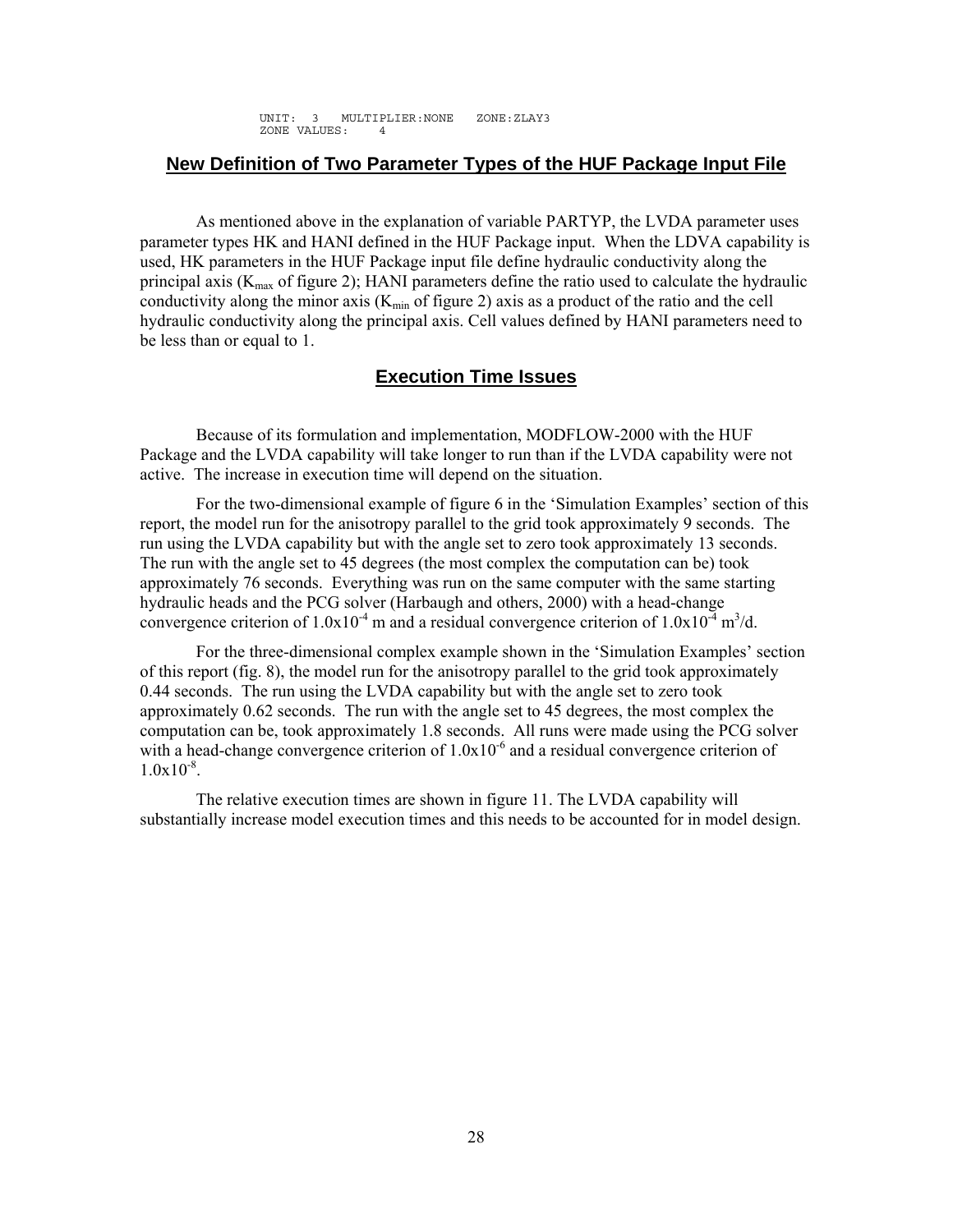<span id="page-37-0"></span>

Figure A- 1. Execution times for MODFLOW-2000 models run using the HUF Package without the LDVA capability and with the LVDA capability using angles of horizontal anisotropy of 0 and 45 degrees. The solutions without LDVA and with LDVA using an angle of 0 degrees are identical and execution times differ because of the extra effort required by the LDVA capability. Execution times are reported in seconds and relative to the execution time without the LDVA capability. The three-dimensional example is thought to be more representative of typical applications.

#### **Reference Cited**

Anderman, E.R., and Hill, M.C., 2000, MODFLOW-2000, the U.S. Geological Survey modular ground-water model – Documentation of the Hydrogeologic-Unit Flow (HUF) Package: U.S. Geological Survey Open-File Report 00-342, 104 p.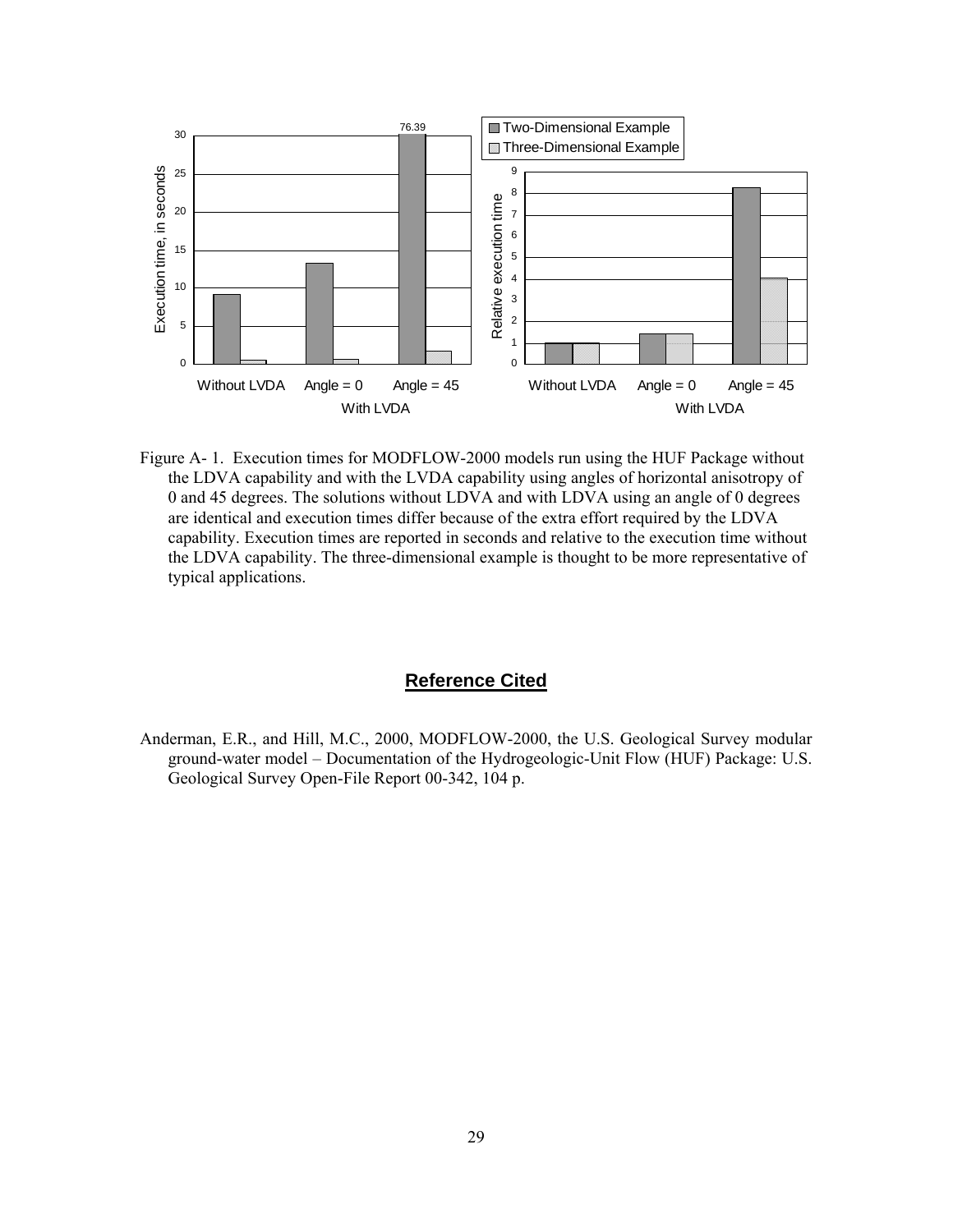# <span id="page-38-0"></span>**APPENDIX B: MATHEMATICAL DERIVATION FOR SIMULATING VARIABLE-DIRECTION HORIZONTAL ANISOTROPY USING BLOCK-CENTERED FINITE DIFFERENCES**

This appendix contains the derivation of the equations needed to simulate variabledirection horizontal anisotropy using a block-centered finite-difference grid. The development presented here is based on the work of Edwards and Rogers (1998). They developed a general theory for curvilinear coordinates but present a full set of coefficients for only the homogeneous case. In this appendix, the coefficients are developed for the heterogeneous case.

#### **Ground-Water Flow Equation**

The partial-differential equation for ground-water flow in a saturated medium in a Cartesian coordinate system can be expressed as:

$$
S_s \frac{\partial h}{\partial t} - \nabla \cdot \mathbf{K} \nabla h - q = 0; \tag{B-1}
$$

where

- *h* is the hydraulic head  $[L]$ ;
- **K** is the porous-medium hydraulic conductivity tensor  $[L/T]$ ;
- $S_s$  is the specific storage  $[L^{-1}]$ ;
- q is the volumetric source flow per unit volume  $[L^3/T-L^3]$  (inflow is positive); and  *t* is the time [T].

Generally, the hydraulic-conductivity tensor, **K**, is a symmetric full tensor of rank 3 and has the form:

$$
\mathbf{K} = \begin{bmatrix} K_{xx} & K_{xy} & K_{xz} \\ K_{xy} & K_{yy} & K_{yz} \\ K_{xz} & K_{yz} & K_{zz} \end{bmatrix} .
$$
 (B-2a)

The values of **K** can vary spatially, so that each element of the matrix in equation B-2a can be a function of the spatial coordinates x, y, and z.

For the LVDA capability, one principal axis of hydraulic conductivity (the vertical axis) is aligned with the z-direction, so that  $K_{xz} = K_{yz} = 0$  and equation B-2a becomes:

$$
\mathbf{K} = \begin{bmatrix} K_{xx} & K_{xy} & 0 \\ K_{xy} & K_{yy} & 0 \\ 0 & 0 & K_{zz} \end{bmatrix} . \tag{B-2b}
$$

The flow equation is assumed to be parabolic which requires that

$$
K_{xy}^2 \le K_{xx} K_{yy} \tag{B-2c}
$$

This requirement is always met given how anisotropy is defined in the LVDA input file and, in general, for physically realizable ground-water flow problems.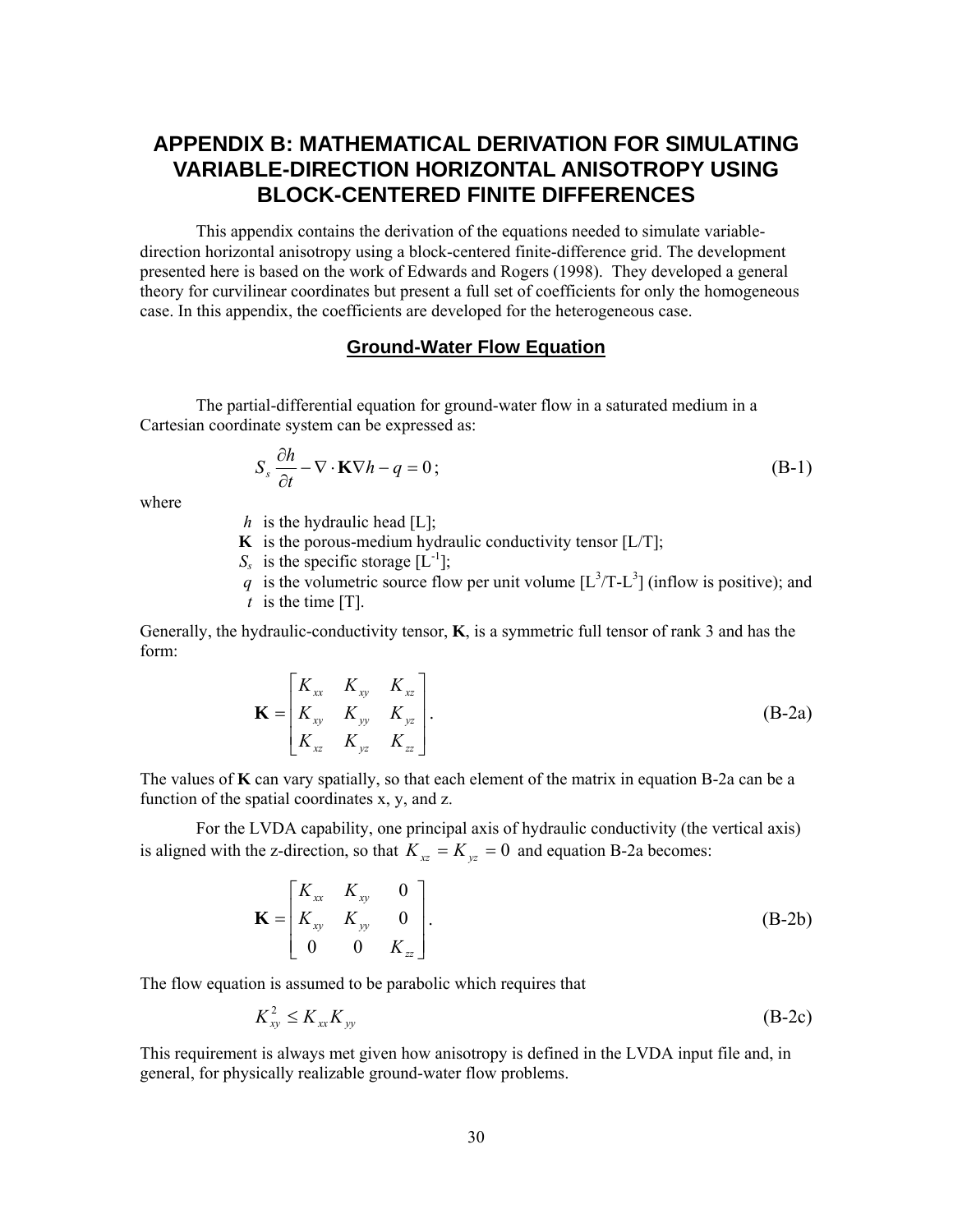<span id="page-39-0"></span>All z-direction terms remain unchanged in MODFLOW, so that in this appendix only the two dimensional (x-y) version of equation B-1 needs to be considered. By integrating equation B-1 over the aquifer thickness, the two-dimensional form is derived as:

$$
S\frac{\partial h}{\partial t} - \nabla \cdot \mathbf{T}' \nabla h - Q = 0 \tag{B-3}
$$

where

- **T'** is the porous-medium transmissivity tensor  $[L^2/T]$ ;
	- *S* is the storage coefficient [-]; and
- Q is the volumetric source flow per unit area  $[L^3/T-L^2]$  (positive is into the region).

#### **The Block-Centered Finite-Difference Grid and the Continuity Equation**

The classical finite-difference method (for example, Wang and Anderson, 1982) is used to discretize equation B-3 in space and time. Only spatial discretization is of concern in this work; time discretization remains the same as described by McDonald and Harbaugh (1988).

The first step in the spatial discretization is to construct a two-dimensional grid (fig. B-1). The x and y coordinate axes are defined to follow the rows and columns of the grid (as shown in figure B-1). Creating the grid is equivalent to specifying the locations of the planes that form the walls of the finite-difference cells in each coordinate direction. The intersections of these planes form the grid of rectangular cells. A node point is located in the center of each cell. The grid described is called a two-dimensional block- or cell-centered grid. Each cell is used as a volume, called a control volume, over which flow is balanced to give the finite-difference equations.



Figure B-1. Two-dimensional cell-centered grid in x-y plane. The row indexing convention is the same as that used in MODFLOW, when observed from below, with j used to index the x axis and i used to index the y axis.

McDonald and Harbaugh (1988) derived the discretized ground-water flow equations by simply applying Darcy's Law to the control volumes, but proper accounting of variable-direction anisotropy requires integral equations over the cell. The more complicated-looking equations required by the LVDA capability achieve volumetric conservation of water or conservation of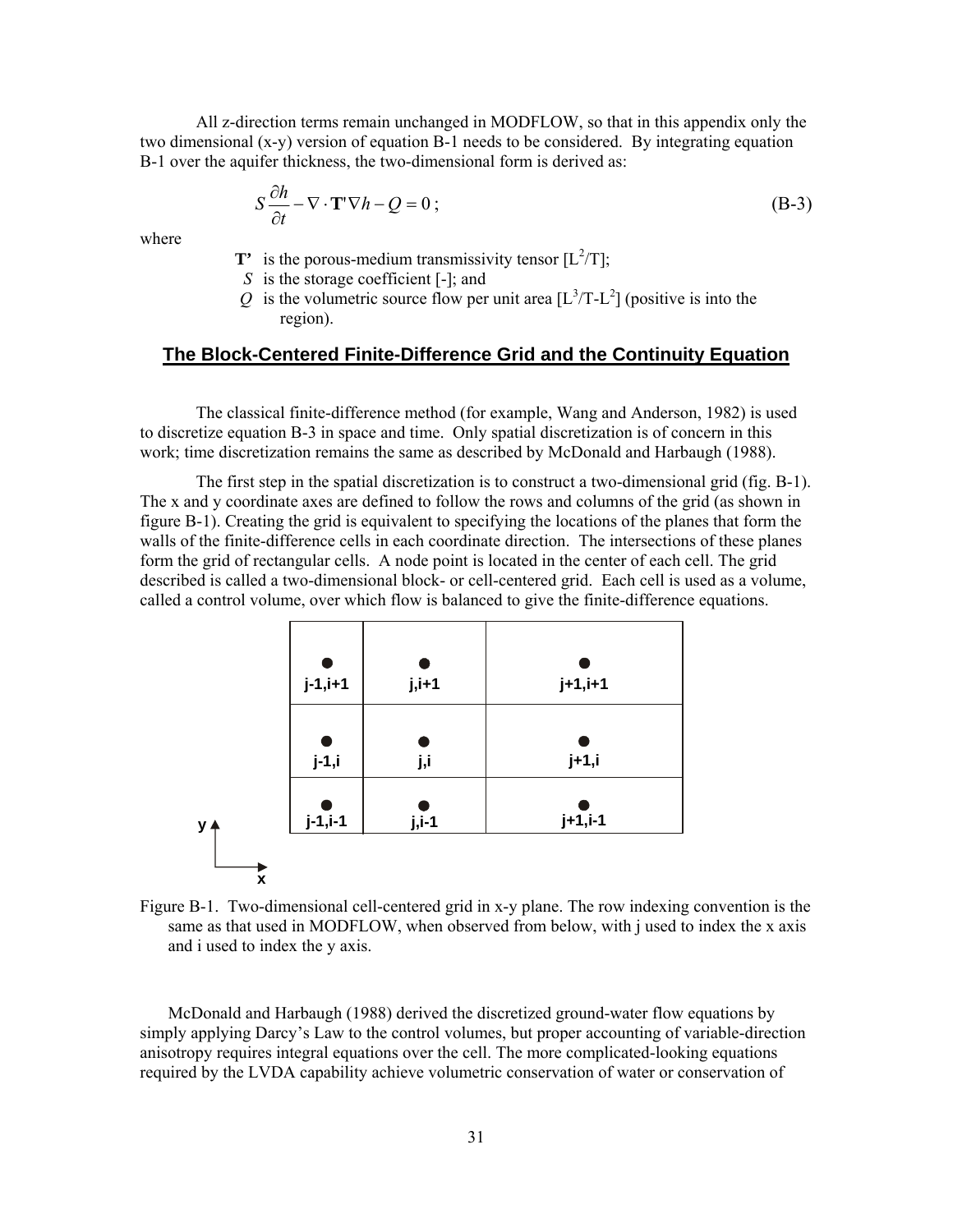<span id="page-40-0"></span>mass, just as McDonald and Harbaugh (1988) did using Darcy's Law in that the flow through each side of each finite-difference cell needs to come from or go to the neighboring cell.

Using the integral approach, the finite-difference flow equation is derived by integrating equation B-3 over the two-dimensional control volumes (cell areas). The resulting area integrals of flow are transformed into line integrals of flow perpendicular to the cell boundaries using the Gauss theorem in a plane, which is expressed as

$$
\int_{\Omega_m} \nabla \cdot (\mathbf{T}^* \nabla h) dS_m = \oint_{\partial \Omega_p} (\mathbf{T}^* \nabla h) \cdot \hat{\mathbf{n}} ds_m
$$
\n(B-4)

where

 $\Omega_m$  is the surface area of cell m [L<sup>2</sup>];

 $\partial\Omega$ <sub>*p*</sub> is the boundary line of cell m [L];

 $dS_m$  is the differential surface area of cell m  $[L^2]$ ,

 $ds_m$  is the differential boundary line of cell m [L]; and

 $\hat{\bf{n}}$  is the outward unit normal to the boundary line of cell m [-].

The heterogeneous transmissivity is represented by a piecewise constant function over each control volume. The hydraulic head distribution within the cell is approximated using several piecewise linear functions over each control volume.

#### **Computational Coordinates**

The line integral on the right-hand side of equation B-4 can be evaluated with more manageable algebraic expressions if the Cartesian coordinate system that defines the physical situation is mapped to local computational coordinates such that the rectangular grid cells are transformed into unit squares. For the equations presented here, this allows the dx's and dy's to be omitted from the lengthy equations. In more generally deformable grids, converting to local unit-square grid coordinates is more important and, therefore, used in the development by Edwards and Rogers (1998). Here, we use the transformation to take advantage of the simplification of the equations and to coordinate with the development by Edwards and Rogers (1998).

Local computational coordinates are developed by mapping control volumes that are rectangular in the *x*-*y* plane to a unit square in the  $\xi$ - $\eta$  plane. The mapping is defined by the relations  $x = x(\xi)$  and  $y = y(\eta)$  where the relations, using vector notation, are:

$$
\begin{bmatrix} x \\ y \end{bmatrix} = \begin{bmatrix} (1 - \xi)x_1 + \xi x_2 \\ (1 - \eta)y_1 + \eta y_2 \end{bmatrix}
$$
 (B-5)

where  $x_1, y_1; x_1, y_2; x_2, y_1;$  and  $x_2, y_2$  are the coordinates of the corners of the rectangular cell in the x-y plane [L]. Figure B-2 shows the mapping with cell dimensions.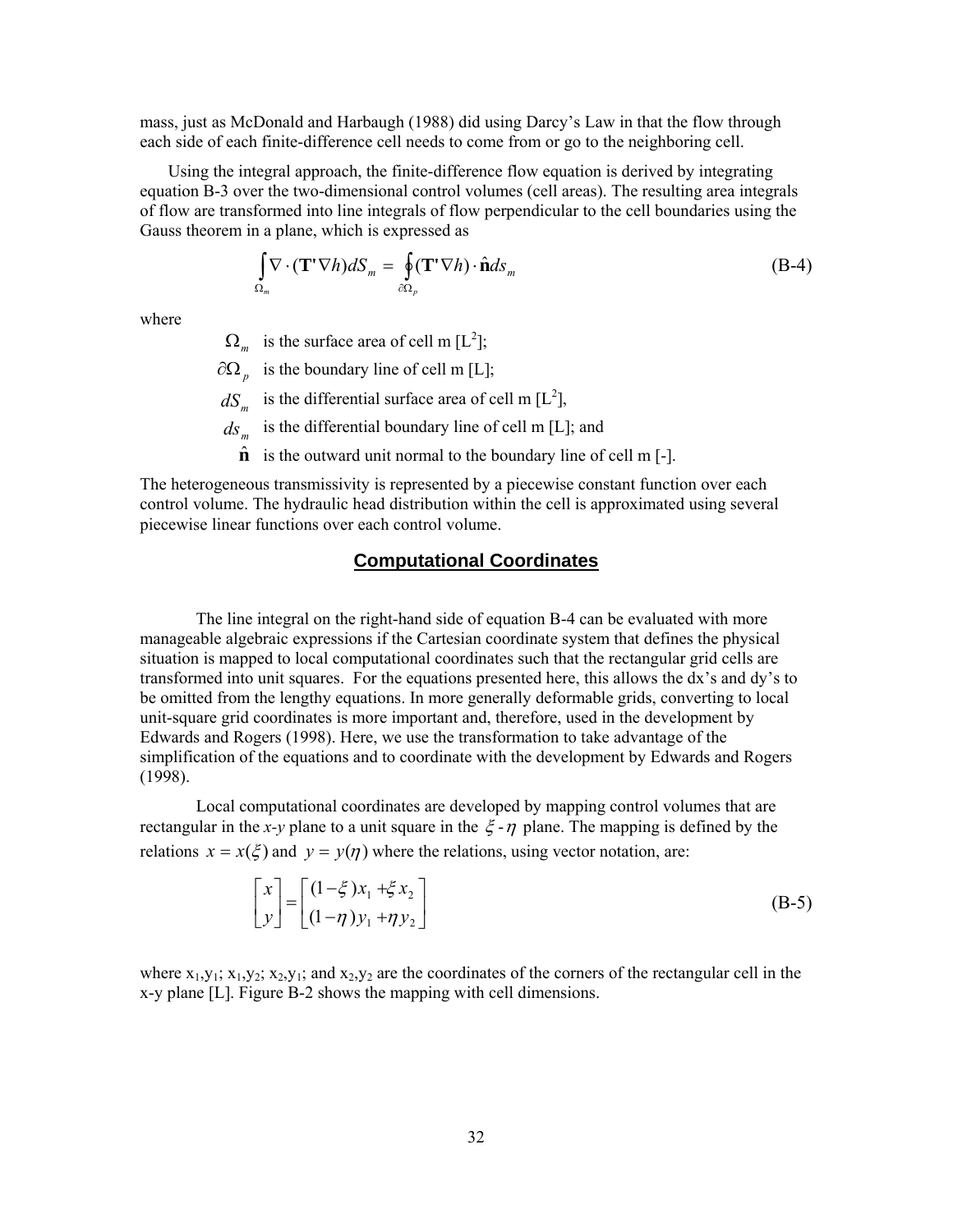<span id="page-41-0"></span>

Figure B-2. A two-dimensional cell in the x-y plane mapped into a unit square cell in the  $\xi$ - $\eta$ plane. For convenient referencing in the text, the four sides of the unit square are labeled N (north), S (south), E (east), and W (west).  $\Delta c_i$  is the cell dimension along the y axis, which is parallel to the columns of the grid;  $\Delta r_i$  is the cell dimension along the x axis, which is parallel to the rows of the grid.

With this mapping, equation B-4 can be expressed as in equation B-6. The letters, E, W, N and S identify the cell sides shown in figure B-2:

$$
E \t W
$$
  
\n
$$
\oint_{\partial\Omega_{p}} (T' \nabla h) \cdot \hat{\mathbf{n}} ds_{m} = \int_{1,0}^{1,1} (T_{aa} h_{\xi} + T_{ab} h_{\eta}) d\eta - \int_{0,0}^{0,1} (T_{aa} h_{\xi} + T_{ab} h_{\eta}) d\eta
$$
  
\n
$$
+ \int_{0,1}^{1,1} (T_{ab} h_{\xi} + T_{bb} h_{\eta}) d\xi - \int_{0,0}^{1,0} (T_{ab} h_{\xi} + T_{bb} h_{\eta}) d\xi
$$
  
\nN

where  $h_{\xi}$  and  $h_{\eta}$  are head gradients in the two directions and  $T_{aa}$ ,  $T_{ab}$ , and  $T_{bb}$  are elements of the transmissivity tensor of the unit square. Here, the subscripts a and b are used on the transmissivity coefficients to coordinate with the notation of Edwards and Rogers (1998), but these subscripts could be replaced by ξ and η, respectively. Each integral in equation B-6 defines the flow across one cell face. The terms associated with transmissivities  $T_{aa}$  and  $T_{bb}$  are the flow terms caused by the normal gradient of hydraulic head across (that is, perpendicular to) the cell faces. The terms associated with  $T_{ab}$  are the flows caused by the gradients along (that is, parallel or tangential to) the cell faces and the horizontal anisotropy, which produces flow across the cell face because of the  $T_{ab}$  term. (also discussed in connection with eq. 6)

The transmissivity tensor *T* in the  $\xi - \eta$  coordinate system relates to the transmissivity tensor *T'* in the *x-y* system as: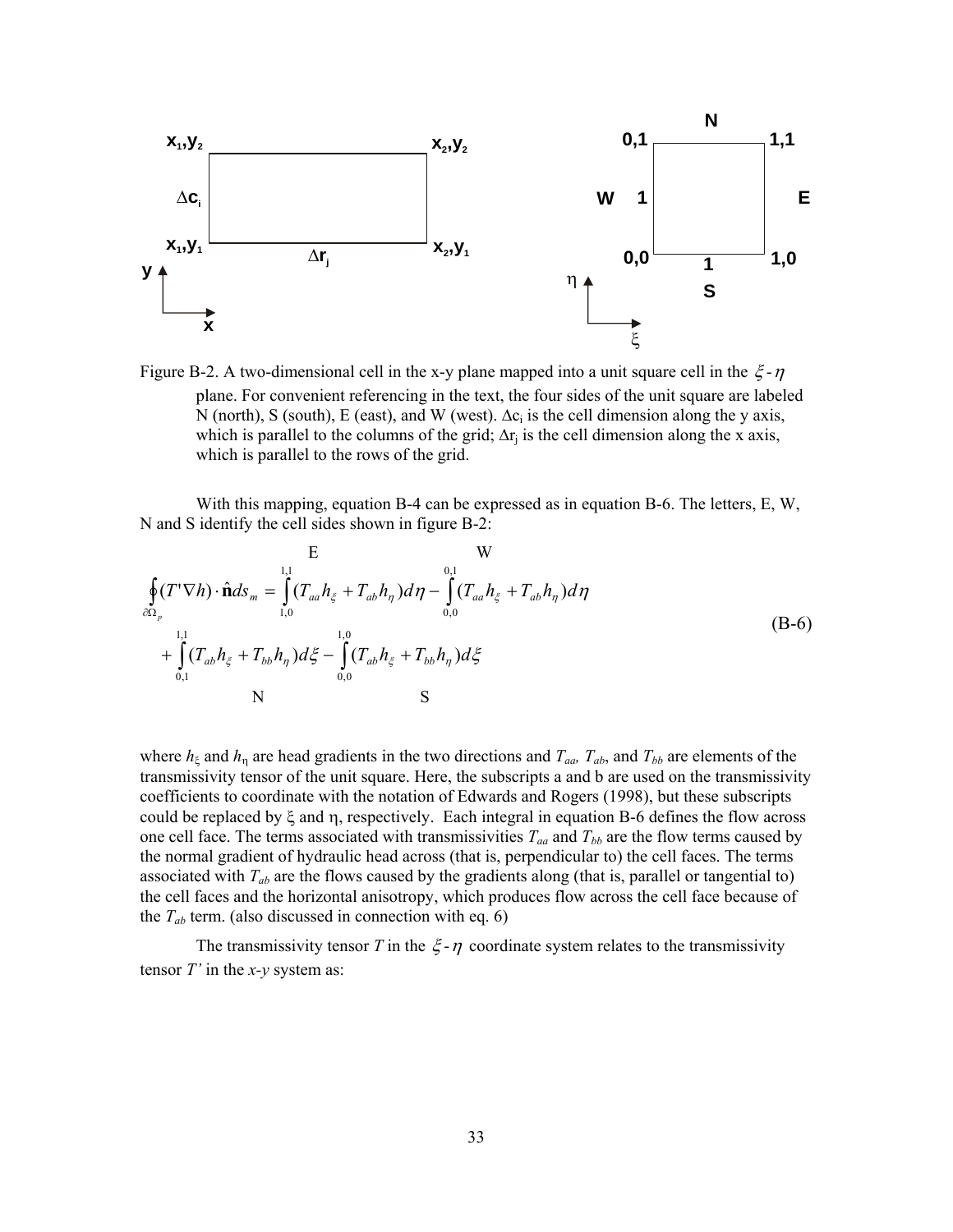<span id="page-42-0"></span>
$$
T_{aa_{j,i,k}} = T'_{xx_{j,i,k}} \left( \frac{\Delta c_i}{\Delta r_j} \right)
$$
  
\n
$$
T_{ab_{j,i,k}} = T'_{xy_{j,i,k}}
$$
  
\n
$$
T_{bb_{j,i,k}} = T'_{yy_{j,i,k}} \left( \frac{\Delta r_j}{\Delta c_i} \right)
$$
 (B-7)

where

 $\Delta c_i$  is the cell width of row i [L],

 $\Delta r_i$  is the cell width of column j [L],

$$
T'_{xx_{j,i,k}} = \frac{T'_{maj_{j,i,k}} + T'_{\min_{j,i,k}}}{2} + \frac{T'_{maj_{j,i,k}} - T'_{\min_{j,i,k}}}{2} \cos(2\theta_{j,i,k}) \,[\mathrm{L}^2/\mathrm{T}],
$$
  
\n
$$
T'_{xy_{j,i,k}} = \frac{T'_{maj_{j,i,k}} - T'_{\min_{j,i,k}}}{2} \sin(2\theta_{j,i,k}) \,[\mathrm{L}^2/\mathrm{T}],
$$
  
\n
$$
T'_{yy_{j,i,k}} = \frac{T'_{maj_{j,i,k}} + T'_{\min_{j,i,k}}}{2} - \frac{T'_{maj_{j,i,k}} - T'_{\min_{j,i,k}}}{2} \cos(2\theta_{j,i,k}) \,[\mathrm{L}^2/\mathrm{T}],
$$

and

 $T'_{maj_{j,i,k}}$  is the transmissivity along the major axis of the anisotropy ellipse [L<sup>2</sup>/T], is the transmissivity along the minor axis of the anisotropy ellipse  $[L^2/T]$ , defined as  $T'_{maj_{j,i,k}} HAMI_{j,i,k}$ ,  $T'_{\min_{j,i,k}}$ 

*HANI*  $\sum_{i,k}$  is the horizontal anisotropy ratio [-],

 $\theta_{i,k}$  is the angle between the principal axis of anisotropy and the model grid, where clockwise is a positive angle, values can range from -90 to 90 degrees, and

$$
\theta_{j,i,k}
$$
 is defined as  $\sum \theta_i m_{l_{j,i,k}}$ ,

- $\theta_l$  is the value of the variable-direction horizontal anisotropy parameter *l*, and
- $m_{i,j,i,k}$  is the multiplication factor for the variable-direction horizontal anisotropy parameter *l*.

Defining  $\theta_{j,i,k}$  as  $\sum \theta_i m_{l_{j,i,k}}$  allows the angle to be defined using additive parameters, as

described by Harbaugh and others (2000, p. 16-19). The option of defining  $\theta_{j,i,k}$  using additive parameters is available because nearly all parameters defined in MODFLOW-2000 are additive. It is not expected that this option will be used in many applications.

#### **Finite-Difference Equations for Flow**

Each integral in equation B-6 defines the flow across one cell face. To form the mass conservation equations for the entire finite-difference grid, equation B-6 needs to be further developed. This is done first by evaluating flow in one dimension and focusing on some basic ideas and the terms with gradients that are normal to the cell faces. The one-dimensional analysis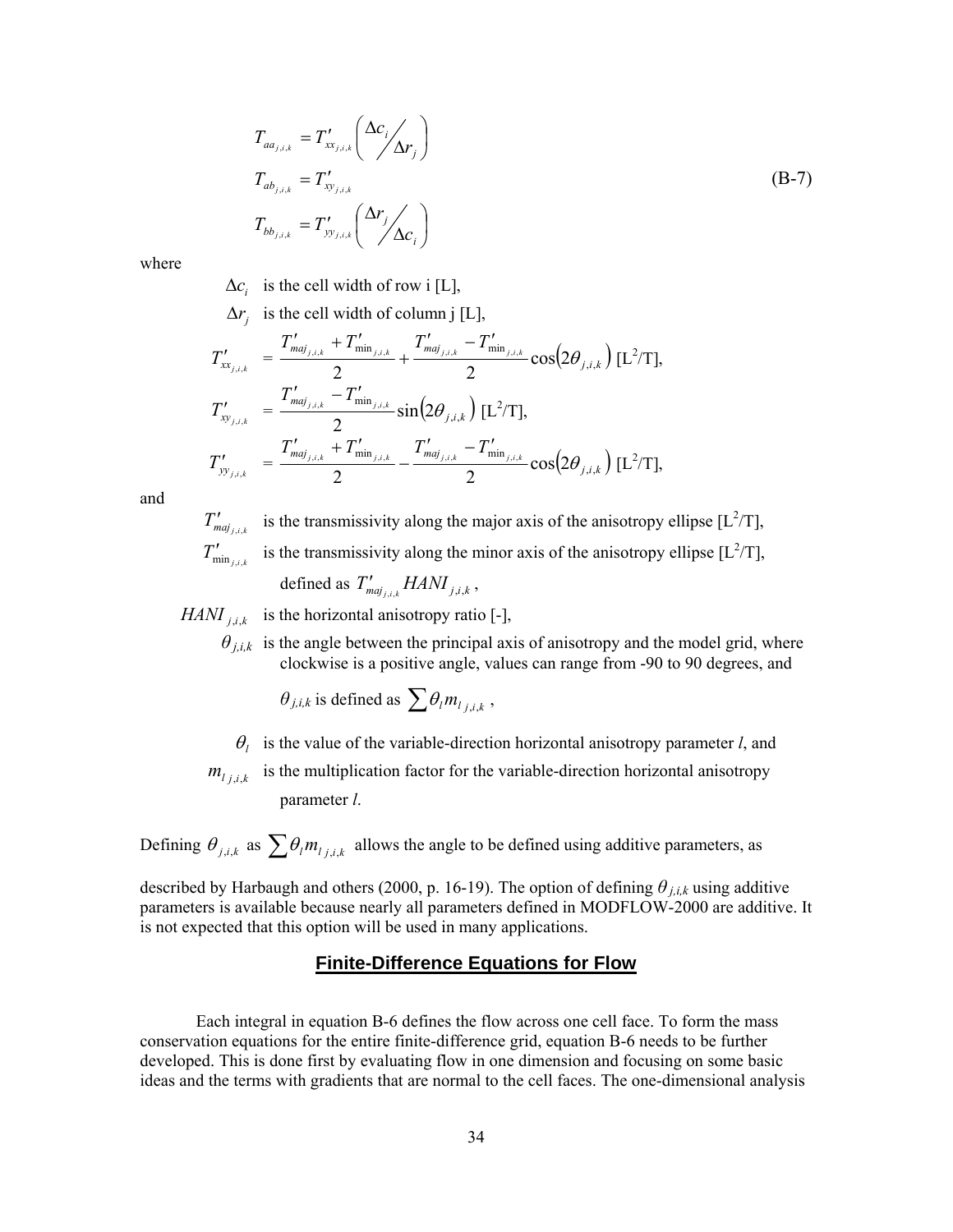<span id="page-43-0"></span>also yields the harmonic mean conductance terms developed by McDonald and Harbaugh (1988). After the one-dimension discussion, flow in two dimensions is discussed.

#### **Flow Equations in One Dimension**

The one-dimensional classical cell-centered approximation to the flow through a cell boundary in terms of the nodal hydraulic heads can be used to present some ideas and concepts needed in the formulation for the general anisotropic two-dimensional case discussed in this report. From figure B-3, the flow per unit width through the cell boundary at *j*+1/2 is given by

$$
F_{j+1/2} = -\frac{T_{j+1/2}(h_{j+1} - h_j)}{\frac{1}{2}(\Delta r_j + \Delta r_{j+1})}
$$
(B-8)

where

*h*

 $F_{j+1/2}$  is the flow per unit width through the cell boundary at  $j+1/2$  [L<sup>3</sup>/T-L], and

 $\Delta r_j$  is the length of cell *j* and (  $\frac{1}{2}(\Delta r_j + \Delta r_{j+1})$  ) is the distance between nodes *j* and *j+*1 [L].

Figure B-3 also shows the piecewise linear variation for hydraulic head.

Here, transmissivity, *T*, is piecewise constant over a cell, the flow and the hydraulic heads are continuous across the cell boundary, and the gradient of the head is discontinuous across the cell boundary. By introducing an intermediate unknown head,  $h_f$  at the cell face, an equation for flow continuity can be written for the flow per unit width as

$$
-\frac{T_j(h_f - h_j)}{\frac{1}{2}\Delta r_j} = -\frac{T_{j+1}(h_{j+1} - h_f)}{\frac{1}{2}\Delta r_{j+1}}
$$
(B-9)

Equation B-9 can be solved for the intermediate hydraulic head at the cell face yielding





Figure B-3. One-dimensional cells with piecewise linear hydraulic-head variation.

Substituting equation B-10 into the left-hand side of equation B-9 and equating with  $F_{j+\frac{1}{2}}$ , then

comparing with equation B-8 gives the classical finite-difference approximation for the flow per unit width at the cell face: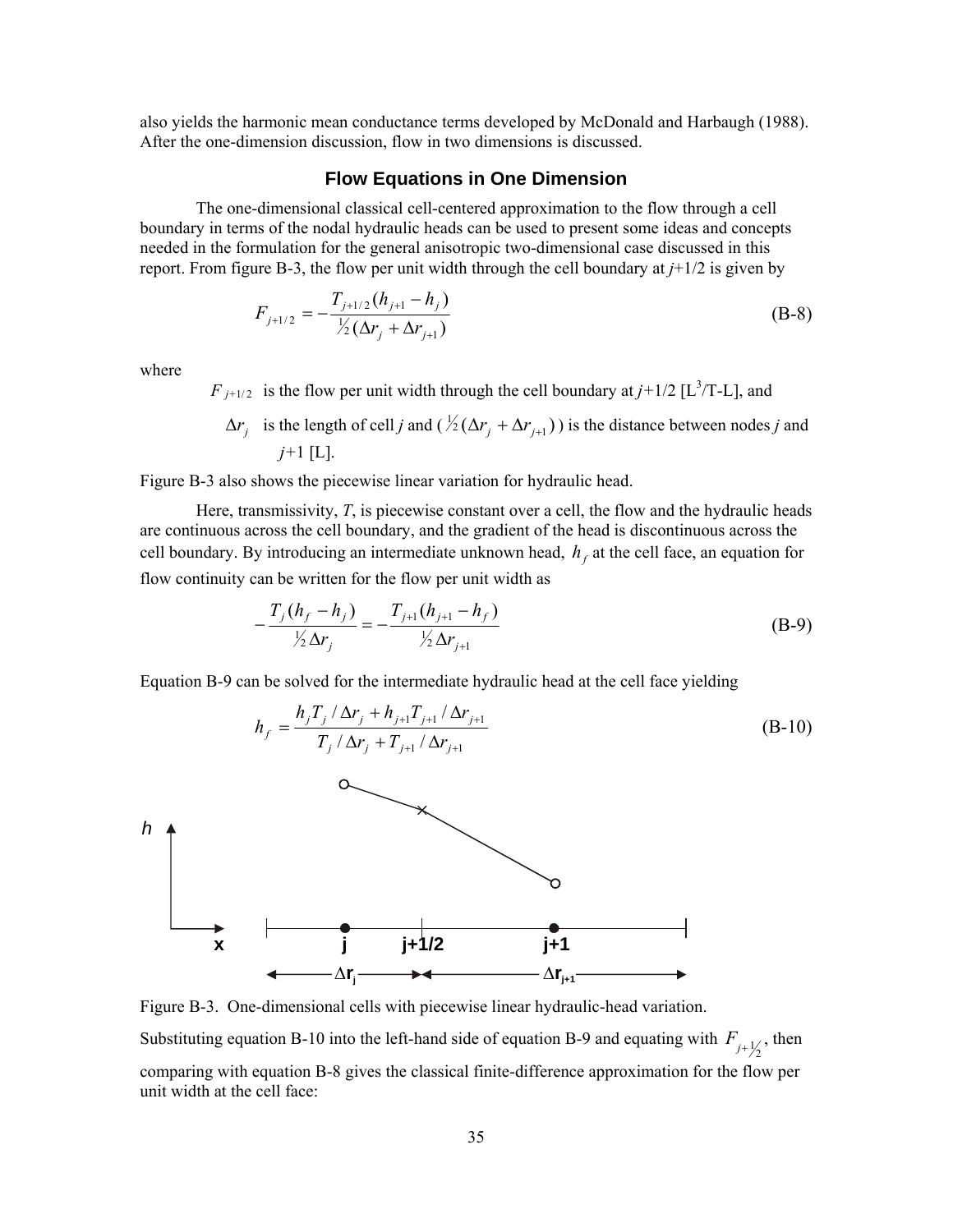$$
F_{j+\frac{1}{2}} = \frac{-2T_j T_{j+1}}{T_j \Delta r_{j+1} + T_{j+1} \Delta r_j} (h_{j+1} - h_j)
$$
(B-11)

<span id="page-44-0"></span>Using the terminology of McDonald and Harbaugh (1988), the fraction on the right-hand side of equation B-11 is the conductance per unit width of the cell, and equals the harmonic mean of the transmissivity of the two cells connected at  $j + \frac{1}{2}$ .

To prepare for two-dimensional equations, note that part of the mapping defined in equation B-5 can be used to map a chain of one-dimensional cells into a chain of cells of unit length. The piecewise linear basis functions can be used to define a continuous variation in hydraulic head as:

$$
h = 2(1 - \xi)h_j + 2(\xi - \frac{1}{2})h_f; \; \frac{1}{2} \le \xi \le 1 \quad \text{in cell j}; \tag{B-12.1}
$$

$$
h = (1 - 2\xi)h_f + 2\xi h_{j+1}; 0 \le \xi \le \frac{1}{2} \quad \text{in cell j+1.} \tag{B-12.2}
$$



Figure B-4. Piecewise-linear basis functions. Global finite-difference nodes j and j+1 are shown with f, the location of the finite-difference cell boundary. Local coordinates which range from 0 to 1 for each cell also are shown

In figure B-4, the basis functions from equation B-12.1 are drawn for cell *j* and the basis functions from equation B-12.2 are drawn for cell  $j+1$ . The basis function multiplying  $h_j$  in equation B-12.1 varies from 1 at node j to 0 at cell boundary f in figure B-4, the basis function multiplying  $h_f$  in equation B12-1 varies from 0 at node j to 1 at cell boundary f in figure B-4, and so on. Figure B-4, therefore, shows the basis functions covering the region accounted for by one of the conductance terms of the type shown in equation B-11. Basis functions could be avoided when considering flow in one dimension, but are important when considering flow in two dimensions.

#### **Flow Equations in Two Dimensions**

In two dimensions the role of the piecewise linear basis functions in one dimension for hydraulic head is played by linear triangular basis functions, and the areas of coverage are shown in figure B-5. The areas of coverage possess piecewise constant spatial gradients. After introducing one additional hydraulic head unknown at each face of each cell, local triangular basis functions are used over each quarter of a cell with a piecewise linear hydraulic head. Figure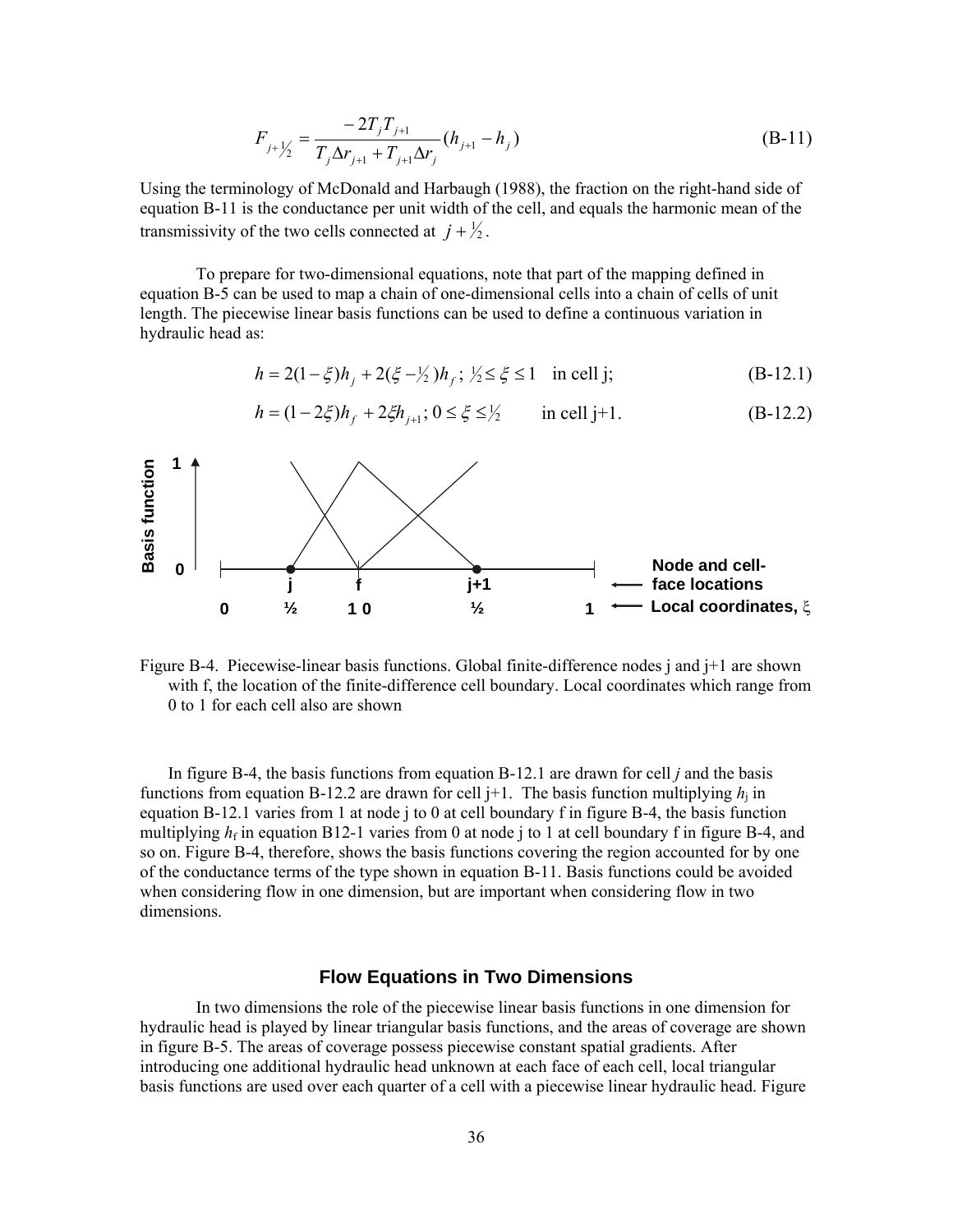B-5 shows a cell and its eight neighbors in the unit-square  $\zeta$ -η coordinate system with the active support triangles for the hydraulic head shown as shaded. For notational convenience, the local nine-cell numbering scheme shown in figure B-5 is used in the following equations. The global  $(j,i)$  indexing can be restored at the end of the equation development.

A typical triangle from cell 1 with corner labels and adjoining triangles is shown in figure B-6. Representation of hydraulic head *h* and the unit-square cell coordinates ξ and η using the piecewise linear basis functions over the shaded triangle in cell 1 are given by

$$
h = (1 - u - v)h_1 + uh_s + vh_w
$$
 (B-13.1)

$$
\xi = (1 - u - v)x_1 + ux_s + vx_w
$$
  
= (1 - u)x\_1 + ux\_s (B-13.2)

$$
\eta = (1 - u - v)y_1 + uy_s + vy_w
$$
  
= (1 - v)y\_1 + vy\_w (B-13.3)

where

 $\zeta$ ,  $\eta$  are the coordinates in the unit-square cell system mapping;

 $u, v$  are the local area coordinates for the shaded triangle in cell 1 in figure B-6.

The subscripts define locations shown in figure B-6. Local coordinate *u* increases linearly from 0 at the cell center to 1 at cell boundary S; *v* increases linearly from 0 at the cell center to 1 at cell boundary W. The local area coordinate system used here is from Norrie and De Vries (1973, p. 86). This is the fourth and final coordinate system used in this report; all the coordinate systems are listed in Table 2.

Hydraulic head is continuous over each triangle in figure B-5 or B-6 and also continuous at the common vertices. Using the N, S, E, and W notation of figure B-6, local gradients of potential can be determined using equation B-13.1. For example, for the shaded triangle of cell 1 in figure B-13.1:

$$
h_{\xi} = 2(h_{S} - h_{1})
$$
 (B-14.1)

$$
h_{\eta} = 2(h_W - h_1) \tag{B-14.2}
$$

where  $h_{\xi}$  and  $h_{\eta}$  are gradients of head in the  $\xi$  and  $\eta$  directions, and  $h_{\eta}$ ,  $h_{\eta}$ , and  $h_{\eta}$  are the heads at locations 1, S, and W in figure B-6. The 2 occurs in equations B-14 because the length between  $h_1$  and either  $h_S$  or  $h_W$  is  $\frac{1}{2}$  of the unit square. Introduction of the hydraulic heads at the cell faces enables flow across the cell faces (normal flow) and the hydraulic head at the cell faces to be point-wise continuous. The normal flow is continuous, but the tangential flow may be discontinuous across a cell face.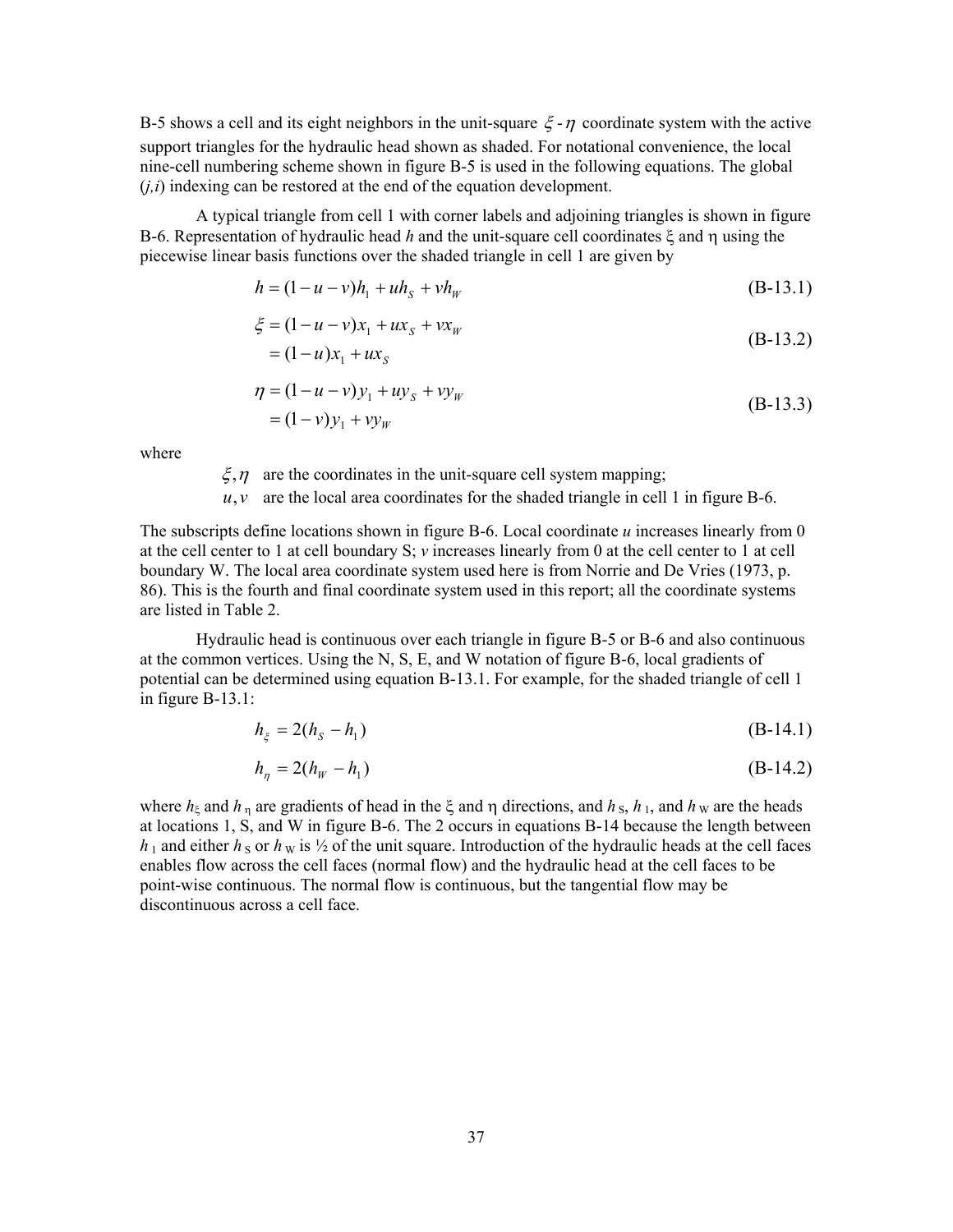<span id="page-46-0"></span>

Figure B-5. Unit-square grid with areas covered by piecewise linear triangular basis functions shaded gray.



Figure B-6. Areas covered by the triangular basis functions associated with the  $j + \frac{1}{2}$  and  $i + \frac{1}{2}$ faces of cell 1. For convenient referencing in the text, the four added nodes on the sides of the finite-difference cells are labeled N (north), S (south), E (east), and W (west). The I at the top of the figure identifies this set of four cells as cell 1 of figure B-5 plus bordering cells 2, 3, and 4.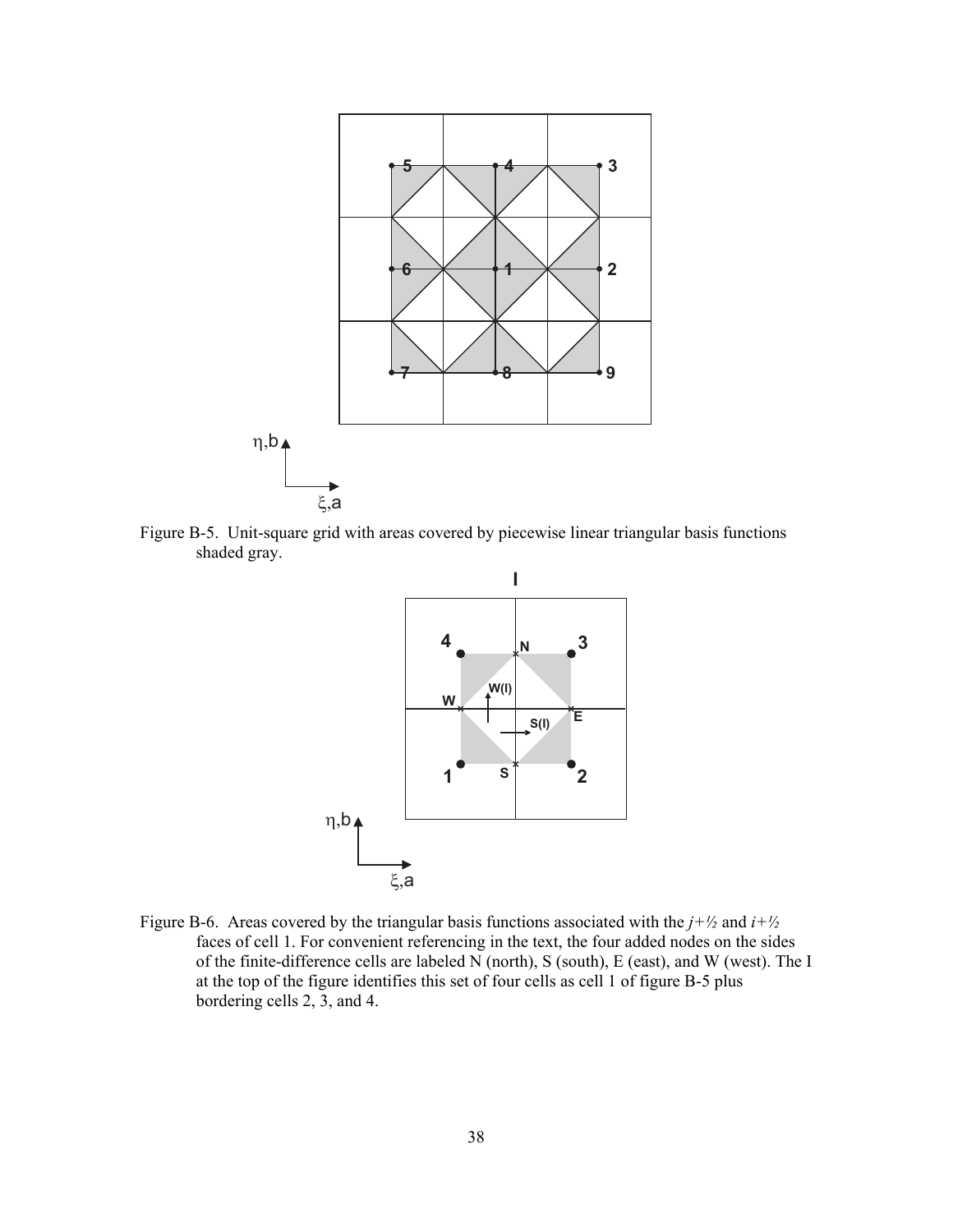<span id="page-47-0"></span>

| Table 2. Coordinate system notation used in this report                                                                                                                                                        |           |             |
|----------------------------------------------------------------------------------------------------------------------------------------------------------------------------------------------------------------|-----------|-------------|
| Shape of cells                                                                                                                                                                                                 | Rectangle | Unit square |
| Global coordinates                                                                                                                                                                                             | xу        |             |
| Local spatial coordinates (range from 0 to 1 from one side of the cell<br>to the other). The two sets are equivalent, but the ab set is retained to<br>conform with the notation of Edwards and Rogers (1998). |           | ab, $\xi$ n |
| Local area coordinates (range from 0 to 1 from the cell center to the<br>sides of the cell)                                                                                                                    |           | uv          |

#### **Flow Continuity for the General Anisotropic Tensor**

Figure B-5 shows the nine cells that control triangular basis-function support for a representative interior cell in the transformed domain of a uniform square grid. To impose normal flow continuity while accounting for tangential flows, eight flows are defined for the central cell and are shown in figure B-7. These flows are formulated by taking four subsets with four cells each of the nine cells of figure B-5. Figure B-8 shows all four subsets of four cells with each location of the additional hydraulic heads denoted by an X; a set of four cells with the triangular areas of defined basis functions is shown in figure B-6. Each subset of cells actually has four additional hydraulic head locations on the cell boundaries, but only the locations pertaining to cell 1 appear in figure B-8.

The four cell-face hydraulic heads for cell 1 are introduced at the locations denoted N,S,E,W in figures B-6 and B-8. They are located on each cell face at the midpoint. Other locations are possible (Edwards and Rogers, 1998), but will not be considered for this development. The location chosen has the advantage of producing a symmetrical A matrix in equations 8 and B-25. The locations shown also have the advantage of producing the standard 5 point difference equations in the case of a diagonal hydraulic-conductivity tensor, which results if the principal axes of anisotropy are aligned with the coordinate axes.



Figure B-7. Control volume quadrant flows.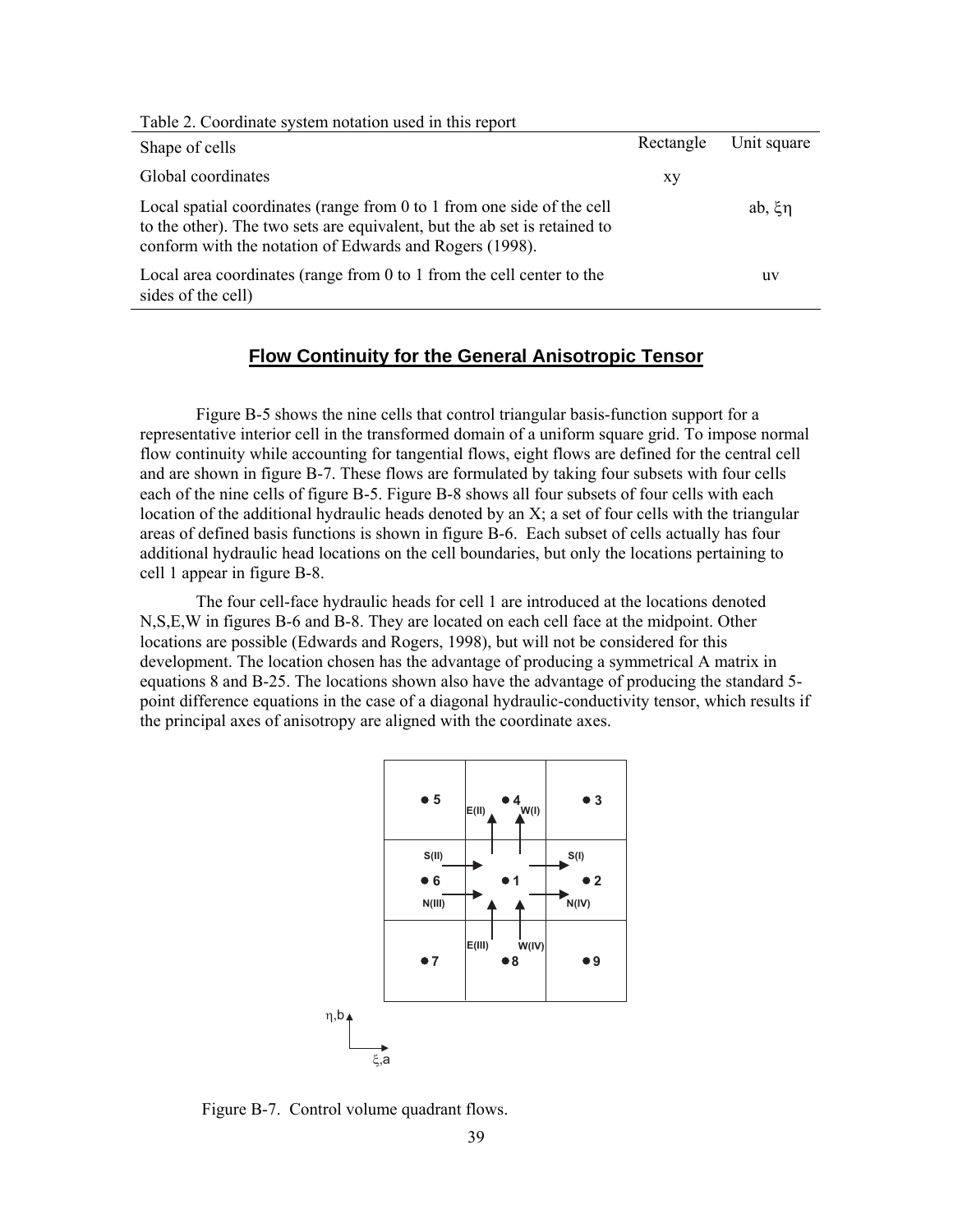<span id="page-48-0"></span>

Figure B-8. Four subsets of the nine-cell grid associated with cell 1. Locations of additional hydraulic heads are marked by ×'s. Subset I was also shown in figure B-6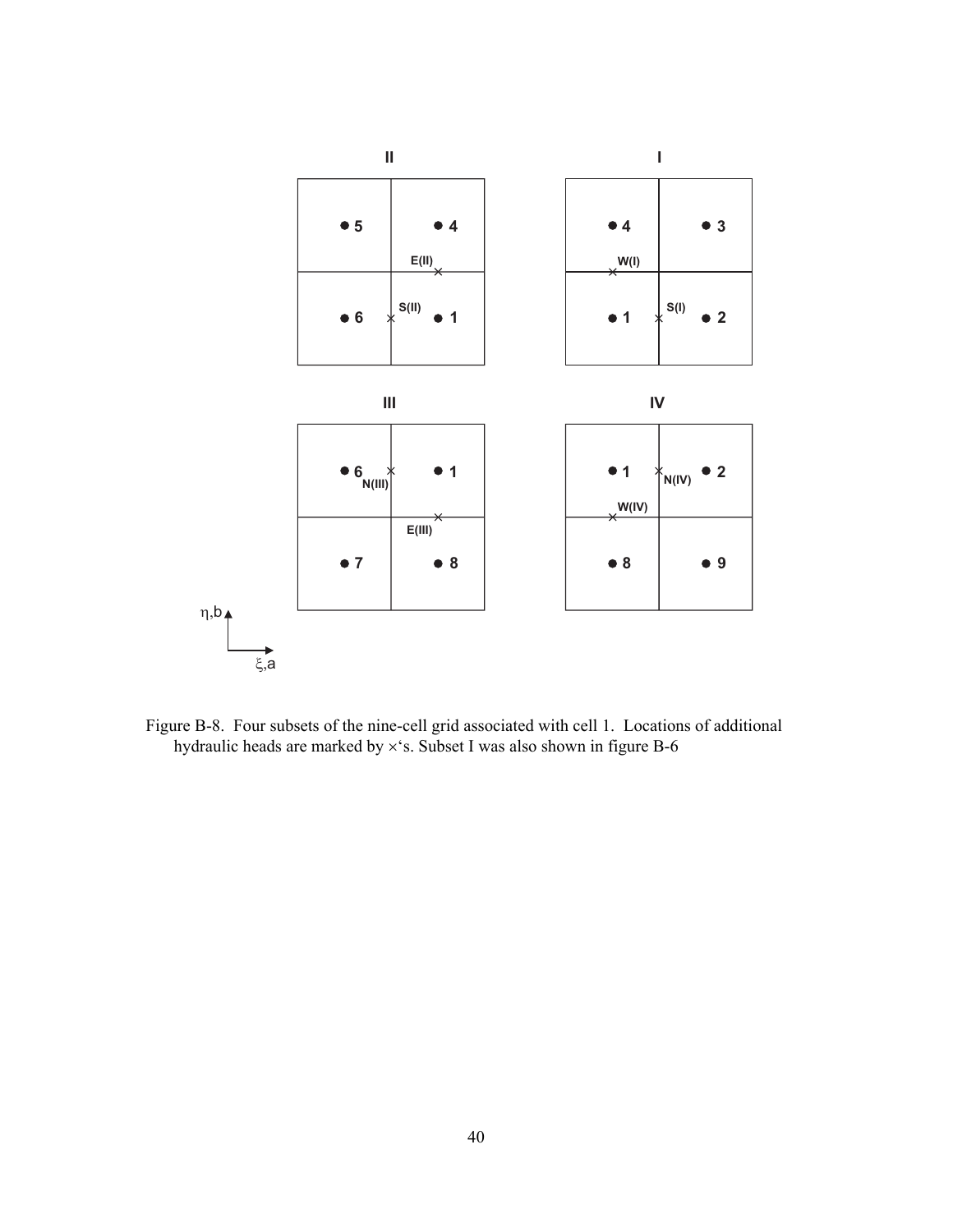When continuity of normal flow is imposed across the four cell faces, and using the four points (N,S,E,W) at which the hydraulic head is specified as continuous, the flow continuity conditions for figure B-6 written as functions of unit length of cell boundary are given by

W(I): 
$$
-(T_{aa}h_{\xi} + T_{ab}h_{\eta})|_{S}^{1} = -(T_{aa}h_{\xi} + T_{ab}h_{\eta})|_{S}^{2}
$$
 (B-15.1)

$$
S(I): \quad - (T_{aa}h_{\xi} + T_{ab}h_{\eta})|_{N}^{3} = -(T_{aa}h_{\xi} + T_{ab}h_{\eta})|_{N}^{4}
$$
\n(B-15.2)

$$
E(I): \quad - (T_{ab}h_{\xi} + T_{bb}h_{\eta})\big|_{E}^{2} = -(T_{ab}h_{\xi} + T_{bb}h_{\eta})\big|_{E}^{3}
$$
\n(B-15.3)

N(I): 
$$
-(T_{ab}h_{\xi} + T_{bb}h_{\eta})|_{W}^{1} = -(T_{ab}h_{\xi} + T_{bb}h_{\eta})|_{W}^{4}
$$
 (B-15.4)

Substituting from equation B-14 and similar ones (not shown) for the other cells and noting that the cell width for the unit square is 1 yields the following equations for cell subset I of figure B-8, which also is shown in figure B-6.

$$
-(T_{aa}^{1} 2(h_{s} - h_{1}) + T_{ab}^{1} 2(h_{W} - h_{1})) = -(T_{aa}^{2} 2(h_{2} - h_{s}) + T_{ab}^{2} 2(h_{E} - h_{2}))
$$
 (B-16.1)

$$
-(T_{aa}^{3} 2(h_{3} - h_{N}) + T_{ab}^{3} 2(h_{3} - h_{E})) = -(T_{aa}^{4} 2(h_{N} - h_{4}) + T_{ab}^{4} 2(h_{4} - h_{W}))
$$
 (B-16.2)

$$
-(T_{ab}^{2} 2(h_{2} - h_{S}) + T_{bb}^{2} 2(h_{E} - h_{2})) = -(T_{ab}^{3} 2(h_{3} - h_{N}) + T_{bb}^{3} 2(h_{3} - h_{E}))
$$
 (B-16.3)

$$
-(T_{ab}^{1} 2(h_{s}-h_{1})+T_{bb}^{1} 2(h_{W}-h_{1}))=-(T_{ab}^{4} 2(h_{N}-h_{4})+T_{bb}^{4} 2(h_{4}-h_{W}))
$$
 (B-16.4)

Similar equations can be written for the other three subsets of four cells of figure B-8. Each set of four equations can be solved simultaneously for the four introduced hydraulic heads at the cell faces. The solution for equation set B-16 is given by

$$
h_{S} = \left(\frac{1}{D}\right) \left\{ \left( \left[ (T_{aa}^{3} + T_{aa}^{4})(T_{bb}^{1} + T_{bb}^{4})(T_{bb}^{2} + T_{bb}^{3}) - (T_{ab}^{3})^{2}(T_{bb}^{1} + T_{bb}^{4}) - (T_{ab}^{4})^{2}(T_{bb}^{2} + T_{bb}^{3}) \right] (T_{aa}^{1} + T_{ab}^{1}) \right\}+ \left[ (T_{ab}^{1}(T_{ab}^{3})^{2} - T_{ab}^{1}(T_{aa}^{3} + T_{aa}^{4})(T_{bb}^{2} + T_{bb}^{3}) - T_{ab}^{2}T_{ab}^{3}T_{ab}^{4}[(T_{bb}^{1} + T_{ab}^{1}))h_{1}+ \left( \left[ (T_{aa}^{3} + T_{aa}^{4})(T_{bb}^{1} + T_{bb}^{4})(T_{bb}^{2} + T_{bb}^{3}) - (T_{ab}^{3})^{2}(T_{bb}^{1} + T_{bb}^{4}) - (T_{ab}^{4})^{2}(T_{bb}^{2} + T_{bb}^{3}) \right] (T_{aa}^{2} - T_{ab}^{2}) \right] + \left[ T_{ab}^{1}T_{ab}^{3}T_{ab}^{4} + T_{ab}^{2}(T_{aa}^{3} + T_{aa}^{4})(T_{bb}^{1} + T_{bb}^{4}) - T_{ab}^{2}(T_{ab}^{4})^{2}(T_{bb}^{2} - T_{ab}^{2}) \right) h_{2}+ \left( \left[ -T_{ab}^{1}T_{ab}^{4}(T_{bb}^{2} + T_{bb}^{3}) - T_{ab}^{2}T_{ab}^{3}(T_{bb}^{1} + T_{bb}^{4}) \right] (T_{aa}^{3} + T_{ab}^{3}) \right] + \left[ T_{ab}^{1}T_{ab}^{3}T_{ab}^{4} + T_{ab}^{2}(T_{aa}^{3} + T_{aa}^{4})(T_{bb}^{1} + T_{bb}^{4}) - T_{ab}^{2}(T_{ab}^{4})^{2}(T_{bb}^{3} + T_{ab}^{3}) \right) h_{3}+ \left[ T_{ab}^{1}T_{ab}^{3}T_{ab}^{4} + T_{ab}^{2}(T_{aa}^{3} + T_{aa}^{4})(T_{bb}^{1} + T_{bb}^{4}) - T_{ab}^{2}(T_{ab}^{
$$

(B-17.1)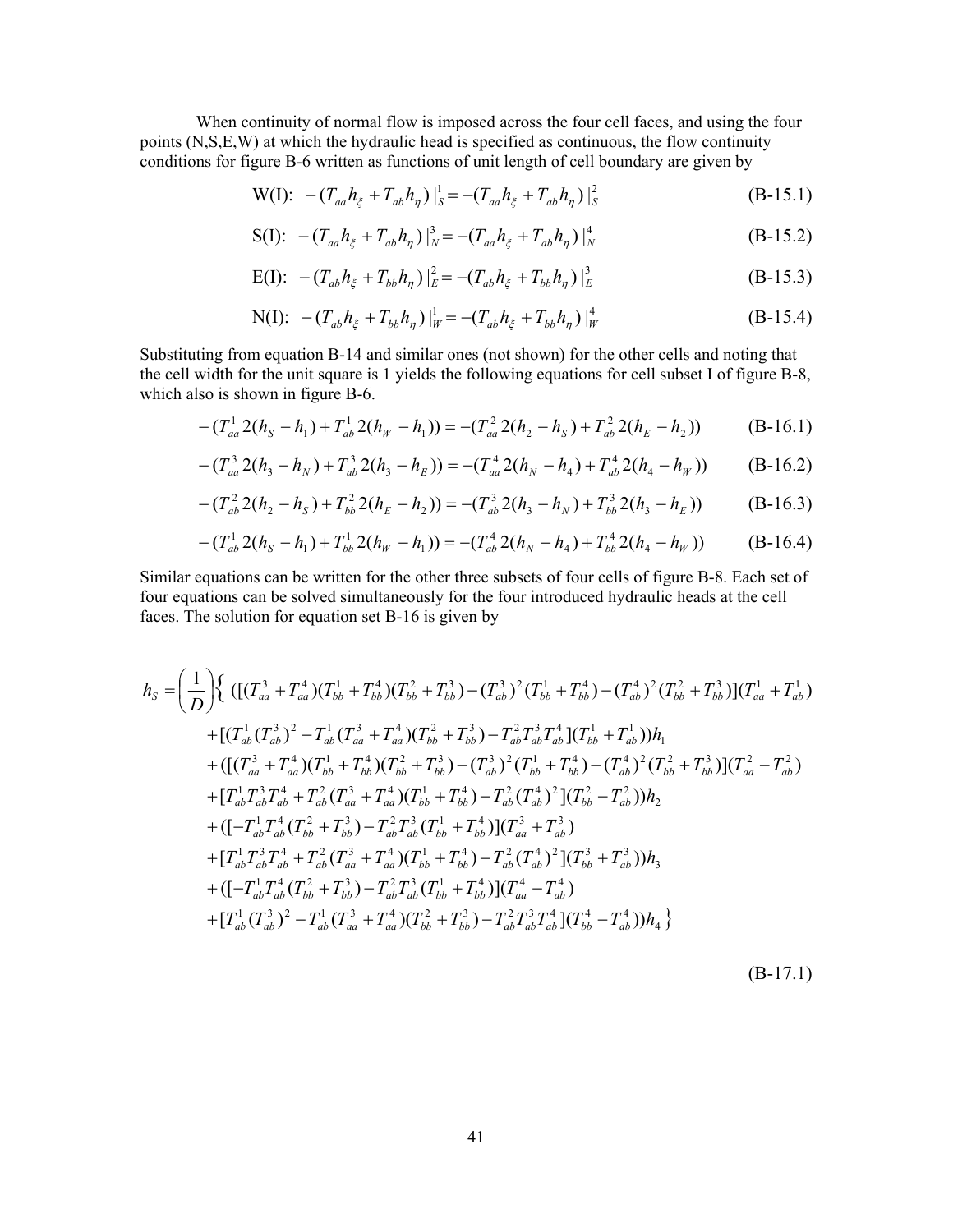$$
h_{E} = \left(\frac{1}{D}\right) \left\{ \left(\left[T_{ab}^{1}T_{ab}^{3}T_{ab}^{4} + T_{ab}^{2}\left(T_{aa}^{3} + T_{aa}^{4}\right)\left(T_{bb}^{1} + T_{bb}^{4}\right) - T_{ab}^{2}\left(T_{ab}^{4}\right)^{2}\right] \left(T_{aa}^{1} + T_{ab}^{1}\right) \right\}+\left[-T_{ab}^{1}T_{ab}^{2}\left(T_{aa}^{3} + T_{aa}^{4}\right) - T_{ab}^{3}T_{ab}^{4}\left(T_{aa}^{1} + T_{aa}^{2}\right)\right] \left(T_{bb}^{1} + T_{ab}^{1}\right) \right)h_{1}+\left(\left[T_{ab}^{1}T_{ab}^{3}T_{ab}^{4} + T_{ab}^{2}\left(T_{aa}^{3} + T_{aa}^{4}\right)\left(T_{bb}^{1} + T_{bb}^{4}\right) - T_{ab}^{2}\left(T_{ab}^{4}\right)^{2}\right] \left(T_{aa}^{2} - T_{ab}^{2}\right) +\left[\left(T_{aa}^{1} + T_{aa}^{2}\right)\left(T_{aa}^{3} + T_{aa}^{4}\right)\left(T_{bb}^{1} + T_{bb}^{4}\right) - \left(T_{ab}^{1}\right)^{2}\left(T_{aa}^{3} + T_{aa}^{4}\right) - \left(T_{ab}^{4}\right)^{2}\left(T_{aa}^{1} + T_{aa}^{2}\right)\right] \left(T_{bb}^{2} - T_{ab}^{2}\right) \right)h_{2}+\left[\left(T_{ab}^{1}\right)^{2}T_{ab}^{3} - T_{ab}^{3}\left(T_{aa}^{1} + T_{aa}^{2}\right)\left(T_{bb}^{1} + T_{bb}^{4}\right) - T_{ab}^{1}T_{ab}^{2}T_{ab}^{4}\right] \left(T_{aa}^{3} + T_{ab}^{3}\right) +\left[\left(T_{aa}^{1} + T_{aa}^{2}\right)\left(T_{aa}^{3} + T_{aa}^{4}\right)\left(T_{bb}^{1} + T_{bb}^{4}\right) - \left(T_{ab}^{1}\right)^{2}\left(T_{aa}^{3} + T_{ab}^{4}\right) - \left(T_{ab}^{4}\right)^{2}\left(T_{aa}^{1} + T_{aa}^{2}\right)\right] \left(T_{bb}^{3} + T_{ab}^{3}\right)
$$

$$
h_N = \left(\frac{1}{D}\right) \left\{ \left( \left[-T_{ab}^1 T_{ab}^4 (T_{bb}^2 + T_{bb}^3) - T_{ab}^2 T_{ab}^3 (T_{bb}^1 + T_{bb}^4) \right] (T_{aa}^1 + T_{ab}^1) \right. \\ \left. + \left[T_{ab}^1 T_{ab}^2 T_{ab}^3 + T_{ab}^4 (T_{aa}^1 + T_{aa}^2) (T_{bb}^2 + T_{bb}^3) - (T_{ab}^2)^2 T_{ab}^4 \right] (T_{bb}^1 + T_{ab}^1) \right) h_1 \\ \left. + \left( \left[-T_{ab}^1 T_{ab}^4 (T_{bb}^2 + T_{bb}^3) - T_{ab}^2 T_{ab}^3 (T_{bb}^1 + T_{bb}^4) \right] (T_{aa}^2 - T_{ab}^2) \right. \\ \left. + \left[ (T_{ab}^1)^2 T_{ab}^3 - T_{ab}^1 T_{ab}^2 T_{ab}^4 - T_{ab}^3 (T_{aa}^1 + T_{aa}^2) (T_{bb}^1 + T_{bb}^4) \right] (T_{bb}^2 - T_{ab}^2) \right) h_2 \\ \left. + \left[ (T_{aa}^1 + T_{aa}^2) (T_{bb}^1 + T_{bb}^4) (T_{bb}^2 + T_{bb}^3) - (T_{ab}^1)^2 (T_{bb}^2 + T_{bb}^3) - (T_{ab}^2)^2 (T_{bb}^1 + T_{bb}^4) \right] (T_{aa}^3 + T_{ab}^3) \right. \\ \left. + \left[ (T_{ab}^1)^2 T_{ab}^3 - T_{ab}^1 T_{ab}^2 T_{ab}^4 - T_{ab}^3 (T_{aa}^1 + T_{aa}^2) (T_{bb}^1 + T_{bb}^4) \right] (T_{bb}^3 - T_{ab}^3) \right) h_3 \\ \left. + \left[ (T_{ab}^1)^2 T_{ab}^3 - T_{ab}^1 T_{ab}^2 T_{ab}^4 - T_{ab}^3 (T_{aa}^1 + T_{aa}^2) (T_{bb}^1 + T_{bb}^4) \right] (T_{bb}^3 - T_{ab}^3) \right) h_3 \right. \\ \left. + \left\{ \left[ (T_{aa}^1 + T_{aa}^2) (T_{bb}^1
$$

$$
h_{W} = \left(\frac{1}{D}\right) \left\{ \left(\left[T_{ab}^{1}(T_{ab}^{3})^{2} - T_{ab}^{2}T_{ab}^{3}T_{ab}^{4} - T_{ab}^{1}(T_{aa}^{3} + T_{aa}^{4})(T_{bb}^{2} + T_{bb}^{3})\right) \left[T_{aa}^{1} + T_{ab}^{1}\right] \right\}
$$
  
+  $\left[\left(T_{aa}^{1} + T_{aa}^{2}\right)\left(T_{aa}^{3} + T_{aa}^{4}\right)\left(T_{bb}^{2} + T_{bb}^{3}\right) - \left(T_{ab}^{2}\right)^{2}\left(T_{aa}^{3} + T_{aa}^{4}\right) - \left(T_{ab}^{3}\right)^{2}\left(T_{aa}^{1} + T_{aa}^{2}\right)\right] \left(T_{bb}^{1} + T_{ab}^{1}\right) \right)h_{1}$   
+  $\left(\left[T_{ab}^{1}(T_{ab}^{3})^{2} - T_{ab}^{2}T_{ab}^{3}T_{ab}^{4} - T_{ab}^{1}(T_{aa}^{3} + T_{aa}^{4})(T_{bb}^{2} + T_{bb}^{3})\right)\left(T_{aa}^{2} - T_{ab}^{2}\right)$   
+  $\left[-T_{ab}^{1}T_{ab}^{2}T_{ab}^{3} + T_{aa}^{4}\right) - T_{ab}^{3}T_{ab}^{4}\left(T_{aa}^{1} + T_{aa}^{2}\right)\left(T_{bb}^{2} - T_{ab}^{2}\right)\right)h_{2}$   
+  $\left(\left[T_{ab}^{1}T_{ab}^{2}T_{ab}^{3} + T_{ab}^{4}\left(T_{aa}^{1} + T_{aa}^{2}\right)\left(T_{bb}^{2} + T_{bb}^{3}\right) - \left(T_{ab}^{2}\right)^{2}T_{ab}^{4}\right]\left(T_{aa}^{3} + T_{ab}^{3}\right)$   
+  $\left[-T_{ab}^{1}T_{ab}^{2}T_{ab}^{3} + T_{ab}^{4}\left(T_{aa}^{1} + T_{aa}^{2}\right)\left(T_{bb}^{2} + T_{bb}^{3}\right)\right)h_{3}$   
+  $\left(\left[T_{ab}^{1}T_{ab}^{2}T_{ab}^{3} + T_{ab}^{4}\left(T_{aa}^{1} + T_{aa}^{2}\right)\left(T_{bb}^{2} + T_{bb}^{3}\$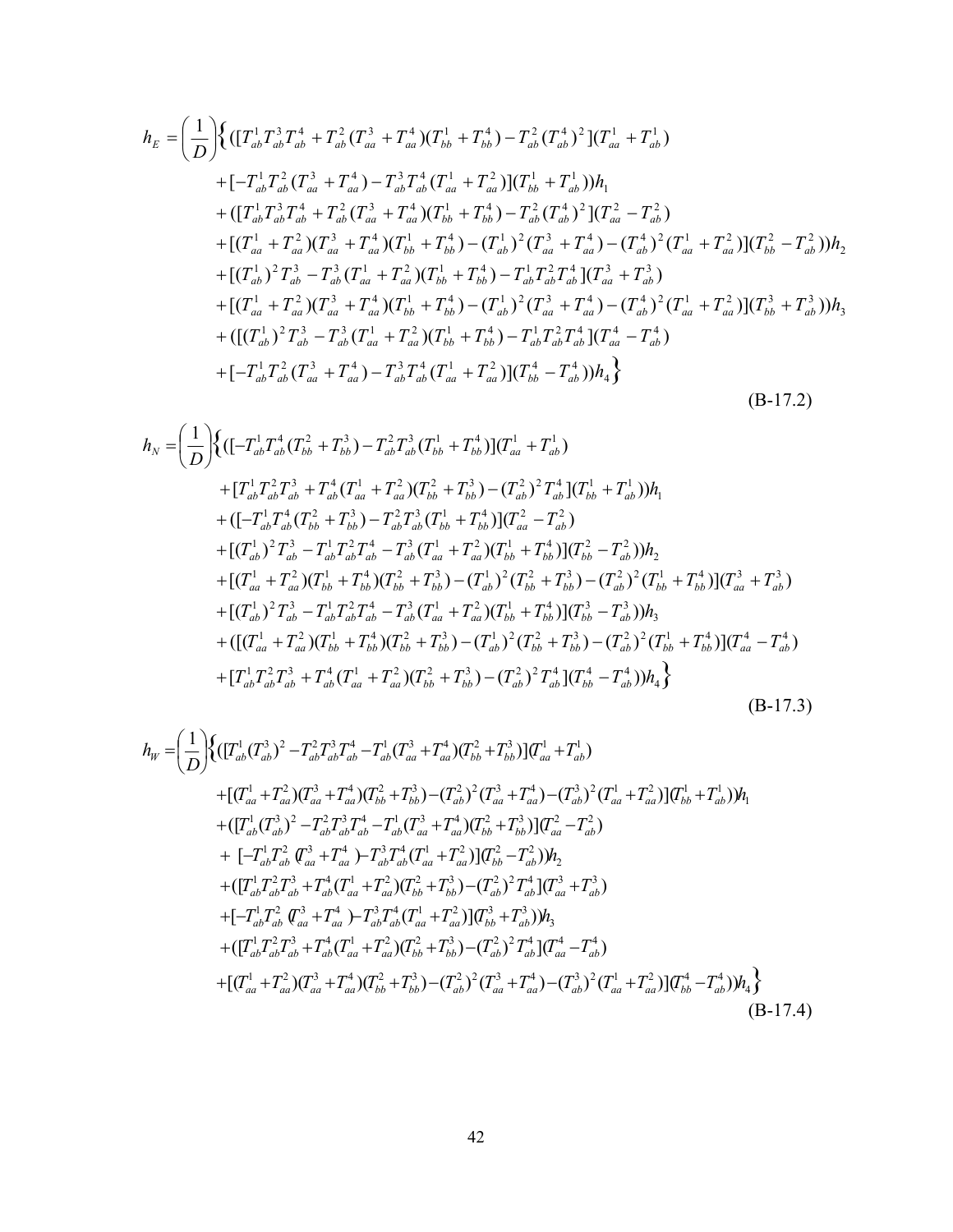<span id="page-51-0"></span>where

$$
D = (T_{ab}^{1} T_{ab}^{3} - T_{ab}^{2} T_{ab}^{4})^{2}
$$
  
+  $(T_{aa}^{1} + T_{aa}^{2})(T_{aa}^{3} + T_{aa}^{4})(T_{bb}^{1} + T_{bb}^{4})(T_{bb}^{2} + T_{bb}^{3})$   
-  $(T_{ab}^{1})^{2} (T_{aa}^{3} + T_{aa}^{4})(T_{bb}^{2} + T_{bb}^{3}) - (T_{ab}^{2})^{2} (T_{aa}^{3} + T_{aa}^{4})(T_{bb}^{1} + T_{bb}^{4})$   
-  $(T_{ab}^{3})^{2} (T_{aa}^{1} + T_{aa}^{2})(T_{bb}^{1} + T_{bb}^{4}) - (T_{ab}^{4})^{2} (T_{aa}^{1} + T_{aa}^{2})(T_{bb}^{2} + T_{bb}^{3})$  (B-17.5)

#### **Flow Terms in the Finite-Difference Equation**

As shown in figure B-7, there are eight cell-face contributions to the flow for controlvolume cell 1. To form the finite-difference approximation to equation B-1, the following terms need to be represented in the x-y plane.

$$
F_{j+\frac{1}{2},i} = F_{N(IV)} + F_{S(I)} \tag{B-18.1}
$$

$$
F_{j,i+\frac{1}{2}} = F_{E(II)} + F_{W(I)} \tag{B-18.2}
$$

$$
F_{j-\frac{1}{2},i} = F_{N(III)} + F_{S(II)} \tag{B-18.3}
$$

$$
F_{j,i-\frac{1}{2}} = F_{E(III)} + F_{W(IV)} \tag{B-18.4}
$$

where  $F_{d(n)}$  terms represent the flow rate at the cell boundary, and *d* is *N*,*S*,*E*, or *W* and *n* is *I,II,III*, or *IV*. The subscripts *N*,*S*,*E*,*W* refer to figure B-7, and the quadrant numbers *I*,*II*,*III*,*IV* refer to the four positions of the sub-sets of the nine-cell grid shown in figure B-8. The flow components on the right-hand sides of equations B-18 can be approximated by difference equations involving the nodal hydraulic heads and the additional hydraulic heads at the cell faces.

$$
F_{S(I)} = -T_{aa}^{1} (h_{S(I)} - h_1) - T_{ab}^{1} (h_{W(I)} - h_1)
$$
\n(B-19.1)

$$
F_{W(I)} = -T_{ab}^{1} (h_{S(I)} - h_{1}) - T_{bb}^{1} (h_{W(I)} - h_{1})
$$
\n(B-19.2)

$$
F_{S(H)} = -T_{aa}^1(h_1 - h_{S(H)}) - T_{ab}^1(h_{E(H)} - h_1)
$$
\n(B-19.3)

$$
F_{E(H)} = -T_{ab}^1(h_1 - h_{S(H)}) - T_{bb}^1(h_{E(H)} - h_1)
$$
\n(B-19.4)

$$
F_{E(III)} = -T_{ab}^1 (h_1 - h_{N(III)}) - T_{bb}^1 (h_1 - h_{E(III)})
$$
\n(B-19.5)

$$
F_{N(III)} = -T_{aa}^1 (h_1 - h_{N(III)}) - T_{ab}^1 (h_1 - h_{E(III)})
$$
\n(B-19.6)

$$
F_{W(W)} = -T_{ab}^{1} (h_{N(W)} - h_{1}) - T_{bb}^{1} (h_{1} - h_{W(W)})
$$
\n(B-19.7)

$$
F_{N(IV)} = -T_{aa}^1 (h_{N(IV)} - h_1) - T_{ab}^1 (h_1 - h_{W(IV)})
$$
\n(B-19.8)

The factors of 2 in equations like B-14 are canceled by the cell-boundary length associated with each *F* term of equations B-18 being exactly  $\frac{1}{2}$ . The eight flows in equations B-19 can be expressed in terms of only the cell (node) hydraulic heads by eliminating the potentials at the cell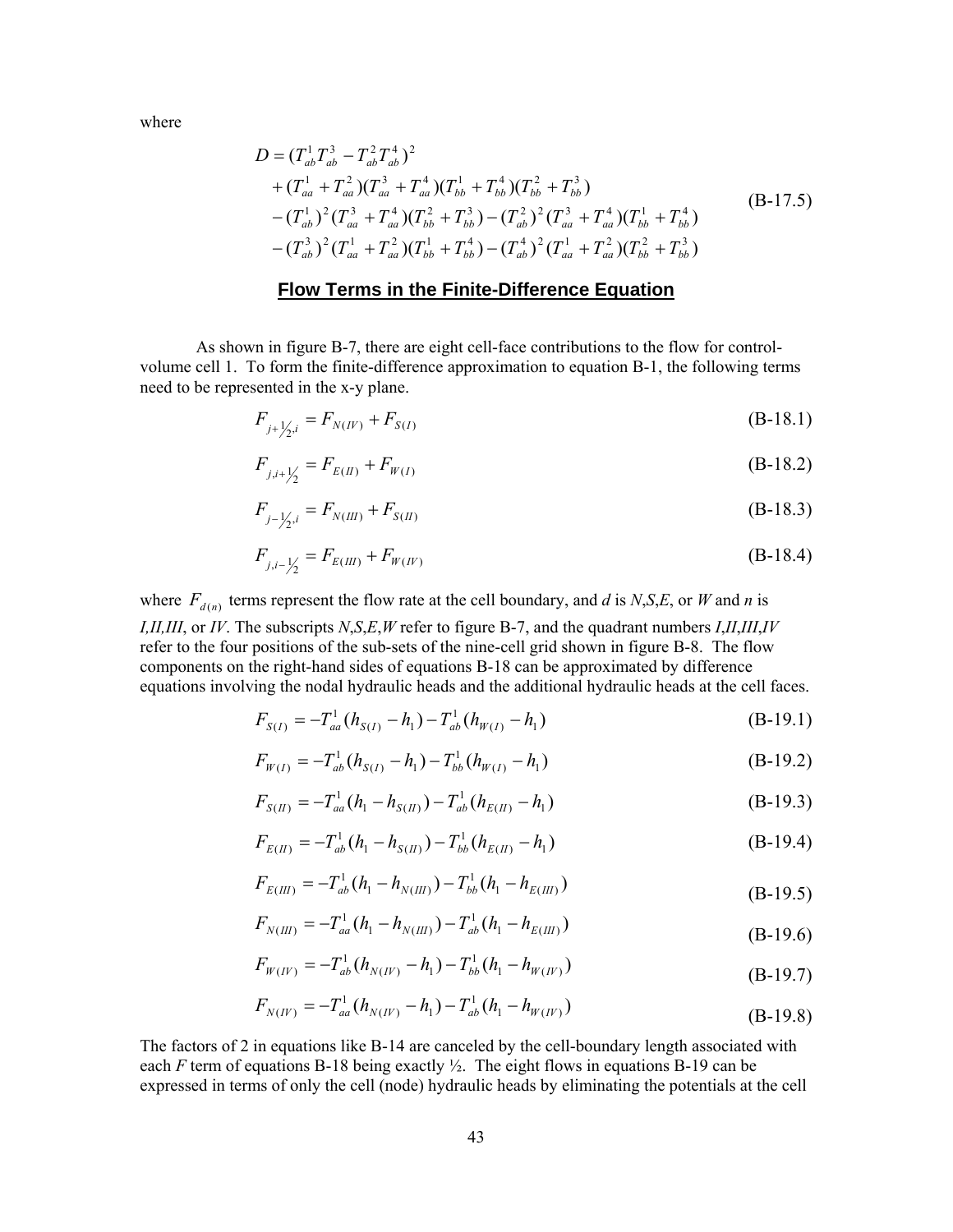faces using equation B-17 for quadrant I and similar equations obtained by permuting the indices of cell numbers for quadrants II through IV. Then

$$
F_{S(I)} = -T_{aa}^{1}(a_{s1}(1,2,3,4)h_{1} + a_{s2}(1,2,3,4)h_{2} + a_{s3}(1,2,3,4)h_{3} + a_{s4}(1,2,3,4)h_{4} - h_{1})
$$
\n
$$
-T_{ab}^{1}(a_{w1}(1,2,3,4)h_{1} + a_{w2}(1,2,3,4)h_{2} + a_{w3}(1,2,3,4)h_{3} + a_{w4}(1,2,3,4)h_{4} - h_{1})
$$
\n
$$
F_{W(I)} = -T_{ab}^{1}(a_{s1}(1,2,3,4)h_{1} + a_{s2}(1,2,3,4)h_{2} + a_{s3}(1,2,3,4)h_{3} + a_{s4}(1,2,3,4)h_{4} - h_{1})
$$
\n
$$
-T_{bb}^{1}(a_{w1}(1,2,3,4)h_{1} + a_{w2}(1,2,3,4)h_{2} + a_{w3}(1,2,3,4)h_{3} + a_{w4}(1,2,3,4)h_{4} - h_{1})
$$
\n
$$
F_{S(II)} = -T_{ab}^{1}(h_{1} - (a_{s1}(6,1,4,5)h_{6} + a_{s2}(6,1,4,5)h_{1} + a_{s3}(6,1,4,5)h_{4} + a_{s4}(6,1,4,5)h_{5})
$$
\n
$$
-T_{ab}^{1}(a_{t1}(6,1,4,5)h_{6} + a_{t2}(6,1,4,5)h_{1} + a_{t3}(6,1,4,5)h_{4} + a_{t4}(6,1,4,5)h_{5} - h_{1})
$$
\n
$$
F_{E(II)} = -T_{ab}^{1}(h_{1} - (a_{s1}(6,1,4,5)h_{6} + a_{s2}(6,1,4,5)h_{1} + a_{s3}(6,1,4,5)h_{4} + a_{s4}(6,1,4,5)h_{5})
$$
\n
$$
-T_{bb}^{1}(a_{t1}(6,1,4,5)h_{6} + a_{t2}(6,1,4,5)h_{1} + a_{s3}(6,1,4,5)h_{4} + a_{s4}(6,1,4,
$$

where the coefficients can be expressed generally as  $a_{dm}(n_1, n_2, n_3, n_4)$ , and *d* is *N*,*S*,*E*, or *W*, *m* is *1,2,3,* or *4*, and each of the *ni* are integer values between 1 and 9. Equations for the  $a_{dm}(n_1, n_2, n_3, n_4)$  coefficients are:

For quadrant I:

$$
a_{s1}(1,2,3,4) = \left(\frac{1}{D(1,2,3,4)}\right) \left\{ \left[ (T_{aa}^3 + T_{aa}^4)(T_{bb}^1 + T_{bb}^4)(T_{bb}^2 + T_{bb}^3) - (T_{ab}^3)^2(T_{bb}^1 + T_{bb}^4) \right. \\ \left. - (T_{ab}^4)^2(T_{bb}^2 + T_{bb}^3)\right] (T_{aa}^1 + T_{ab}^1) \right\}
$$
\n
$$
+ \left[ (T_{ab}^1(T_{ab}^3)^2 - T_{ab}^1(T_{aa}^3 + T_{aa}^4)(T_{bb}^2 + T_{bb}^3) - T_{ab}^2 T_{ab}^3 T_{ab}^4 \right] (T_{bb}^1 + T_{ab}^1) \right\}
$$
\n
$$
a_{s2}(1,2,3,4) = \left(\frac{1}{D(1,2,3,4)}\right) \left\{ \left[ (T_{aa}^3 + T_{aa}^4)(T_{bb}^1 + T_{bb}^4)(T_{bb}^2 + T_{bb}^3) - (T_{ab}^3)^2(T_{bb}^1 + T_{bb}^4) \right. \\ \left. - (T_{ab}^4)^2(T_{bb}^2 + T_{bb}^3)\right] (T_{aa}^2 - T_{ab}^2) \right\}
$$
\n
$$
+ \left[ (T_{ab}^1 T_{ab}^3 T_{ab}^4 + T_{ab}^2(T_{aa}^3 + T_{aa}^4)(T_{bb}^1 + T_{bb}^4) - T_{ab}^2(T_{ab}^4)^2 \right] (T_{bb}^2 - T_{ab}^2) \right\}
$$
\n(B-21.2)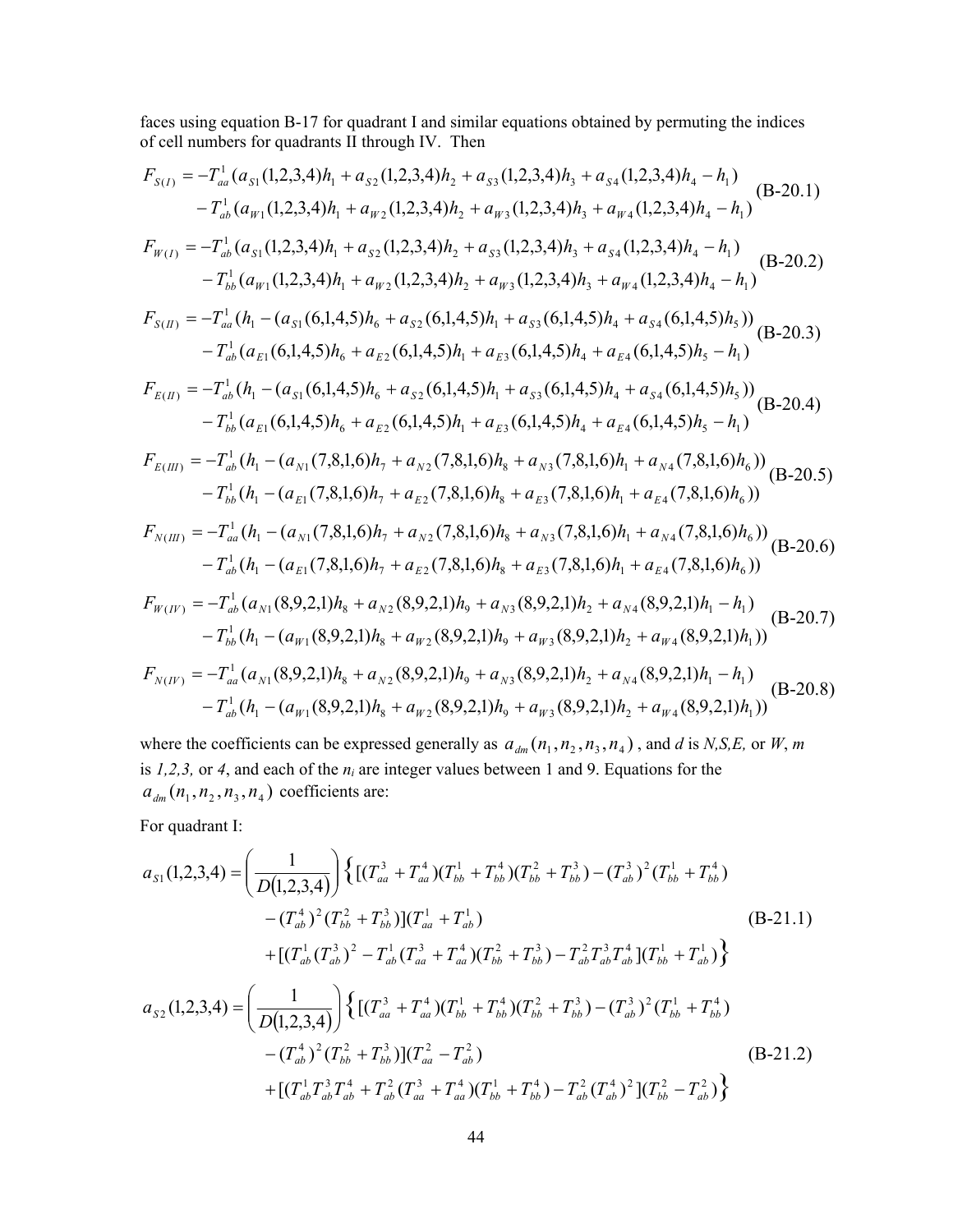$$
a_{s3}(1,2,3,4) = \left(\frac{1}{D(1,2,3,4)}\right) \left\{ \left[-T_{ab}^{1}T_{ab}^{4}(T_{bb}^{2} + T_{bb}^{3}) - T_{ab}^{2}T_{ab}^{3}(T_{bb}^{1} + T_{bb}^{4})\right] (T_{aa}^{3} + T_{ab}^{3}) + \left[T_{ab}^{1}T_{ab}^{3}T_{ab}^{4} + T_{ab}^{2}(T_{aa}^{3} + T_{ab}^{4})(T_{bb}^{1} + T_{bb}^{4}) - T_{ab}^{2}(T_{ab}^{4})^{2}\right] (T_{bb}^{3} + T_{ab}^{3}) \right\}
$$
\n(B-21.3)  
\n
$$
+ \left[T_{ab}^{1}T_{ab}^{3}T_{ab}^{4} + T_{ab}^{2}(T_{aa}^{3} + T_{ab}^{4})(T_{bb}^{1} + T_{bb}^{4}) - T_{ab}^{2}(T_{ab}^{4})^{2}\right] (T_{bb}^{3} + T_{ab}^{3})
$$
\n(B-21.4)  
\n
$$
+ \left[T_{ab}^{1}(T_{ab}^{3})^{2} - T_{ab}^{1}(T_{aa}^{3} + T_{aa}^{4})(T_{bb}^{2} + T_{bb}^{3}) - T_{ab}^{2}T_{ab}^{3}(T_{bb}^{1} + T_{bb}^{4})\right] (T_{aa}^{4} - T_{ab}^{4})
$$
\n(B-21.4)  
\n
$$
+ \left[T_{ab}^{1}(T_{ab}^{3})^{2} - T_{ab}^{1}(T_{aa}^{3} + T_{aa}^{4})(T_{bb}^{2} + T_{bb}^{3}) - T_{ab}^{2}T_{ab}^{3}T_{ab}^{4}\right] (T_{bb}^{4} - T_{ab}^{4})
$$
\n(B-21.4)  
\n
$$
+ \left[(T_{aa}^{1} + T_{aa}^{2})(T_{aa}^{3} + T_{aa}^{4})(T_{bb}^{2} + T_{bb}^{3}) - (T_{ab}^{2})^{2}(T_{aa}^{3} + T_{aa}^{4})(T_{bb}^{2} + T_{bb}^{3})\right] (T_{aa}^{1} + T_{ab}^{1})
$$
\n
$$
- (T_{ab}^{3})^{2}(T_{aa}^{1} + T_{aa}^{2})[(T_{bb}^{1} +
$$

$$
a_{W2}(1,2,3,4) = \left(\frac{1}{D(1,2,3,4)}\right) \left\{ \left[T_{ab}^1(T_{ab}^3)^2 - T_{ab}^2 T_{ab}^3 T_{ab}^4 - T_{ab}^1 (T_{aa}^3 + T_{aa}^4)(T_{bb}^2 + T_{bb}^3) \right] (T_{aa}^2 - T_{ab}^2) \right\}
$$
  
+  $\left[-T_{ab}^1 T_{ab}^2 (T_{aa}^3 + T_{aa}^4) - T_{ab}^3 T_{ab}^4 (T_{aa}^1 + T_{aa}^2) \right] (T_{bb}^2 - T_{ab}^2) \right\}$  (B-21.6)

$$
a_{W3}(1,2,3,4) = \left(\frac{1}{D(1,2,3,4)}\right) \left\{ \left[T_{ab}^1 T_{ab}^2 T_{ab}^3 + T_{ab}^4 (T_{aa}^1 + T_{aa}^2) (T_{bb}^2 + T_{bb}^3) - (T_{ab}^2)^2 T_{ab}^4 \right] (T_{aa}^3 + T_{ab}^3) \right\}
$$
  
+  $\left[-T_{ab}^1 T_{ab}^2 (T_{aa}^3 + T_{aa}^4) - T_{ab}^3 T_{ab}^4 (T_{aa}^1 + T_{aa}^2) \right] (T_{bb}^3 + T_{ab}^3)$   

$$
a_{W4}(1,2,3,4) = \left(\frac{1}{D(1,2,3,4)}\right) \left\{ \left[ (T_{ab}^1 T_{ab}^2 T_{ab}^3 + T_{ab}^4 (T_{aa}^1 + T_{aa}^2) (T_{bb}^2 + T_{bb}^3) - (T_{ab}^2)^2 T_{ab}^4 \right] (T_{aa}^4 - T_{ab}^4) \right\}
$$

$$
u_{W4}(1,2,3,4) = \left(\frac{1}{D(1,2,3,4)}\right) \left\{ \left[ (T_{ab}^1 T_{ab}^2 T_{ab}^3 + T_{ab}^4 (T_{aa}^1 + T_{aa}^2) (T_{bb}^2 + T_{bb}^3) - (T_{ab}^2)^2 T_{ab}^4 \right] (T_{aa}^4 - T_{ab}^4) \right. \\ \left. + \left[ (T_{aa}^1 + T_{aa}^2) (T_{aa}^3 + T_{aa}^4) (T_{bb}^2 + T_{bb}^3) - (T_{ab}^2)^2 (T_{aa}^3 + T_{aa}^4) \right] \right\} \\ \left. - (T_{ab}^3)^2 (T_{aa}^1 + T_{aa}^2) \right] (T_{bb}^4 - T_{ab}^4) \right\} \tag{B-21.8}
$$

where

$$
D(1,2,3,4) = (T_{ab}^{1}T_{ab}^{3} - T_{ab}^{2}T_{ab}^{4})^{2}
$$
  
+  $(T_{aa}^{1} + T_{aa}^{2})(T_{aa}^{3} + T_{aa}^{4})(T_{bb}^{1} + T_{bb}^{4})(T_{bb}^{2} + T_{bb}^{3})$   
-  $(T_{ab}^{1})^{2}(T_{aa}^{3} + T_{aa}^{4})(T_{bb}^{2} + T_{bb}^{3}) - (T_{ab}^{2})^{2}(T_{aa}^{3} + T_{aa}^{4})(T_{bb}^{1} + T_{bb}^{4})$   
-  $(T_{ab}^{3})^{2}(T_{aa}^{1} + T_{aa}^{2})(T_{bb}^{1} + T_{bb}^{4}) - (T_{ab}^{4})^{2}(T_{aa}^{1} + T_{aa}^{2})(T_{bb}^{2} + T_{bb}^{3})$  (B-21.9)

For quadrant II: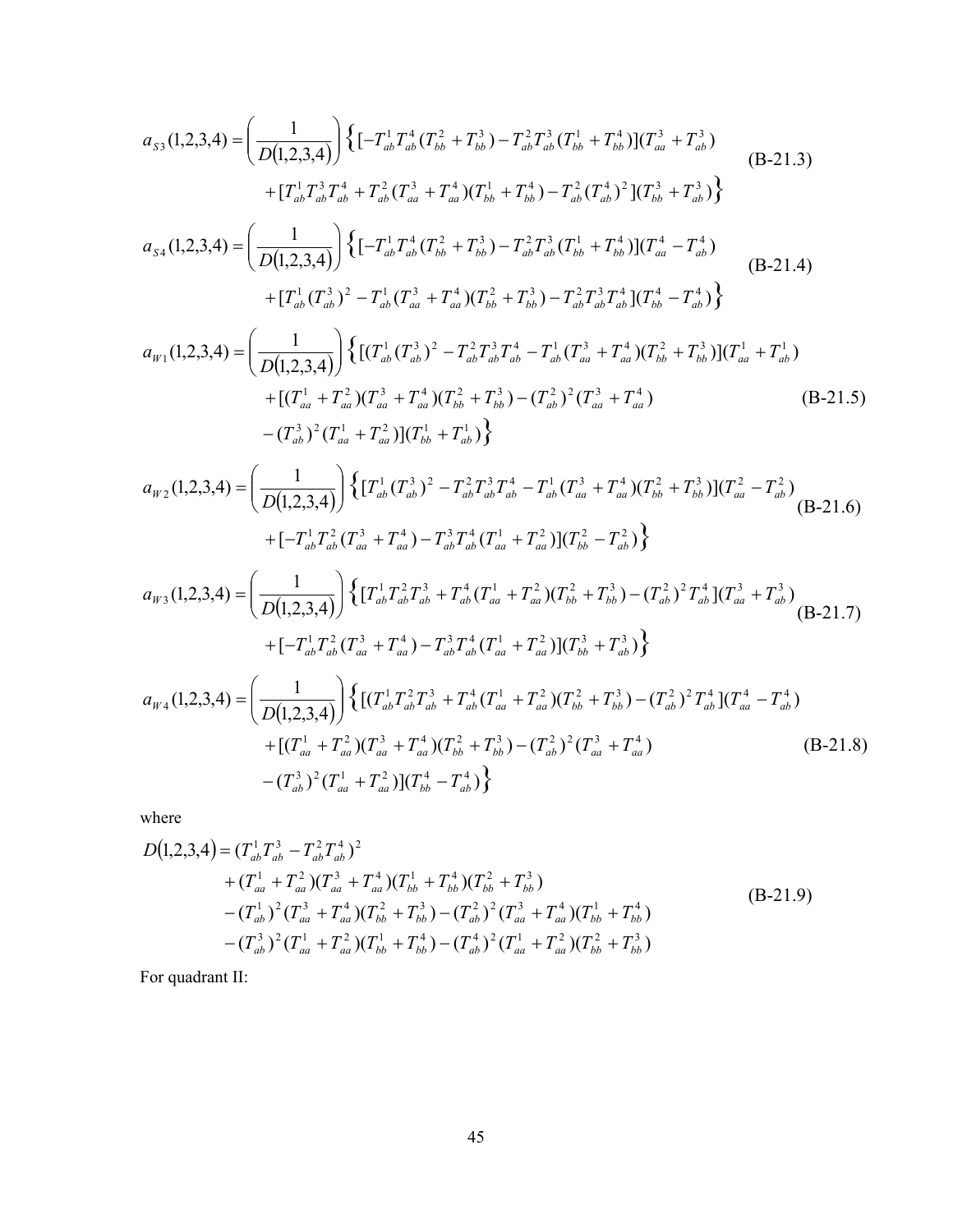$$
a_{s1}(6,1,4,5) = \left(\frac{1}{D(6,1,4,5)}\right) \left\{ \left[ (T_{aa}^{4} + T_{aa}^{5})(T_{bb}^{6} + T_{bb}^{5})(T_{bb}^{1} + T_{bb}^{4} - (T_{ab}^{4})^{2}(T_{bb}^{6} + T_{bb}^{5})) \right. \\ - (T_{ab}^{5})^{2}(T_{bb}^{1} + T_{ab}^{4})(T_{aa}^{6} + T_{ab}^{6}) \left[ (T_{bb}^{1} + T_{bb}^{4})(T_{bb}^{1} + T_{bb}^{4}) \right] \right\}
$$
\n
$$
a_{s2}(6,1,4,5) = \left(\frac{1}{D(6,1,4,5)}\right) \left\{ \left[ (T_{aa}^{4} + T_{aa}^{5})(T_{bb}^{4} + T_{bb}^{4})(T_{bb}^{1} + T_{bb}^{4}) - (T_{ab}^{4})^{2}(T_{bb}^{6} + T_{bb}^{6}) \right] \right\}
$$
\n
$$
a_{s2}(6,1,4,5) = \left(\frac{1}{D(6,1,4,5)}\right) \left\{ \left[ (T_{aa}^{4} + T_{aa}^{5})(T_{bb}^{6} + T_{bb}^{5})(T_{bb}^{1} + T_{bb}^{4}) - (T_{ab}^{4})^{2}(T_{bb}^{6} + T_{bb}^{5}) \right] \right.
$$
\n
$$
a_{s2}(6,1,4,5) = \left(\frac{1}{D(6,1,4,5)}\right) \left\{ \left[ -T_{ab}^{6}T_{ab}^{5}(T_{ba}^{6} + T_{ab}^{5})(T_{bb}^{6} + T_{bb}^{5}) - T_{ab}^{1}(T_{ab}^{4} + T_{ab}^{4}) \right] \right.\
$$
\n
$$
a_{s3}(6,1,4,5) = \left(\frac{1}{D(6,1,4,5)}\right) \left\{ \left[ -T_{ab}^{6}T_{ab}^{5}(T_{bb}^{4} + T_{ab}^{4})(T_{bb}^{6} + T_{bb}^{5}) - T_{ab}^{1}(T_{bb}^{4} + T_{bb}^{4}) \right] \left( T_{bb}^{4} + T_{ab}^{4} \right) \right.\
$$
\n
$$
a_{s3}(6,1,4,5) = \left(\frac{
$$

$$
a_{E4}(6,1,4,5) = \left(\frac{1}{D(6,1,4,5)}\right) \left\{ \left[ (T_{ab}^6)^2 T_{ab}^4 - T_{ab}^4 (T_{aa}^6 + T_{aa}^1)(T_{bb}^6 + T_{bb}^5) - T_{ab}^6 T_{ab}^1 T_{ab}^5 \right] (T_{aa}^5 - T_{ab}^5) \right\}
$$
  
+ 
$$
\left(-T_{ab}^4 T_{ab}^5 (T_{aa}^6 + T_{aa}^1) - T_{ab}^6 T_{ab}^1 (T_{aa}^4 + T_{aa}^5) \right] (T_{bb}^5 - T_{ab}^5)
$$
 (B-22.8)

where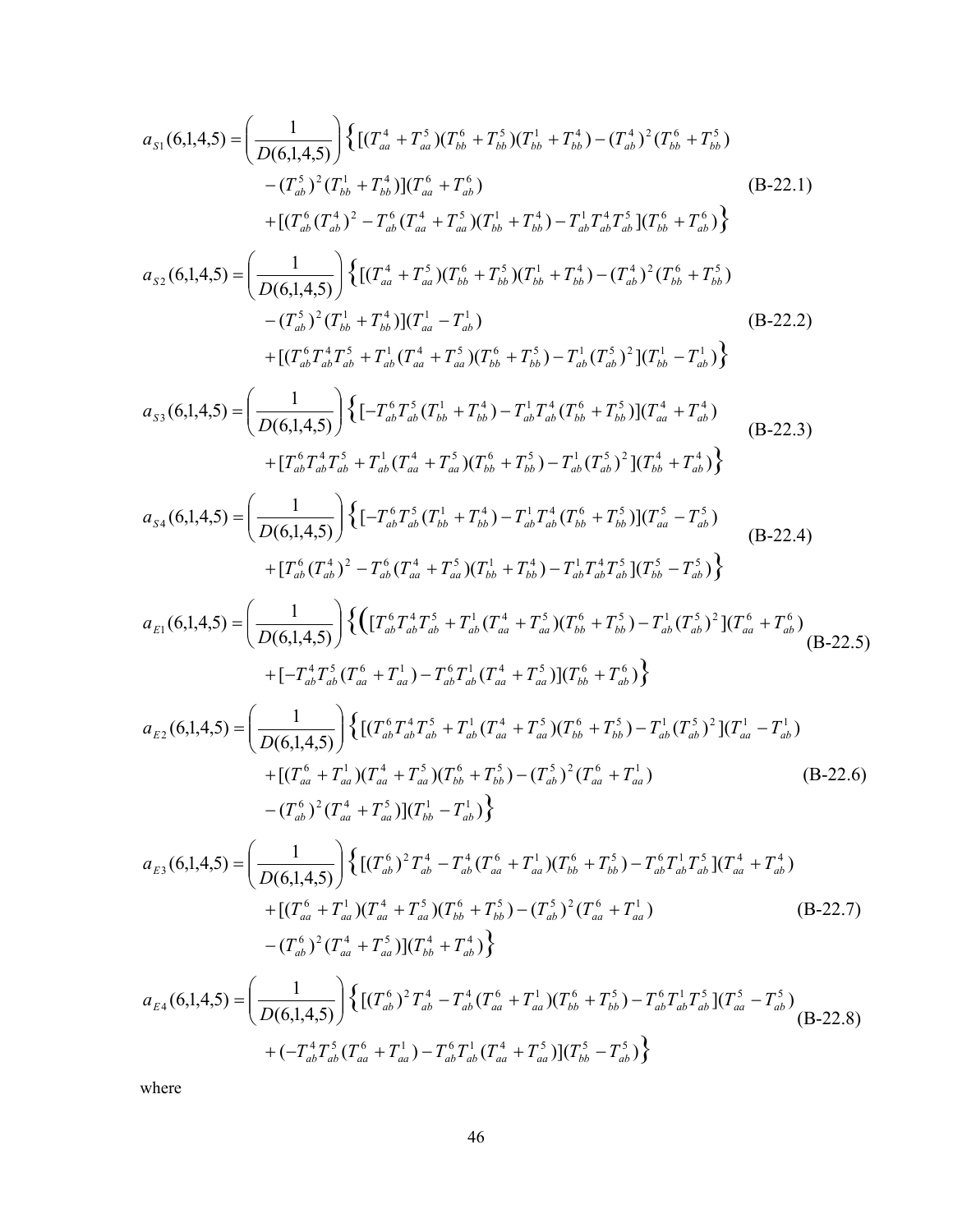$$
D(6,1,4,5) = (T_{ab}^6 T_{ab}^4 - T_{ab}^1 T_{ab}^5)^2
$$
  
+  $(T_{aa}^6 + T_{aa}^1)(T_{aa}^4 + T_{aa}^5)(T_{bb}^6 + T_{bb}^5)(T_{bb}^1 + T_{bb}^4)$   
-  $(T_{ab}^6)^2 (T_{aa}^4 + T_{aa}^5)(T_{bb}^1 + T_{bb}^4) - (T_{ab}^1)^2 (T_{aa}^4 + T_{aa}^5)(T_{bb}^6 + T_{bb}^5)$   
-  $(T_{ab}^4)^2 (T_{aa}^6 + T_{aa}^1)(T_{bb}^6 + T_{bb}^5) - (T_{ab}^5)^2 (T_{aa}^6 + T_{aa}^1)(T_{bb}^1 + T_{bb}^4)$  (B-22.9)

For quadrant III:

$$
a_{N1}(7,8,1,6) = \left(\frac{1}{D(7,8,1,6)}\right) \left\{ \left[-T_{ab}^{8}T_{ab}^{1}(T_{bb}^{7}+T_{bb}^{6}) - T_{ab}^{7}T_{ab}^{6}(T_{bb}^{8}+T_{bb}^{1})\right] (T_{aa}^{7}+T_{ab}^{7}) \right\}
$$
\n
$$
+ [T_{ab}^{7}T_{ab}^{8}T_{ab}^{1}+T_{ab}^{6}(T_{aa}^{7}+T_{aa}^{8})(T_{bb}^{8}+T_{bb}^{1}) - (T_{ab}^{8})^{2}T_{ab}^{6}(T_{bb}^{7}+T_{ab}^{7}) \right\}
$$
\n
$$
a_{N2}(7,8,1,6) = \left(\frac{1}{D(7,8,1,6)}\right) \left\{ \left[-T_{ab}^{8}T_{ab}^{1}(T_{bb}^{7}+T_{bb}^{6}) - T_{ab}^{7}T_{ab}^{6}(T_{bb}^{8}+T_{bb}^{1})\right] (T_{aa}^{8}-T_{ab}^{8}) \right\}
$$
\n
$$
a_{N2}(7,8,1,6) = \left(\frac{1}{D(7,8,1,6)}\right) \left\{ \left[-T_{ab}^{8}T_{ab}^{1}(T_{bb}^{7}+T_{bb}^{6}) - T_{ab}^{7}T_{ab}^{6}(T_{bb}^{8}+T_{bb}^{1})\right] (T_{aa}^{8}-T_{ab}^{8}) \right\}
$$
\n
$$
a_{N3}(7,8,1,6) = \left(\frac{1}{D(7,8,1,6)}\right) \left\{ \left[(T_{aa}^{7}+T_{aa}^{8})(T_{bb}^{7}+T_{bb}^{6})(T_{bb}^{8}+T_{bb}^{1}) - (T_{ab}^{8})^{2}(T_{bb}^{7}+T_{bb}^{6})\right] \right\}
$$
\n
$$
a_{N3}(7,8,1,6) = \left(\frac{1}{D(7,8,1,6)}\right) \left\{ \left[(T_{aa}^{7}+T_{aa}^{8})(T_{bb}^{7}+T_{bb}^{6})(T_{bb}^{7}+T_{bb}^{6})(T_{bb}^{8}+T_{bb}^{4})\right] \right\}
$$
\n
$$
a_{N4}(7,8,1,
$$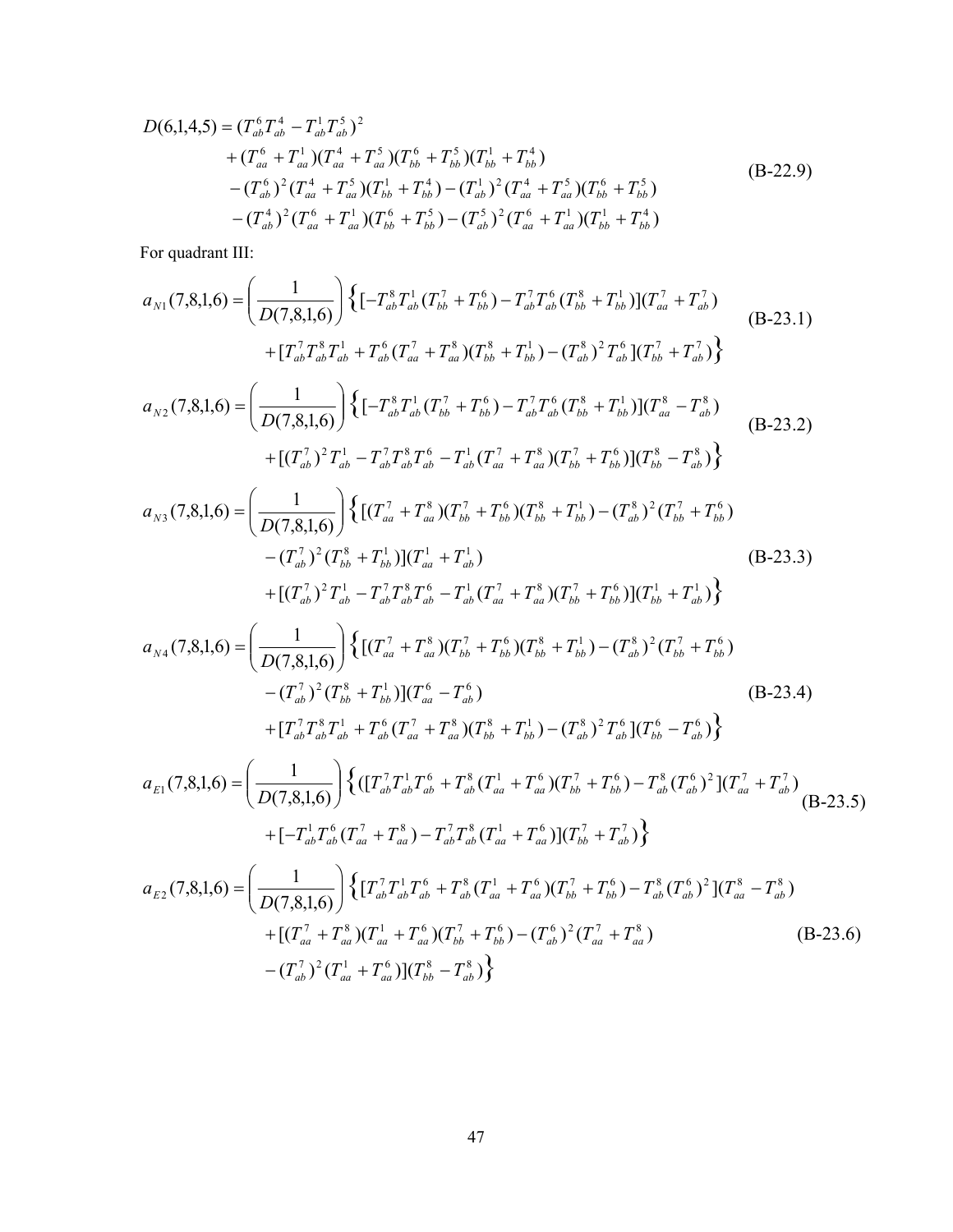$$
a_{E3}(7,8,1,6) = \left(\frac{1}{D(7,8,1,6)}\right) \left\{ \left[ (T_{ab}^7)^2 T_{ab}^1 - T_{ab}^1 (T_{aa}^7 + T_{aa}^8)(T_{bb}^7 + T_{bb}^6) - T_{ab}^7 T_{ab}^8 T_{ab}^6 \right] (T_{aa}^1 + T_{ab}^1) \right\}
$$

$$
+ [T_{aa}^7 + T_{aa}^8)(T_{aa}^1 + T_{aa}^6)(T_{bb}^7 + T_{bb}^6) - (T_{ab}^6)^2 (T_{aa}^7 + T_{aa}^8) \qquad (B-23.7)
$$

$$
- (T_{ab}^7)^2 (T_{aa}^1 + T_{aa}^6) \left[ (T_{bb}^1 + T_{ab}^1) \right] \right\}
$$

$$
a_{E4}(7,8,1,6) = \left(\frac{1}{D(7,8,1,6)}\right) \left\{ \left[ (T_{ab}^7)^2 T_{ab}^1 - T_{ab}^1 (T_{aa}^7 + T_{aa}^8)(T_{bb}^7 + T_{bb}^6) - T_{ab}^7 T_{ab}^8 T_{ab}^6 \right] (T_{aa}^7 - T_{ab}^6) \qquad (B-23.8)
$$

$$
\left(D(7,8,1,6)\right)^{(\mathbf{C}(\mathbf{C}-a b)^{-1}a b^{\mathbf{C}-a b^{\mathbf{C}-a b^{\mathbf{C}-a b^{\mathbf{C}-a b^{\mathbf{C}-a b^{\mathbf{C}-a b^{\mathbf{C}-a b^{\mathbf{C}-a b^{\mathbf{C}-a b^{\mathbf{C}-a b^{\mathbf{C}-a b^{\mathbf{C}-a b^{\mathbf{C}-a b^{\mathbf{C}-a b^{\mathbf{C}-a b^{\mathbf{C}-a b^{\mathbf{C}-a b^{\mathbf{C}-a b^{\mathbf{C}-a b^{\mathbf{C}-a b^{\mathbf{C}-a b^{\mathbf{C}-a b^{\mathbf{C}-a b^{\mathbf{C}-a b^{\mathbf{C}-a b^{\mathbf{C}-a b^{\mathbf{C}-a b^{\mathbf{C}-a^{\mathbf{C}-a b^{\mathbf{C}-a^{\mathbf{C}-a^{\mathbf{C}-a^{\mathbf{C}-a^{\mathbf{C}-a^{\mathbf{C}-a^{\mathbf{C}-a^{\mathbf{C}-a^{\mathbf{C}-a^{\mathbf{C}-a^{\mathbf{C}-a^{\mathbf{C}-a^{\mathbf{C}-a^{\mathbf{C}-a^{\mathbf{C}-a^{\mathbf{C}-a^{\mathbf{C}-a^{\mathbf{C}-a^{\mathbf{C}-a^{\mathbf{C}-a^{\mathbf{C}-a^{\mathbf{C}-a^{\mathbf{C}-a^{\mathbf{C}-a^{\mathbf{C}-a^{\mathbf{C}-a^{\mathbf{C}-a^{\mathbf{C}-a^{\mathbf{C}-a^{\mathbf{C}-a^{\mathbf{C}-a^{\mathbf{C}-a^{\mathbf{C}-a^{\mathbf{C}-a^{\mathbf{C}-a^{\mathbf{C}-a^{\mathbf{C}-a^{\mathbf{C}-a^{\mathbf{C}-a^{\mathbf{C}-a^{\mathbf{C}-a^{\mathbf{C}-a^{\mathbf{C}-a^{\mathbf{C}-a^{\mathbf{C}-a^{\mathbf{C}-a^{\mathbf{C}-a^{\mathbf{C}-a^{\mathbf{C}-a^{\mathbf{C}-a^{\mathbf{C}-a^{\mathbf{C}-a^{\mathbf{C}-a^{\mathbf{C}-a^{\mathbf{C}-a^{\mathbf{C}-a^{\mathbf{C}-a^{\mathbf{C}-a^
$$

where

$$
D(7,8,1,6) = (T_{ab}^7 T_{ab}^1 - T_{ab}^8 T_{ab}^6)^2
$$
  
+  $(T_{aa}^7 + T_{aa}^8)(T_{aa}^1 + T_{aa}^6)(T_{bb}^7 + T_{bb}^6)(T_{bb}^8 + T_{bb}^1)$   
-  $(T_{ab}^7)^2 (T_{aa}^1 + T_{aa}^6)(T_{bb}^8 + T_{bb}^1) - (T_{ab}^8)^2 (T_{aa}^1 + T_{aa}^6)(T_{bb}^7 + T_{bb}^6)$   
-  $(T_{ab}^1)^2 (T_{aa}^7 + T_{aa}^8)(T_{bb}^7 + T_{bb}^6) - (T_{ab}^6)^2 (T_{aa}^7 + T_{aa}^8)(T_{bb}^8 + T_{bb}^1)$  (B-23.9)

For quadrant IV:

$$
a_{N1}(8,9,2,1) = \left(\frac{1}{D(8,9,2,1)}\right) \left\{ \left( \left[-T_{ab}^9 T_{ab}^2 (T_{bb}^8 + T_{bb}^1) - T_{ab}^8 T_{ab}^1 (T_{bb}^9 + T_{bb}^2) \right] (T_{aa}^8 + T_{ab}^8) \right. \\ \left. + \left[T_{ab}^8 T_{ab}^9 T_{ab}^2 + T_{ab}^1 (T_{aa}^8 + T_{aa}^9) (T_{bb}^9 + T_{bb}^2) - (T_{ab}^9)^2 T_{ab}^1 \right] (T_{bb}^8 + T_{ab}^8) \right\} \\ a_{N2}(8,9,2,1) = \left(\frac{1}{D(8,9,2,1)}\right) \left\{ \left[-T_{ab}^9 T_{ab}^2 (T_{bb}^8 + T_{bb}^1) - T_{ab}^8 T_{ab}^1 (T_{bb}^9 + T_{bb}^2) \right] (T_{ab}^9 - T_{ab}^9) \right. \\ \left. + \left[\left(T_{ab}^8\right)^2 T_{ab}^2 - T_{ab}^8 T_{ab}^9 T_{ab}^1 - T_{ab}^2 \left(T_{aa}^8 + T_{aa}^9 \right) (T_{bb}^8 + T_{bb}^1) \right] (T_{bb}^9 - T_{ab}^9) \right\} \\ a_{N3}(8,9,2,1) = \left(\frac{1}{D(8,9,2,1)}\right) \left\{ \left[(T_{aa}^8 + T_{aa}^9) (T_{bb}^8 + T_{bb}^1) (T_{bb}^9 + T_{bb}^2) - (T_{ab}^9)^2 (T_{bb}^8 + T_{bb}^1) \right. \\ \left. - (T_{ab}^8)^2 (T_{bb}^9 + T_{bb}^2) \right] (T_{aa}^2 + T_{ab}^2) \right\} \\ \left. + \left[(T_{ab}^8)^2 T_{ab}^2 - T_{ab}^8 T_{ab}^9 T_{ab}^1 - T_{ab}^2 (T_{aa}^8 + T_{aa}^9) (T_{bb}^8 + T_{bb}^1) \right] (T_{bb}^2 + T_{ab}^2) \right\} \\ a_{N4}(8,9,2,1) = \left(\frac{1}{D(8,9,2,1)}\right) \left\{ \left[(T_{aa}^8 + T
$$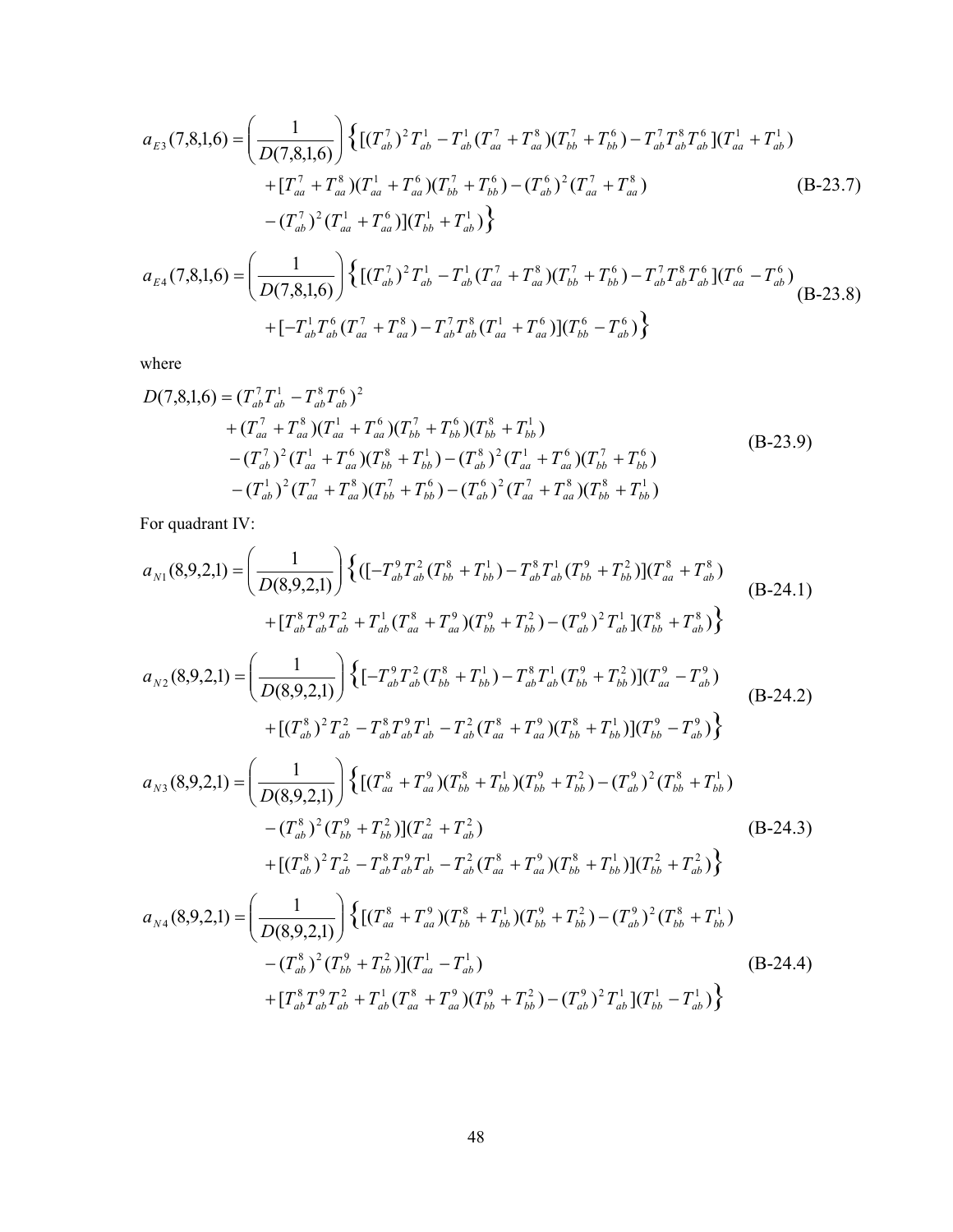<span id="page-57-0"></span>
$$
a_{W1}(8,9,2,1) = \left(\frac{1}{D(8,9,2,1)}\right) \left\{ \left( \left[ \left(T_{ab}^8 \left(T_{ab}^2\right)^2 - T_{ab}^9 T_{ab}^2 T_{ab}^1 - T_{ab}^8 \left(T_{aa}^2 + T_{aa}^1\right) \left(T_{bb}^9 + T_{bb}^2\right) \right] \right) \left(T_{aa}^8 + T_{ab}^8\right) \right. \\ \left. + \left[ \left(T_{aa}^8 + T_{aa}^9\right) \left(T_{aa}^2 + T_{aa}^1\right) \left(T_{bb}^9 + T_{bb}^2\right) - \left(T_{ab}^9\right)^2 \left(T_{aa}^2 + T_{aa}^1\right) \right] \right\} \\ \left. - \left(T_{ab}^2\right)^2 \left(T_{aa}^8 + T_{aa}^9\right) \left[ \left(T_{bb}^8 + T_{ab}^8\right) \right] \right\} \tag{B-24.5}
$$

$$
a_{W2}(8,9,2,1) = \left(\frac{1}{D(8,9,2,1)}\right) \left\{ \left[T_{ab}^{8}(T_{ab}^{2})^{2} - T_{ab}^{9}T_{ab}^{2}T_{ab}^{1} - T_{ab}^{8}(T_{aa}^{2} + T_{aa}^{1})(T_{bb}^{9} + T_{bb}^{2})\right] (T_{aa}^{9} - T_{ab}^{9}) \right\}
$$
  
+  $\left[-T_{ab}^{8}T_{ab}^{9}(T_{aa}^{2} + T_{aa}^{1}) - T_{ab}^{2}T_{ab}^{1}(T_{aa}^{8} + T_{aa}^{9})\right] (T_{bb}^{9} - T_{ab}^{9}) \right\}$  (B-24.6)

$$
a_{W3}(8,9,2,1) = \left(\frac{1}{D(8,9,2,1)}\right) \left\{ \left[T_{ab}^8 T_{ab}^9 T_{ab}^2 + T_{ab}^1 (T_{aa}^8 + T_{aa}^9) (T_{bb}^9 + T_{bb}^2) - (T_{ab}^9)^2 T_{ab}^1 \right] (T_{aa}^2 + T_{ab}^2) \right\}
$$
  
+ 
$$
\left[-T_{ab}^8 T_{ab}^9 (T_{aa}^2 + T_{aa}^1) - T_{ab}^2 T_{ab}^1 (T_{aa}^8 + T_{aa}^9) \right] (T_{bb}^2 + T_{ab}^2) \right\}
$$
 (B-24.7)

$$
a_{W4}(8,9,2,1) = \left(\frac{1}{D(8,9,2,1)}\right) \left\{ \left[T_{ab}^8 T_{ab}^9 T_{ab}^2 + T_{ab}^1 (T_{aa}^8 + T_{aa}^9) (T_{bb}^9 + T_{bb}^2) - (T_{ab}^9)^2 T_{ab}^1 \right] (T_{aa}^1 - T_{ab}^1) \right\} + \left[ (T_{aa}^8 + T_{aa}^9) (T_{aa}^2 + T_{aa}^1) (T_{bb}^9 + T_{bb}^2) - (T_{ab}^9)^2 (T_{aa}^2 + T_{aa}^1) \right] - (T_{ab}^2)^2 (T_{aa}^8 + T_{aa}^9) \left[ (T_{bb}^1 - T_{ab}^1) \right\}
$$
(B-24.8)

where

$$
D(8,9,2,1) = (T_{ab}^{8}T_{ab}^{2} - T_{ab}^{9}T_{ab}^{1})^{2}
$$
  
+  $(T_{aa}^{8} + T_{aa}^{9})(T_{aa}^{2} + T_{aa}^{1})(T_{bb}^{8} + T_{bb}^{1})(T_{bb}^{9} + T_{bb}^{2})$   
-  $(T_{ab}^{8})^{2}(T_{aa}^{2} + T_{aa}^{1})(T_{bb}^{9} + T_{bb}^{2}) - (T_{ab}^{9})^{2}(T_{aa}^{2} + T_{aa}^{1})(T_{bb}^{8} + T_{bb}^{1})$   
-  $(T_{ab}^{2})^{2}(T_{aa}^{8} + T_{aa}^{9})(T_{bb}^{8} + T_{bb}^{1}) - (T_{ab}^{1})^{2}(T_{aa}^{8} + T_{aa}^{9})(T_{bb}^{9} + T_{bb}^{2})$  (B-24.9)

#### **Obtaining the Final Coefficients**

The finite-difference approximation for the second term of equation B-3 is obtained from equations B-18.1 to B-18.4 with substitution of equations B-20.1 to B-20.8 and equations B-21.1 to B-24.9 for the coefficients. Finally, the local node numbering scheme in figure B-7 needs to be converted to the set of *j*, *i* indices as shown in figure B-9.

For inactive cells adjacent to a boundary of the region, the appropriate transmissivities,  $T_{aa}^m$ ,  $T_{bb}^m$ , and  $T_{ab}^m$  will be zero. The conductances for cell faces forming external boundaries will automatically be computed to be zero, giving the natural boundary condition of no flow across the boundaries of the region. However, some terms in equations B- 21.1 through B- 24.9 can become quotients of zero over zero, and this becomes more likely when two or more cells have zero conductances. Taking the limits of these quotients algebraically as the conductance per unit width goes to zero will give the correct terms, but evaluating all possible combinations is tedious. Instead, for numerical evaluation, very small non-zero transmissivities are used at the cells outside the region. It is this approximation that leads to the error shown in figure 6B. More rigorous treatment is possible but is not included in this version of the LVDA capability.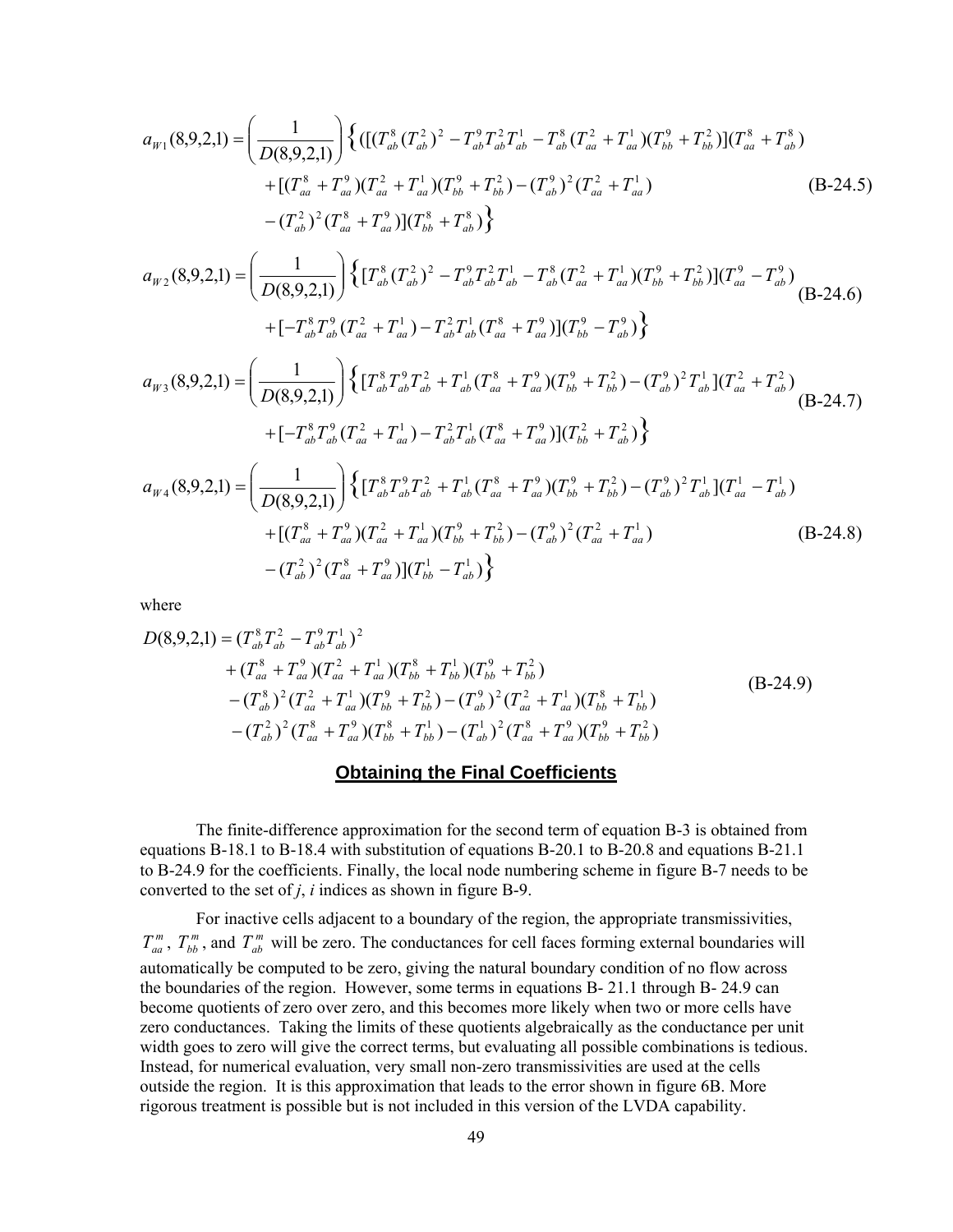<span id="page-58-0"></span>The conductance per unit cell width for the z-direction remains the harmonic mean expressions as before because the principal axis of vertical anisotropy continues to be aligned with the z-coordinate axis. In the case of the principal axes of anisotropy being aligned with the x,y coordinate directions, the formulation presented also reduces to the harmonic mean conductance expressions.





#### **Final Matrix Equation**

The eight flow terms shown in figure B-7 are expressed in terms of only the node hydraulic heads by eliminating the added heads at the cell faces. This was accomplished by enforcing normal flow continuity and resulted in equations B-20 with the coefficients of equations B-21 through B-24. Using these results, a finite-difference matrix equation can be constructed to approximate the steady-state form of the ground-water flow equation in two dimensions  $(B-3)$ . The resulting form of the matrix equation is

$$
\mathbf{A}^{(9)}h = f \tag{B-25}
$$

where

 ${\bf A}^{(9)}$  is the matrix of finite-difference coefficients [ $L^2/T$ ];

- *h* is the vector of hydraulic head at the node points [L]; and
- f is the vector of volumetric source flow-rate at each cell  $[L^3/T]$  (positive is into the region).

Equation B-25 is the same as equation 8.

The superscript on the **A** matrix indicates that each difference equation contains up to nine non-zero coefficients forming a matrix with terms on the diagonal and eight off-diagonals; whereas only four off-diagonals are needed when horizontal anisotropy is parallel to the grid directions. For a three-dimensional system, terms occur on two additional off-diagonals, but these are not affected by horizontal anisotropy and are not discussed in this report.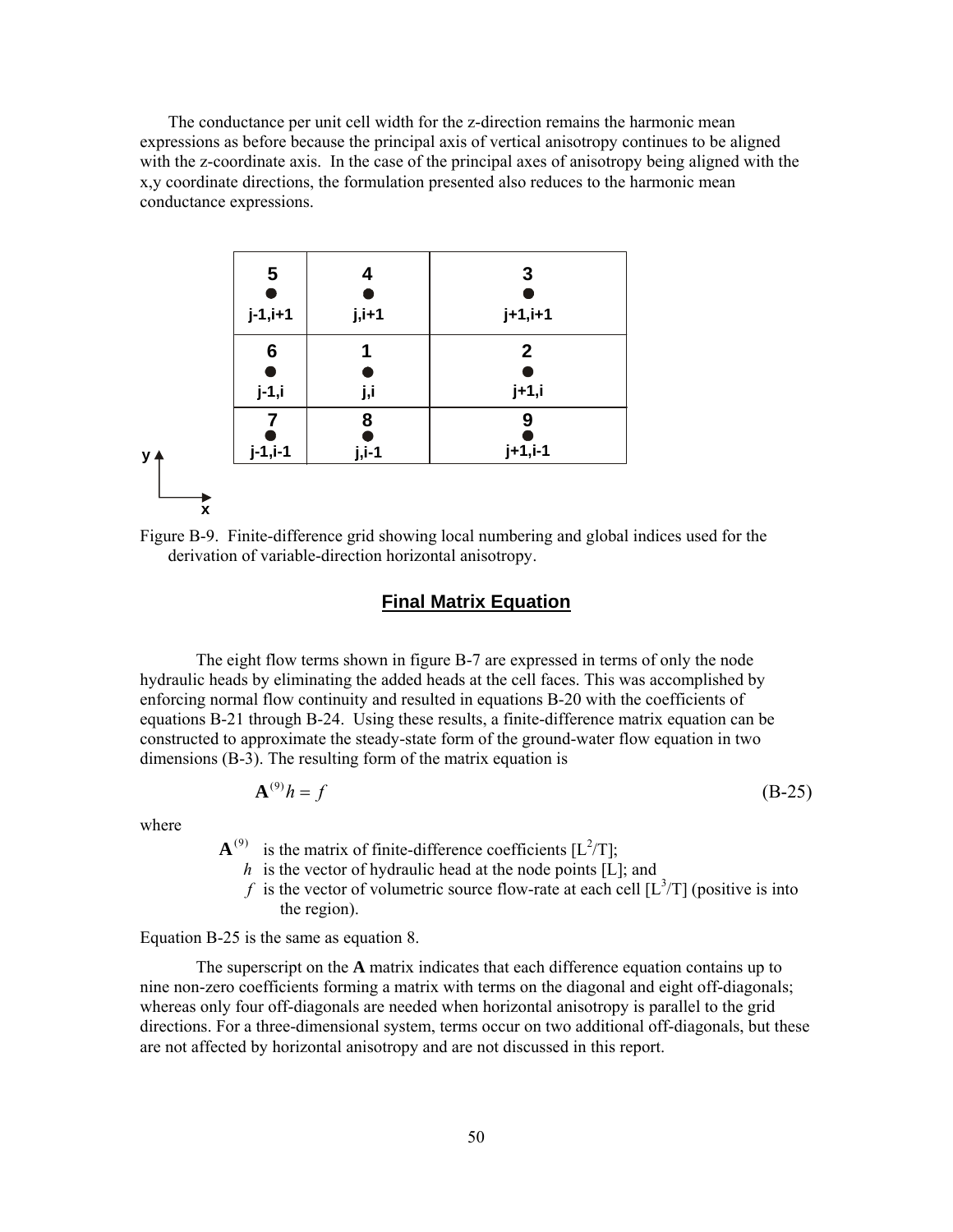#### **Diagonal Dominance**

<span id="page-59-0"></span>The property of diagonal dominance, in which for each row of the matrix the absolute value of the diagonal term is greater than the sum of the absolute values of the off-diagonals, is important to solving matrix equations (Golub and van Loan, 1996, p. 120). Matrices that are not diagonally dominant are very difficult to solve. Edwards (1998) has shown conditional diagonal dominance for a uniform (homogeneous) anisotropic conductance tensor. In particular, diagonal dominance is ensured for the  $A^{(9)}$  matrix constructed by locating the points of pressure continuity at the midpoints of each cell face as was done in this report if the following condition is satisfied.

$$
T_{aa} = T_{bb} = |T_{ab}| \tag{B-26}
$$

Equation B-26 describes rather restrictive conditions. The Mohr's circle diagram (Bear, 1972 p. 142), shows that the angle between the principal axes of the conductivity tensor and the coordinate system must be 45 degrees and the hydraulic conductivity in the direction of the minor principal axis must be zero. Thus, the matrix for the full set of difference equations will almost never be diagonally dominant.

#### **Operator Splitting**

Solving matrix equations such as equation B-25 generally occupies most of the execution time of most ground-water simulations. Matrix  $A^{(9)}$  of equation B-25 is especially difficult for iterative solvers, because it is not diagonally dominant. In addition, equation B-25 does not satisfy a maximum principle, as discussed in the 'Modifying the equations for traditional solvers' section of this report. To obtain a set of equations that can be more easily solved, operator splitting (matrix splitting) can be very useful and has the advantage of possessing a maximum principle.

An operator splitting of the finite-difference equations is developed such that a matrix involving only the 5-point stencil of cells needs to be solved to obtain the hydraulic head field. Splitting at the matrix and cell-flow level will be discussed; results showed that consistent splitting requires splitting at the cell-flow level. Some properties concerning operator splitting error, iteration stability and convergence, and matrix diagonal dominance will be presented. The operator splitting used in this report is adapted from Edwards (1998, 2000), who developed a general theory for consistent flow representation for anisotropic conductivity for finite-element and finite-difference methods on several types of grids and for a family of control-volume integration algorithms. He also described an operator splitting algorithm and its properties. In this report, only the Edwards (1998, 2000) methods that are relevant to the cell-centered finitedifference method are presented and the representative equations of Edwards (1998, 2000) are expanded to include the whole set of flow equations needed for a 2-dimensional cell-centered grid.

 The **A** matrix of equation B-25 can be split into a pentadiagonal matrix and a residual matrix

$$
\mathbf{A}^{(9)} = \mathbf{A}^{(5)} + \mathbf{A}^{(9-5)} \tag{B-27}
$$

where

 $\mathbf{A}^{(5)}$  is the pentadiagonal matrix;  $\mathbf{A}^{(9-5)}$  is the residual matrix.

The residual matrix may have 4 or 9 diagonals depending on the splitting performed.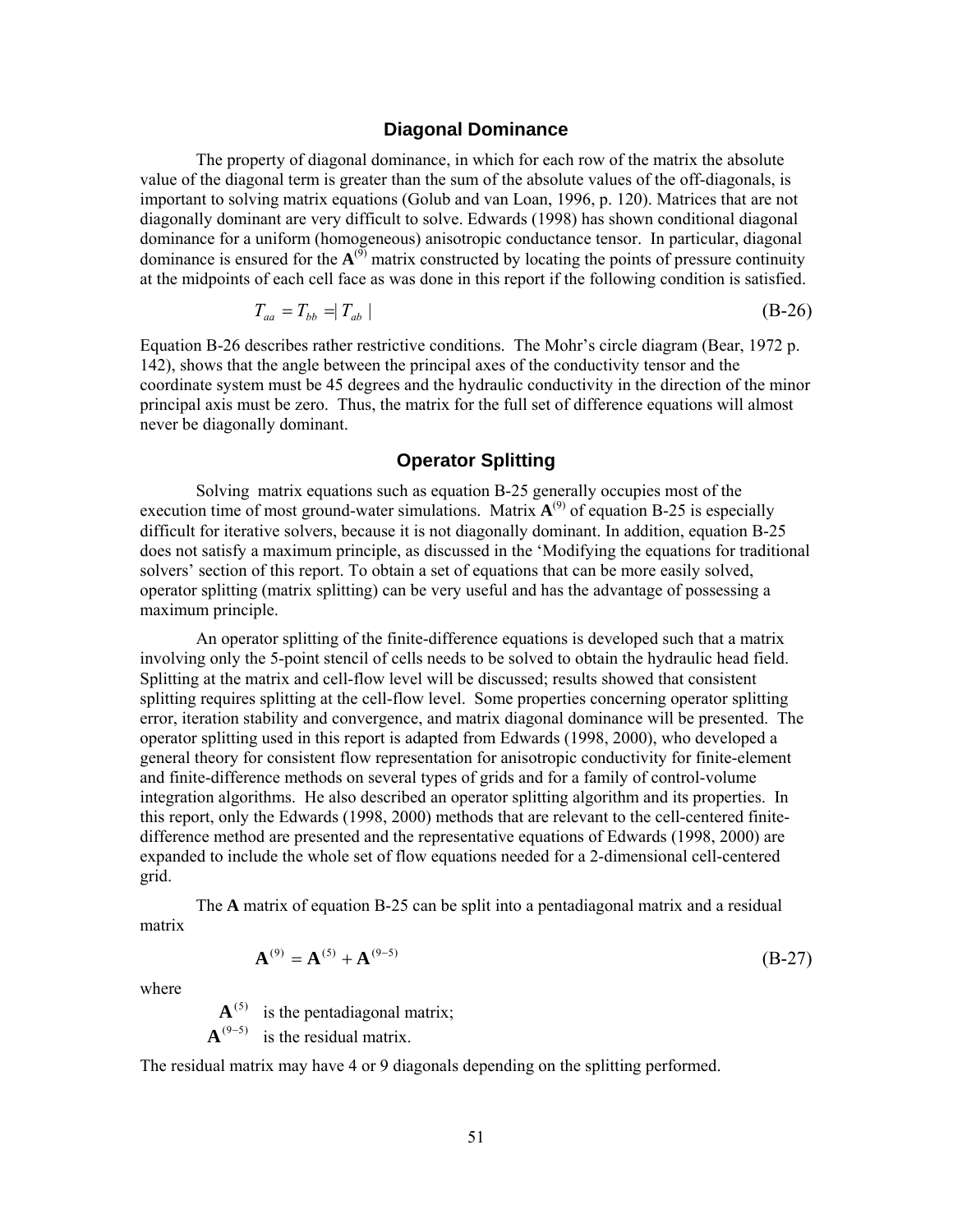#### <span id="page-60-0"></span>**Splitting at the Matrix Level**

There are many ways to split the  $A^{(9)}$  matrix. One way is a matrix level splitting that keeps all the matrix elements that multiply  $h_1$ ,  $h_2$ ,  $h_4$ ,  $h_6$ , and  $h_8$  of fig. B-9 in the  $A^{(5)}$  matrix and put all the matrix elements that multiply  $h_3$ ,  $h_5$ ,  $h_7$ , and  $h_9$  into the  $\mathbf{A}^{(9-5)}$  matrix. However, this splitting gives an  $A^{(5)}$  matrix which is not guaranteed to be diagonally dominant, because the cross derivative terms both add to and subtract from the diagonal of the matrix. Furthermore, the computed flow rates are not conservative across the cell faces unless iteration to convergence is done, thus what are called outer iterations in the PCG2 and LMG solvers are needed (Hill, 1990; Mehl and Hill, 2001). Finally, the velocity field calculated from the hydraulic head solution with this splitting will have a discretization error of order one if the transmissivity field is not uniform. To avoid these limitations, operator splitting at the flow level needs to be considered.

#### **Splitting at the Flow Level**

A consistent splitting is done at the flow level by splitting each flow in equation B-20.1 to B-20.8 into a normal-gradient component and a tangential-gradient component. Thus, for example, for the flow rate of equation B-20.1

$$
F_{S(I)} = F_{S(I)}^{(5)} + F_{S(I)}^{(9-5)}
$$
(B-28)

The other 7 flow rates are treated similarly. The normal-gradient component comprises those flows that arise from the terms with  $T_{aa}$  and  $T_{bb}$  in equation B-6 and the tangential-gradient component comprises those flows that arise from terms with  $T_{ab}$ . This consistent operator splitting retains both local conservation of fluid and a divergence-free velocity field on a cell-bycell basis.

Assembling the split flows into equation B-28 yields the form of equation B-27 for an operator splitting at the matrix level. The resulting  $A^{(9-5)}$  cross-flow matrix has 9 diagonals, while the  $A^{(5)}$  matrix is diagonally dominant.

Although it is possible in principle to derive analytical equations for the elements of  $A^{(9)}$ <sup>5)</sup>, it is difficult to start with equations B-20.1 through B-20.8 and separate the normal-gradient flows from the tangential-gradient flows. The terms in equations B-20.1to B-20.8 contain ratios of polynomials in  $T_{aa}$ ,  $T_{bb}$ , and  $T_{ab}$  that do not separate easily. A more productive approach is to use the definition of equation B-28 and specify the normal-gradient components based on the classical 5-point differencing scheme for ground-water flow. Then the tangential-gradient components are calculated as the difference between the total components and the normalgradient components. Thus, it is not necessary to derive explicit equations for the tangentialgradient terms.

#### **The Split Flow Components**

The normal-gradient flow components are written as

$$
F_{S(I)}^{(5)} = -\left[\frac{T_{aa}^1 T_{aa}^2}{T_{aa}^1 + T_{aa}^2} (h_2 - h_1)\right]
$$
(B-29.1)

$$
F_{W(I)}^{(5)} = -\left[\frac{T_{bb}^{1}T_{bb}^{4}}{T_{bb}^{1} + T_{bb}^{4}}(h_{4} - h_{1})\right]
$$
(B-29.2)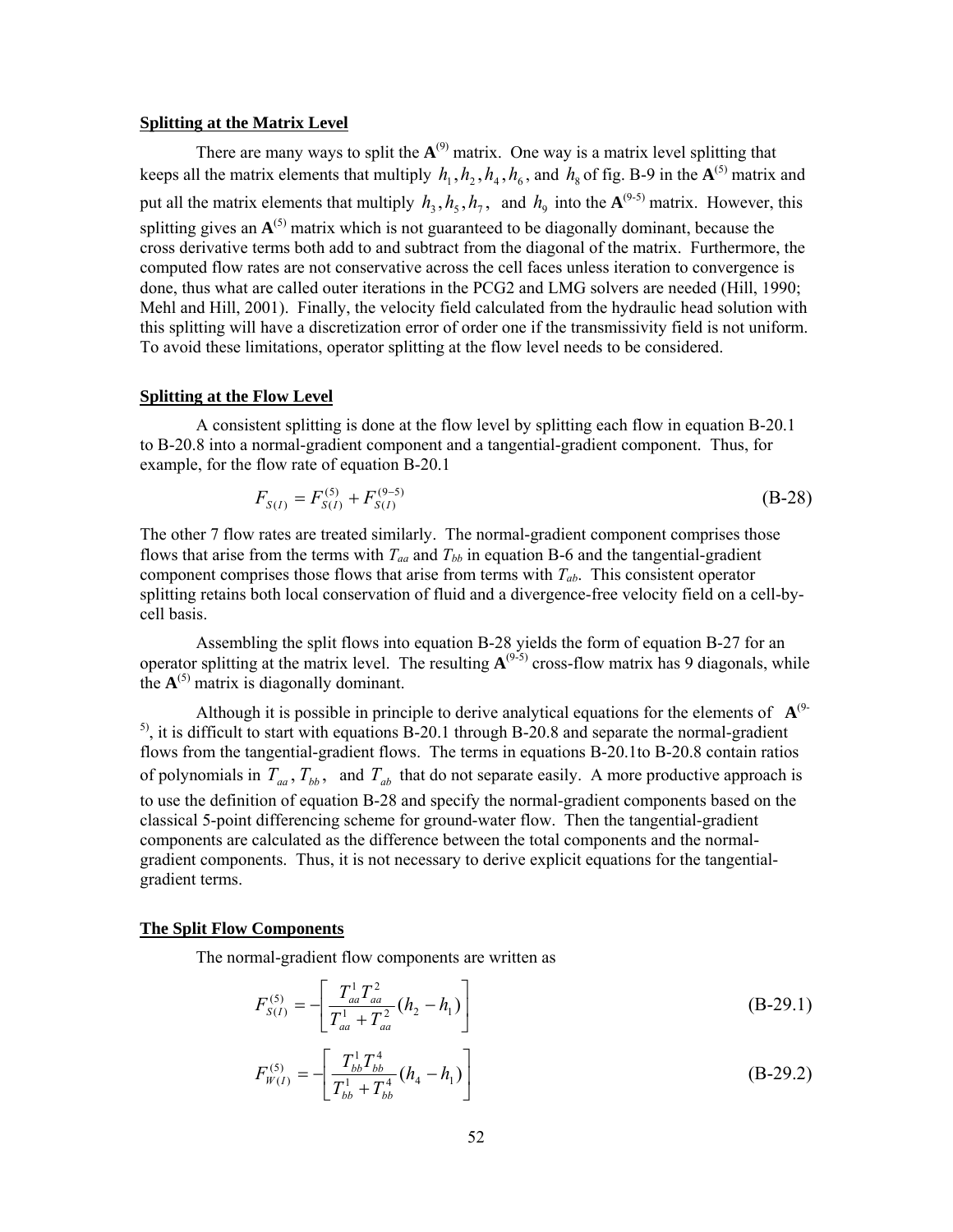$$
F_{S(H)}^{(5)} = -\left[\frac{T_{aa}^6 T_{aa}^1}{T_{aa}^6 + T_{aa}^1}(h_1 - h_6)\right]
$$
(B-29.3)

$$
F_{E(H)}^{(5)} = -\left[\frac{T_{bb}^{1}T_{bb}^{4}}{T_{bb}^{1} + T_{bb}^{4}}(h_{4} - h_{1})\right]
$$
(B-29.4)

$$
F_{E(III)}^{(5)} = -\left[\frac{T_{bb}^8 T_{bb}^1}{T_{bb}^8 + T_{bb}^1} (h_1 - h_8)\right]
$$
 (B-30.5)

$$
F_{N(III)}^{(5)} = -\left[\frac{T_{aa}^6 T_{aa}^1}{T_{aa}^6 + T_{aa}^1}(h_1 - h_6)\right]
$$
(B-29.6)

$$
F_{W(IV)}^{(5)} = -\left[\frac{T_{bb}^8 T_{bb}^1}{T_{bb}^8 + T_{bb}^1} (h_1 - h_8)\right]
$$
 (B-29.7)

$$
F_{N(W)}^{(5)} = -\left[\frac{T_{aa}^1 T_{aa}^2}{T_{aa}^1 + T_{aa}^2} (h_2 - h_1)\right]
$$
(B-29.8)

where  $T_{aa}$  and  $T_{bb}$  are given by equation B-7.

Then the tangential-gradient flow components are given by

$$
F_{S(I)}^{(9-5)} = F_{S(I)} - F_{S(I)}^{(5)}
$$
(B-30.1)

$$
F_{W(I)}^{(9-5)} = F_{W(I)} - F_{W(I)}^{(5)}
$$
 (B-30.2)

$$
F_{S(I)}^{(9-5)} = F_{S(I)} - F_{S(I)}^{(5)}
$$
(B-30.3)

$$
F_{E(II)}^{(9-5)} = F_{E(II)} - F_{E(II)}^{(5)}
$$
(B-30.4)

$$
F_{E(III)}^{(9-5)} = F_{E(III)} - F_{E(III)}^{(5)}
$$
(B-30.5)

$$
F_{N(III)}^{(9-5)} = F_{N(III)} - F_{N(III)}^{(5)}
$$
(B-30.6)

$$
F_{W(IV)}^{(9-5)} = F_{W(IV)} - F_{W(IV)}^{(5)}
$$
(B-30.7)

$$
F_{N(W)}^{(9-5)} = F_{N(W)} - F_{N(W)}^{(5)}\tag{B-30.8}
$$

The full  $F_{D(n)}$  terms, with D=N,S,E, or W and n=I,II,III, or IV, are given by equations B-20.1 through B-20.8.

Equations B-30.1 through B-30.8 and equations B-29.1 through B-29.8 define the operator splitting at the flow level. The **A** matrix equations can be assembled from these terms after converting the local cell numbers into global grid indices following figure B-9.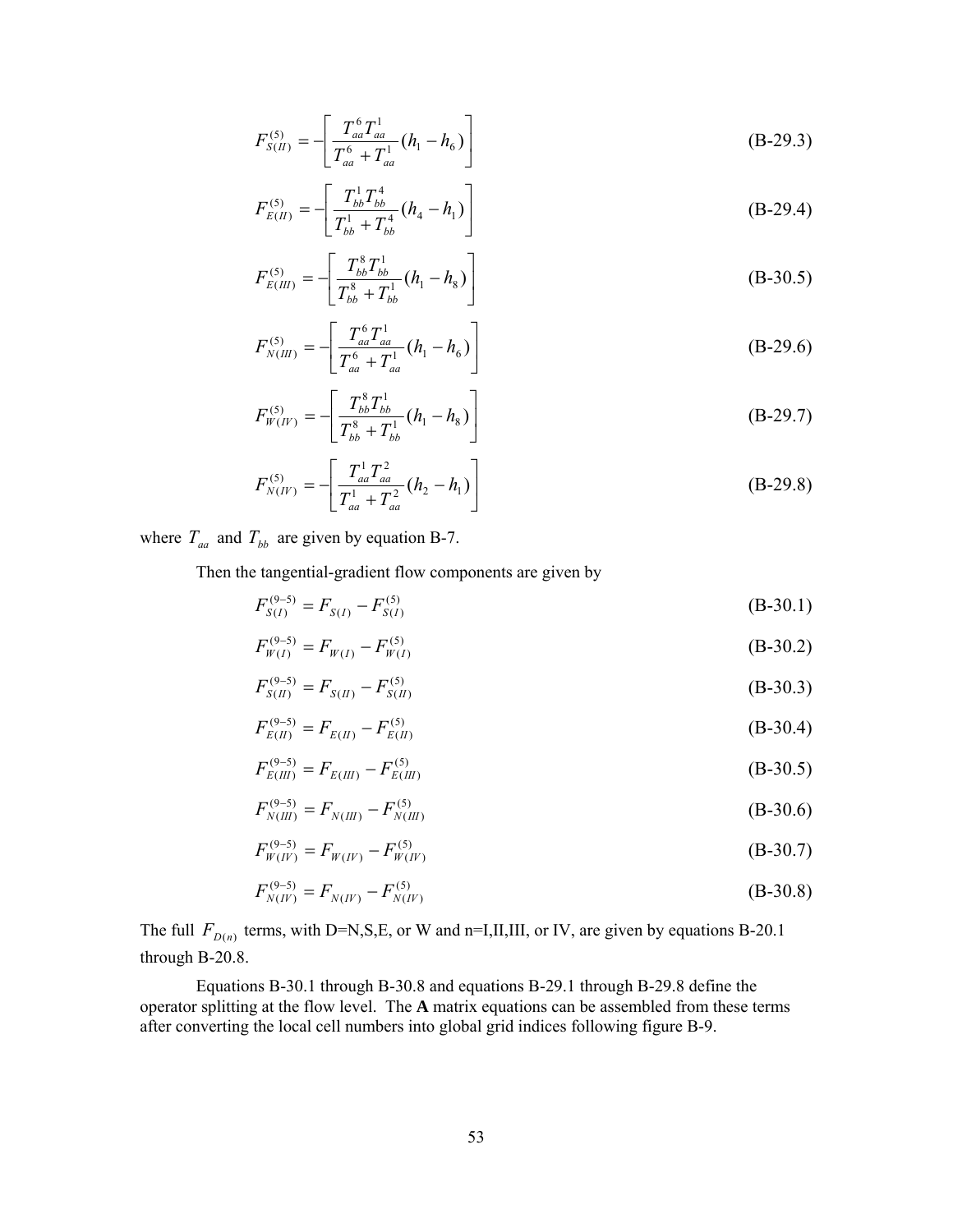#### **Solving the Finite-Difference Equations**

<span id="page-62-0"></span>After operator splitting has been done and the finite-difference equations have been assembled for steady state or transient flow, solution can proceed with or without iteration.

#### **Semi-Implicit without Iteration**

The first approach is applicable to a transient flow equation with no nonlinearities such as water-table conditions or nonlinear head-dependent boundaries. Looking only at the flow balance terms and ignoring the storage terms, operator splitting suggests a semi-implicit form of equation B-25 as

$$
\mathbf{A}^{(5)}h^{n+1} = f - \mathbf{A}^{(9-5)}h^{n}
$$
 (B-31)

where *n* and  $n+1$  indicate the time levels. Equation B-31 defines a non-iterative semi-implicit approximation to equation B-25 for *h*. The solutions for *h* are obtained at each discrete time level without iteration.

It can be shown that the operator splitting gives rise to a splitting truncation error of order ∆*t* for the full anisotropic conductivity tensor (Edwards, 2000). This error can be reduced by iteration using the procedure described in the following section, or kept under control by restriction of the time-step length. Generally, MODFLOW models are nonlinear in some manner and require iteration; the method represented by equation B-31 would be rarely used and is not provided as an option in the LDVA capability.

#### **Semi-Implicit with Iteration**

The second approach is applicable to either a steady-state or transient flow equation. Equations B-25 and B-27 are combined and written in the form of an iteration cycle as

$$
\mathbf{A}^{(5)}h^{\gamma+1} = f - \mathbf{A}^{(9-5)}h^{\gamma}
$$
 (B-32)

where

*γ* is the iteration counter.

The iterations are equivalent to outer iterations of MODFLOW's PCG or LMG solvers.

The solution for *h* from equation B-32 is free of the error due to operator splitting mentioned above. However, it is not clear that this iteration is unconditionally stable, as discussed below.

#### **Stability**

The semi-implicit algorithms with and without iteration obtained by operator splitting are stable provided that the spectral radius is less than one. Stability is expected if  $A^{(9)}$  is diagonally dominant. Unfortunately, the full difference-equation matrix is only conditionally diagonally dominant with rather restrictive conditions, as discussed above. Numerical experimentation will likely be necessary to determine the robustness of a solution algorithm for *h* based on equations B-31 or B-32.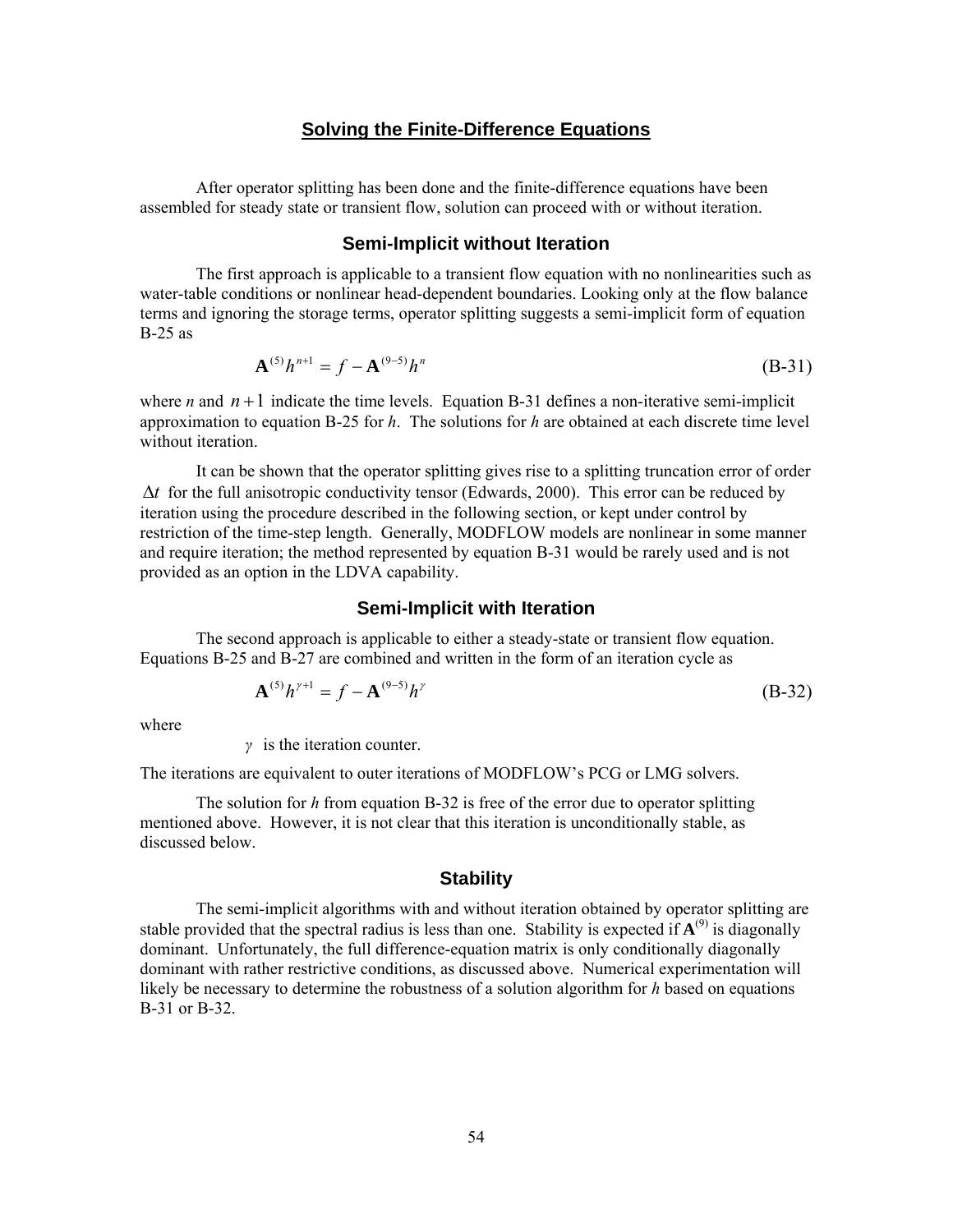#### **References Cited**

- <span id="page-63-0"></span>Anderman, E.R., and Hill, M.C., 2000, MODFLOW-2000, the U.S. Geological Survey modular ground-water model – Documentation of the Hydrogeologic-Unit Flow (HUF) Package: U.S. Geological Survey Open-File Report 00-342, 104 p.
- Bear, Jacob, 1972, Dynamics of fluid in porous media: New York, American Elsevier, 764p.
- Edwards, M.G., 1998, Cross flow tensors and finite volume approximation with deferred correction, Computer Methods in Applied Mechanics and Engineering, 151, p. 143-161.
- Edwards, M.G., 2000, M-Matrix flux splitting for general full tensor discretization operators on structured and unstructured grids, Journal of Computational Physics, 160, p.1-28.
- Edwards, M.G. and Rogers, C.F., 1998, Finite volume discretization with imposed flux continuity for the general tensor pressure equation, Computational Geosciences, 2, p.259-290.
- Golub, G.H and van Loan, C.F., 1996, Matrix computations, third edition: Baltimore, the Johns Hopkins University Press, 694p.
- Hill, M.C., 1990, Preconditioned Conjugate-Gradient 2 (PCG2), a computer program for solving ground-water flow equations: U.S. Geological Survey Water-Resources Investigations Report 90-4048, 43 p.
- McDonald, M.G. and Harbaugh, A.W., 1988, A modular three-dimensional finite difference ground-water flow model: U.S. Geological Survey Techniques of Water Resources Investigations, Book 6, Chapter A1. 586 p.
- Mehl, S.W., and Hill, M.C., 2001, MODFLOW-2000, the U.S. Geological Survey modular ground-water model -- User guide to the Link-AMG (LMG) Package for solving matrix equations using an algebraic multigrid solver: U.S. Geological Survey Open-File Report 01- 177, 33 p.
- Norrie, D.H., and de Vries, Gerard, 1973, The finite element method: New York, Academic Press, 322p.
- Wang, H.F. and Anderson, M.P., 1982, Introduction to groundwater modeling, Finite difference and finite element methods: San Francisco, W.H Freeman and Company, 237p.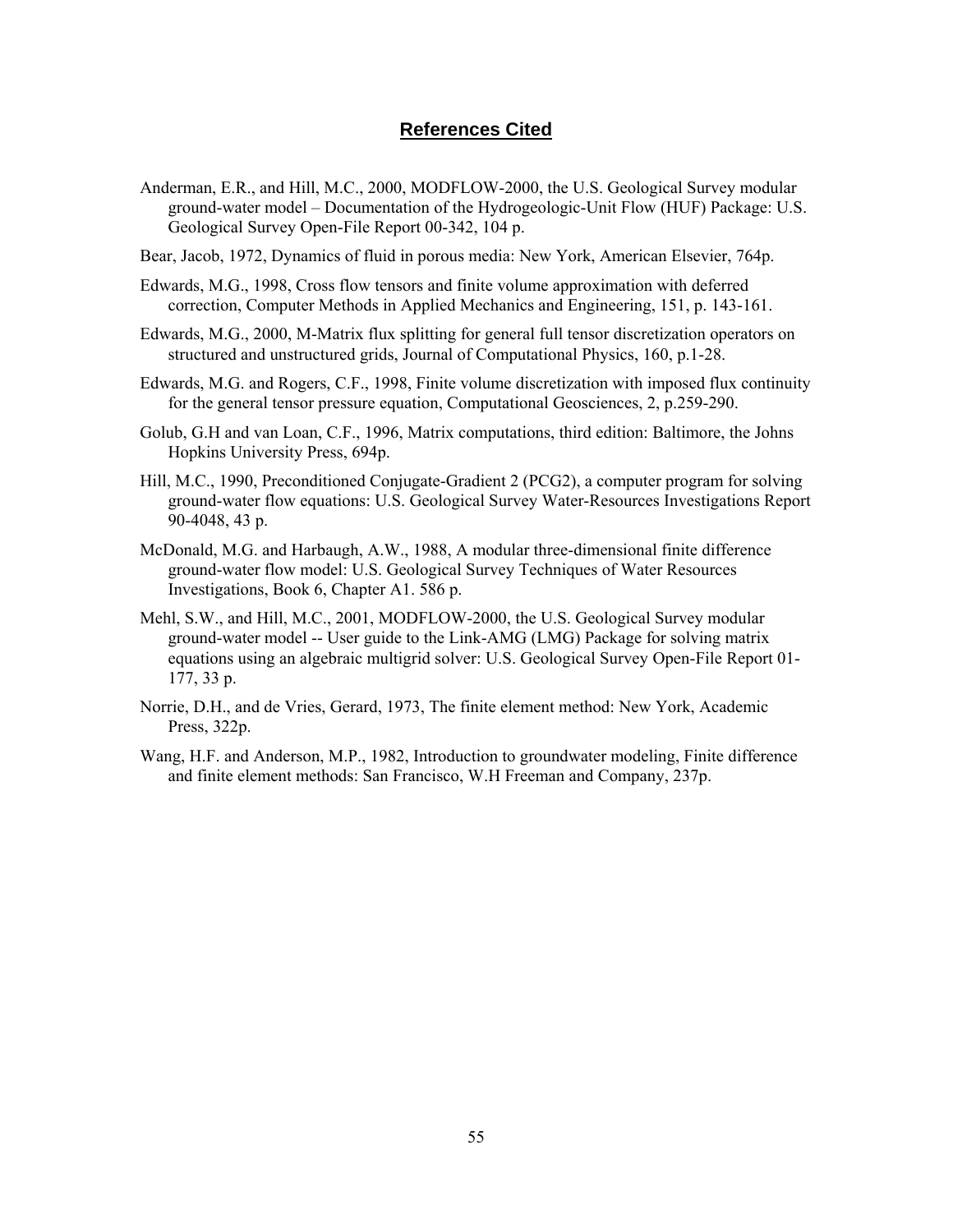### **APPENDIX C: SENSITIVITIES**

<span id="page-64-0"></span>Using the operator splitting presented in Appendix B, the modified ground-water flow equation used by the LVDA capability ca be expressed as:

$$
\mathbf{A}^{(5)}h^{n+1} = f - \left(f^9 - f^5\right) \tag{C-1}
$$

where

 ${\bf A}^{(5)}$  is the pentadiagonal coefficient matrix [ $L^2/T$ ],

- $h^n$  is a vector of hydraulic heads [L],
	- *n* is the solver-iteration counter,
	- f is the forcing function vector  $[L^3/T]$ ,
- $f^9$  is a vector of flows calculated as  $A^{\bar{9}}h$  [L<sup>3</sup>/T], and
- $f^5$  is a vector of flows calculated as  $A^5 h$  [L<sup>3</sup>/T].

Equations for sensitivities are derived by taking the derivative of equation C-1 with respect to a general parameter  $b_i$  and applying the chain rule (see any basic calculus text) yields:

$$
\mathbf{A}^{(5)}\frac{\partial h^{n+1}}{\partial b_l} = \frac{\partial f}{\partial b_l} - \frac{\partial f^9}{\partial b_l} + \frac{\partial f^5}{\partial b_l} - \frac{\partial \mathbf{A}^{(5)}}{\partial b_l}h^{n+1}
$$
(C-2)

The  $A^{(5)}$  matrix is calculated as discussed in appendix B. The first term on the right-hand side is already calculated as described by Hill and others (2000, p. 69). Evaluation of the other three terms is described below.

# **The** *f <sup>9</sup>*  **Term**

Figure B-7 shows that accounting for flow through the boundaries of a finite-difference cell requires involves calculating eight flow components:

$$
f_{i,j,k}^9 = F_{S(H)_{i,j,k}} + F_{N(H)_{i,j,k}} - F_{S(I)_{i,j,k}} - F_{N(H')_{i,j,k}} +
$$
  

$$
F_{E(H)_{i,j,k}} + F_{W(H')_{i,j,k}} - F_{E(H)_{i,j,k}} - F_{W(I)_{i,j,k}}
$$
 (C-3)

Taking the derivative of C-3 with respect to parameter  $b_l$  produces:

$$
\frac{\partial f_{i,j,k}^9}{\partial b_l} = \frac{\partial F_{S(H)_{i,j,k}}}{\partial b_l} + \frac{\partial F_{N(H)_{i,j,k}}}{\partial b_l} - \frac{\partial F_{S(I)_{i,j,k}}}{\partial b_l} - \frac{\partial F_{N(W)_{i,j,k}}}{\partial b_l} + \frac{\partial F_{E(H)_{i,j,k}}}{\partial b_l} + \frac{\partial F_{W(W)_{i,j,k}}}{\partial b_l} - \frac{\partial F_{E(H)_{i,j,k}}}{\partial b_l} - \frac{\partial F_{W(I)_{i,j,k}}}{\partial b_l}
$$
\n(C-4)

The first term on the right-hand side of equation C-4 was defined by equation B-20.3. Rearranging slightly produces:

$$
F_{S(I)}_{i,j,k} = -T_{aa_{i,j,k}} \begin{pmatrix} h_{i,j,k} - a_{S1} (6,1,4,5) h_{i,j-1,k} - a_{S2} (6,1,4,5) h_{i,j,k} \\ -a_{S3} (6,1,4,5) h_{i+1,j,k} - a_{S4} (6,1,4,5) h_{i+1,j-1,k} \end{pmatrix}
$$
  
-  $T_{abi,j,k} \begin{pmatrix} a_{E1} (6,1,4,5) h_{i,j-1,k} + a_{E2} (6,1,4,5) h_{i,j,k} \\ + a_{E3} (6,1,4,5) h_{i+1,j,k} + a_{E4} (6,1,4,5) h_{i+1,j-1,k} - h_{i,j,k} \end{pmatrix}$  (C-5)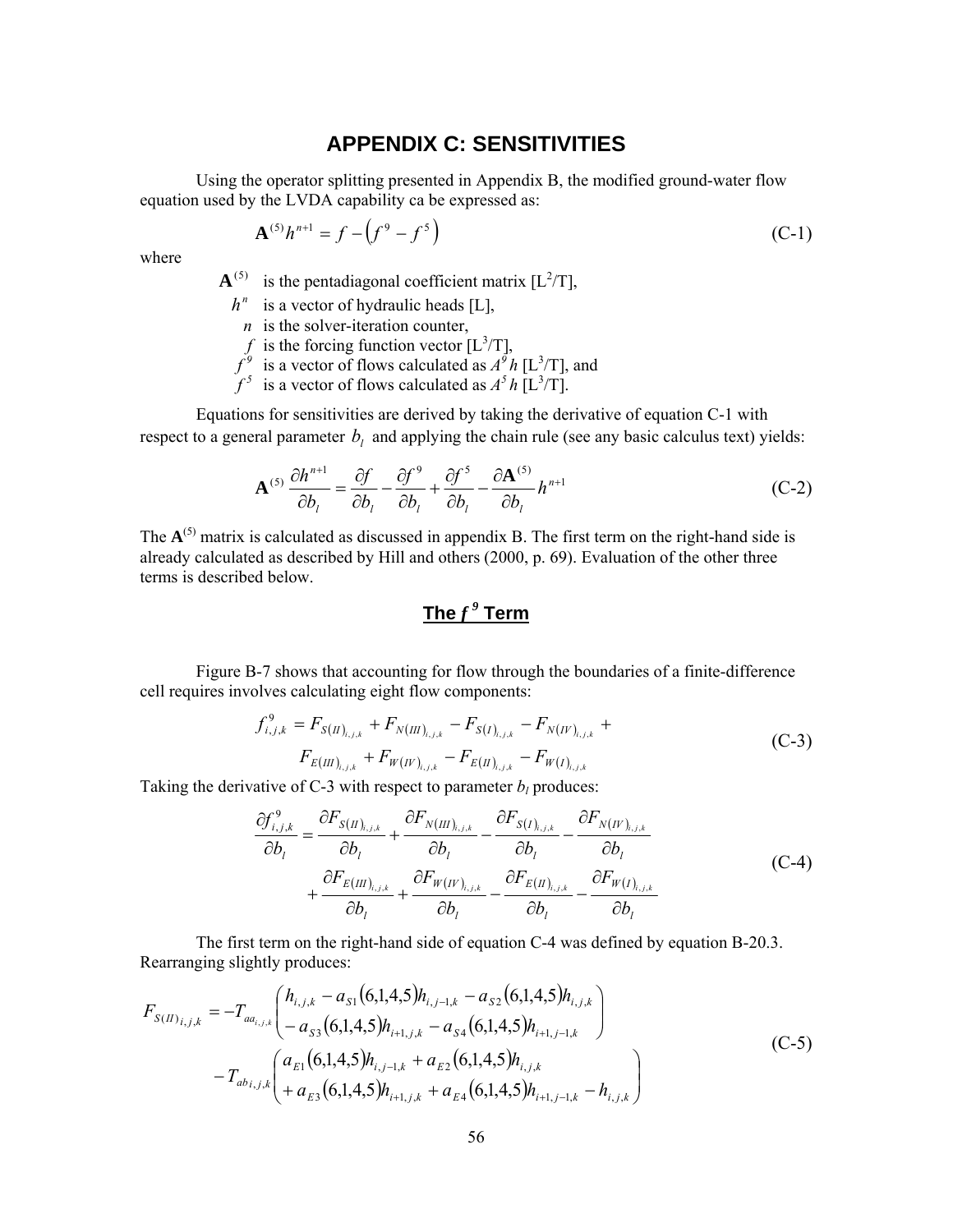Taking the derivative with respect to  $b_l$  and applying the chain rule yields:

$$
\frac{\partial F_{s(N)_{i,j,k}}}{\partial b_{l}} = -\frac{\partial T_{aa_{i,j,k}}}{\partial b_{l}} \left( h_{i,j,k} - a_{s1} (6,1,4,5) h_{i,j-k} - a_{s2} (6,1,4,5) h_{i,j,k} \right)
$$
\n
$$
\frac{\partial h_{i,j,k}}{\partial b_{l}} = -\frac{\partial a_{s1} (6,1,4,5)}{\partial b_{l}} h_{i,j,k} - a_{s1} (6,1,4,5) h_{i,j,k} - a_{s4} (6,1,4,5) h_{i,j,k} \right)
$$
\n
$$
-T_{aa_{i,j,k}} \left( \begin{array}{c} \frac{\partial a_{s1} (6,1,4,5)}{\partial b_{l}} h_{i,j,k} - a_{s1} (6,1,4,5) \frac{\partial h_{i,j,k}}{\partial b_{l}} \\ -\frac{\partial a_{s2} (6,1,4,5)}{\partial b_{l}} h_{i,j,k} - a_{s2} (6,1,4,5) \frac{\partial h_{i,j,k}}{\partial b_{l}} \\ -\frac{\partial a_{s3} (6,1,4,5)}{\partial b_{l}} h_{i,j,k} - a_{s3} (6,1,4,5) \frac{\partial h_{i+1,j,k}}{\partial b_{l}} \end{array} \right)
$$
\n
$$
- \frac{\partial T_{ab_{i,j,k}}}{\partial b_{l}} \left( a_{k1} (6,1,4,5) h_{i,j-1,k} + a_{k2} (6,1,4,5) h_{i,j,k} - h_{i,j,k} \right)
$$
\n
$$
- \frac{\partial T_{ab_{i,j,k}}}{\partial b_{l}} \left( a_{k1} (6,1,4,5) h_{i+1,j,k} + a_{k4} (6,1,4,5) h_{i+1,j-1,k} - h_{i,j,k} \right)
$$
\n
$$
\left( \frac{\partial a_{k1} (6,1,4,5)}{\partial b_{l}} h_{i,j,k} + a_{k2} (6,1,4,5) \frac{\partial h_{i,j,k}}{\partial b_{l}} - h_{i,j,k} \right)
$$
\n
$$
- T_{ab_{i,j,k}} \left( \frac{\partial a_{k2} (6,1,4,5)}{\partial b_{l}} h_{i+1,j,k} + a_{k3} (6,1,4,5) \frac{\partial h_{i+1,j,k}}{\partial
$$

Similar equations can be derived for the other 7 flows. The equations require evaluation of derivatives of  $T_{aa}$ ,  $T_{ab}$  and  $T_{bb}$  terms, which are defined using equation B-7. Taking the derivative and applying the chain rule yields:

$$
\frac{\partial Taa_{i,j,k}}{\partial b_i} = \left(\frac{\Delta c_i}{\Delta r_j}\right) \left[\frac{\frac{\partial TR_{i,j,k}}{\partial b_i} + \frac{\partial TC_{i,j,k}}{\partial b_i}}{2} + \frac{\frac{\partial TR_{i,j,k}}{\partial b_i} - \frac{\partial TC_{i,j,k}}{\partial b_i}}{2} \cos(2\theta_{i,j,k})\right] (C-7)
$$
\n
$$
+ \frac{TR_{i,j,k} - TC_{i,j,k}}{2} \frac{\partial \cos(2\theta_{i,j,k})}{\partial b_i} \right]
$$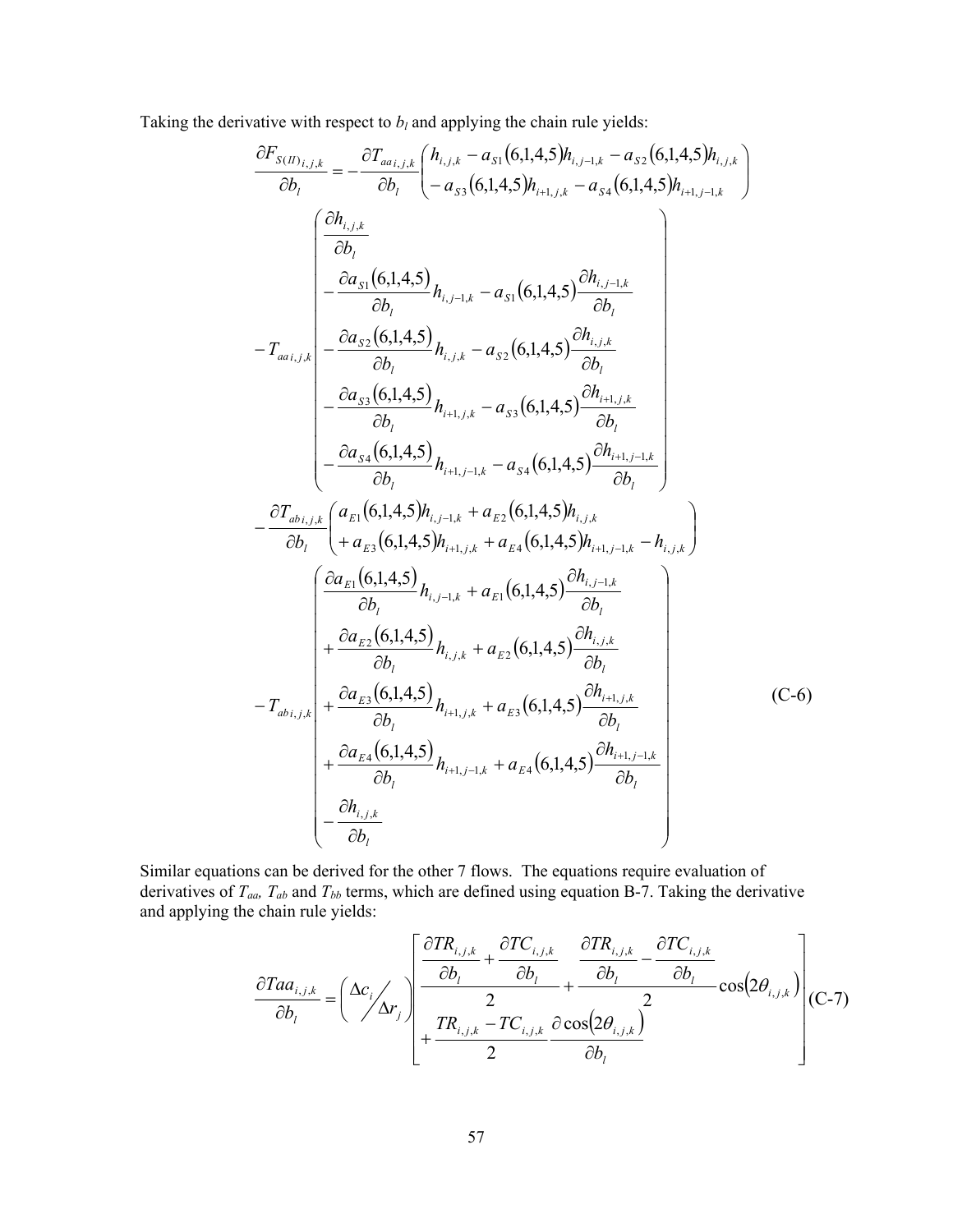<span id="page-66-0"></span>
$$
\frac{\partial Tab_{i,j,k}}{\partial b_{i}} = \frac{\frac{\partial TR_{i,j,k}}{\partial b_{i}} - \frac{\partial TC_{i,j,k}}{\partial b_{i}} \sin(2\theta_{i,j,k}) + \frac{TR_{i,j,k} - TC_{i,j,k}}{2} \frac{\partial \sin(2\theta_{i,j,k})}{\partial b_{i}} (C-8)}{\partial b_{i}}
$$
\n
$$
\frac{\partial Tbb_{i,j,k}}{\partial b_{i}} = \left(\frac{\Delta r_{j}}{\Delta c_{i}}\right) \left[\frac{\frac{\partial TR_{i,j,k}}{\partial b_{i}} + \frac{\partial TC_{i,j,k}}{\partial b_{i}}}{2} - \frac{\frac{\partial TR_{i,j,k}}{\partial b_{i}} - \frac{\partial TC_{i,j,k}}{\partial b_{i}}}{2} \cos(2\theta_{i,j,k})\right] (C-9)
$$

The derivatives on the right-hand side of equation C-7 to C-9 are non-zero only for parameters defining horizontal hydraulic conductivity (*Kh<sub>l</sub>*), horizontal anisotropy (*HANI<sub>l</sub>*), and the angle of anisotropy  $(\theta_l)$ .

$$
\frac{\partial TR_{i,j,k}}{\partial Kh_l} = \sum_{p=1}^n m_{l_{i,j,p}} thk_{p_{i,j,k}}
$$
\n(C-10)

$$
\frac{\partial TC_{i,j,k}}{\partial Kh_l} = \sum_{p=1}^n m_{l_{i,j,p}} thk_{p_{i,j,k}} HANI_{i,j,p}
$$
\n(C-11)

$$
\frac{\partial TC_{i,j,k}}{\partial Han_i} = \sum_{p=1}^{n} KH_{i,j,p} m_{i,j,p} thk_{p_{i,j,k}}
$$
\n(C-12)

$$
\frac{\partial \sin(2\theta_{i,j,k})}{\partial \theta_{i,j,k}} = 2\cos(2\theta_{i,j,k})
$$
\n(C-13.1)

$$
\frac{\partial \cos(2\theta_{i,j,k})}{\partial \theta_{i,j,k}} = -2\sin(2\theta_{i,j,k})
$$
\n(C-13.2)

The complexity of the equations for  $a_{SI}$ ,  $a_{S2}$ , and so on in equation C-6, indicates that their derivatives cannot be calculated analytically without considerable effort. Therefore, perturbation sensitivities are calculated for these terms by perturbing parameter values, calculating the change in the coefficient, and dividing by the change in the parameter value. In the current version of the LDVA capability, a fixed perturbation step size of 10 percent is used, except that when the angle is zero, a step size of 15 degrees is used. While the equations for the coefficients are nonlinear with respect to the parameter values, this approach worked well in the simulation examples presented in this report.

### $\mathbf{The} \, f^5 \, \mathbf{Term}$

Next, focusing on  $f^5$ , equation B-29 can be rearranged to yield:

$$
f_{i,j,k}^5 = FL_{i,j,k}^5 + FT_{i,j,k}^5 + FR_{i,j,k}^5 + FB_{i,j,k}^5
$$
 (C-14)

where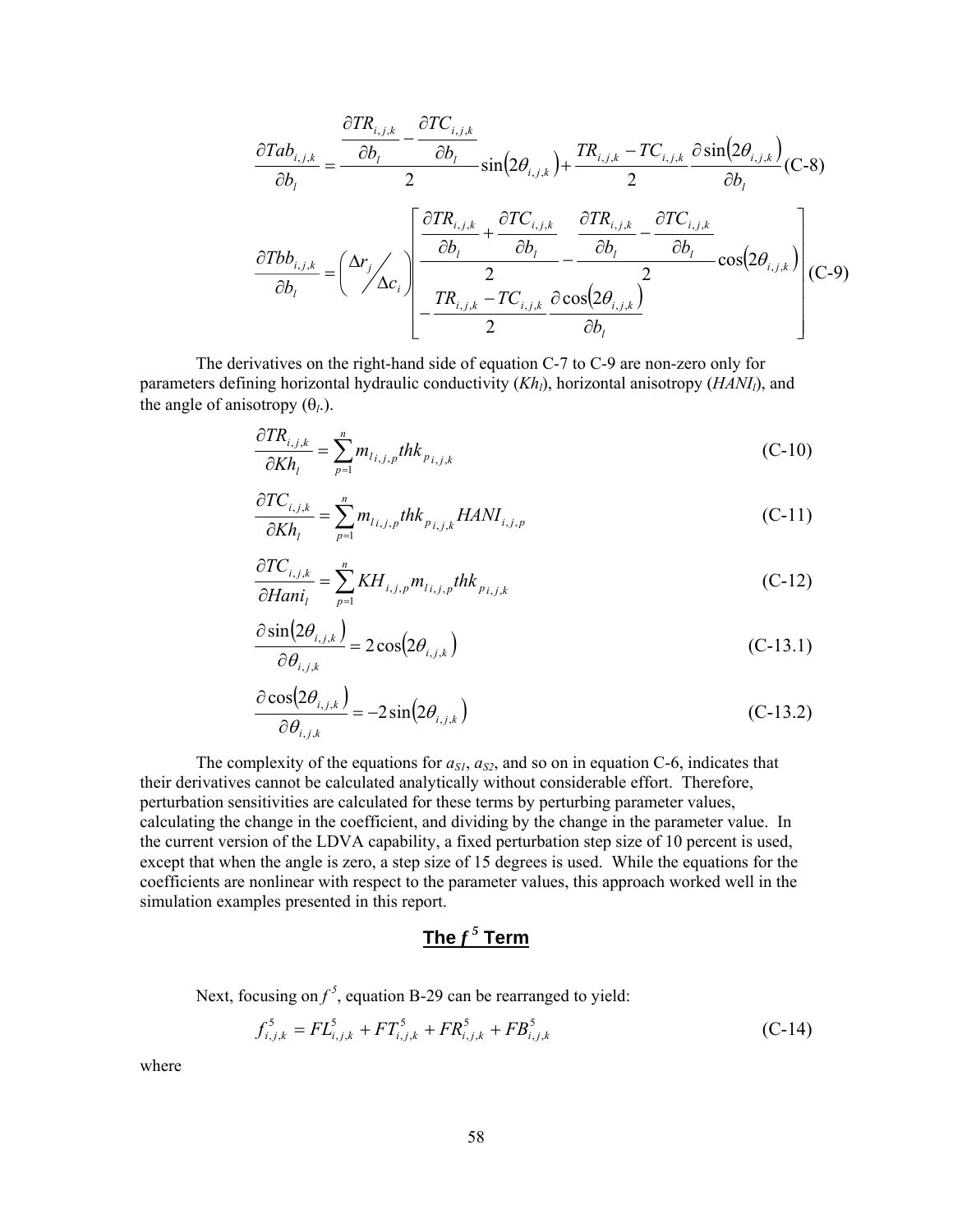$$
FL_{i,j,k}^5 = \frac{2T_{aa}^6 T_{aa}^1}{T_{aa}^6 + T_{aa}^1} (\phi_6 - \phi_1) = CRL_{i,j,k} (\phi_6 - \phi_1)
$$
 (C-15.1)

$$
FT_{i,j,k}^5 = \frac{2T_{bb}^8 T_{bb}^1}{T_{bb}^8 + T_{bb}^1} (\phi_8 - \phi_1) = CCT_{i,j,k} (\phi_8 - \phi_1)
$$
 (C-15.2)

$$
FR_{i,j,k}^5 = \frac{2T_{aa}^1 T_{aa}^2}{T_{aa}^1 + T_{aa}^2} (\phi_2 - \phi_1) = CRR_{i,j,k} (\phi_2 - \phi_1)
$$
 (C-15.3)

$$
FB_{i,j,k}^5 = \frac{2T_{bb}^4 T_{bb}^1}{T_{bb}^4 + T_{bb}^1} (\phi_4 - \phi_1) = CCB_{i,j,k} (\phi_4 - \phi_1)
$$
 (C-15.4)

Taking the derivative of equation C-14 yields:

$$
\frac{\partial f_{i,j,k}^5}{\partial b_l} = \frac{\partial F L_{i,j,k}^5}{\partial b_l} + \frac{\partial F T_{i,j,k}^5}{\partial b_l} + \frac{\partial F R_{i,j,k}^5}{\partial b_l} + \frac{\partial F B_{i,j,k}^5}{\partial b_l}
$$
(C-16)

where

$$
\frac{\partial FL_{i,j,k}^5}{\partial b_l} = \frac{\partial CRL_{i,j,k}}{\partial b_l} (\phi_6 - \phi_1) + CRL_{i,j,k} \left( \frac{\partial \phi_6}{\partial b_l} - \frac{\partial \phi_1}{\partial b_l} \right)
$$
(C-17.1)

$$
\frac{\partial FR_{i,j,k}^5}{\partial b_l} = \frac{\partial CRR_{i,j,k}}{\partial b_l} (\phi_2 - \phi_1) + CRR_{i,j,k} \left( \frac{\partial \phi_2}{\partial b_l} - \frac{\partial \phi_1}{\partial b_l} \right)
$$
(C-17.2)

$$
\frac{\partial FT_{i,j,k}^{5}}{\partial b_{l}} = \frac{\partial CCT_{i,j,k}}{\partial b_{l}} (\phi_{8} - \phi_{1}) + CCT_{i,j,k} \left(\frac{\partial \phi_{8}}{\partial b_{l}} - \frac{\partial \phi_{1}}{\partial b_{l}}\right)
$$
(C-17.3)

$$
\frac{\partial FB_{i,j,k}^5}{\partial b_l} = \frac{\partial CCB_{i,j,k}}{\partial b_l} (\phi_4 - \phi_1) + CCB_{i,j,k} \left( \frac{\partial \phi_4}{\partial b_l} - \frac{\partial \phi_1}{\partial b_l} \right)
$$
(C-17.4)

To derive the sensitivity of the conductance terms in C-17, consider the following steps. Basic calculus yields:

$$
\frac{\partial}{\partial b} \left[ \frac{u}{v} \right] = \frac{v \frac{\partial u}{\partial b} - u \frac{\partial v}{\partial b}}{v^2}
$$
\n(C-18)

For  $CRL_{i,j,k}$  u and v are defined as:

$$
u = 2Ta a^6 Ta a^1 \tag{C-19}
$$

$$
v = Taa^6 + Taa^1 \tag{C-20}
$$

Taking the derivative of equation C-19 with respect to  $b_l$  yields:

$$
\frac{\partial u}{\partial b_l} = 2 \left[ \frac{\partial Ta a^6}{\partial b_l} Ta a^1 + Ta a^6 \frac{\partial Ta a^1}{\partial b_l} \right]
$$
(C-21)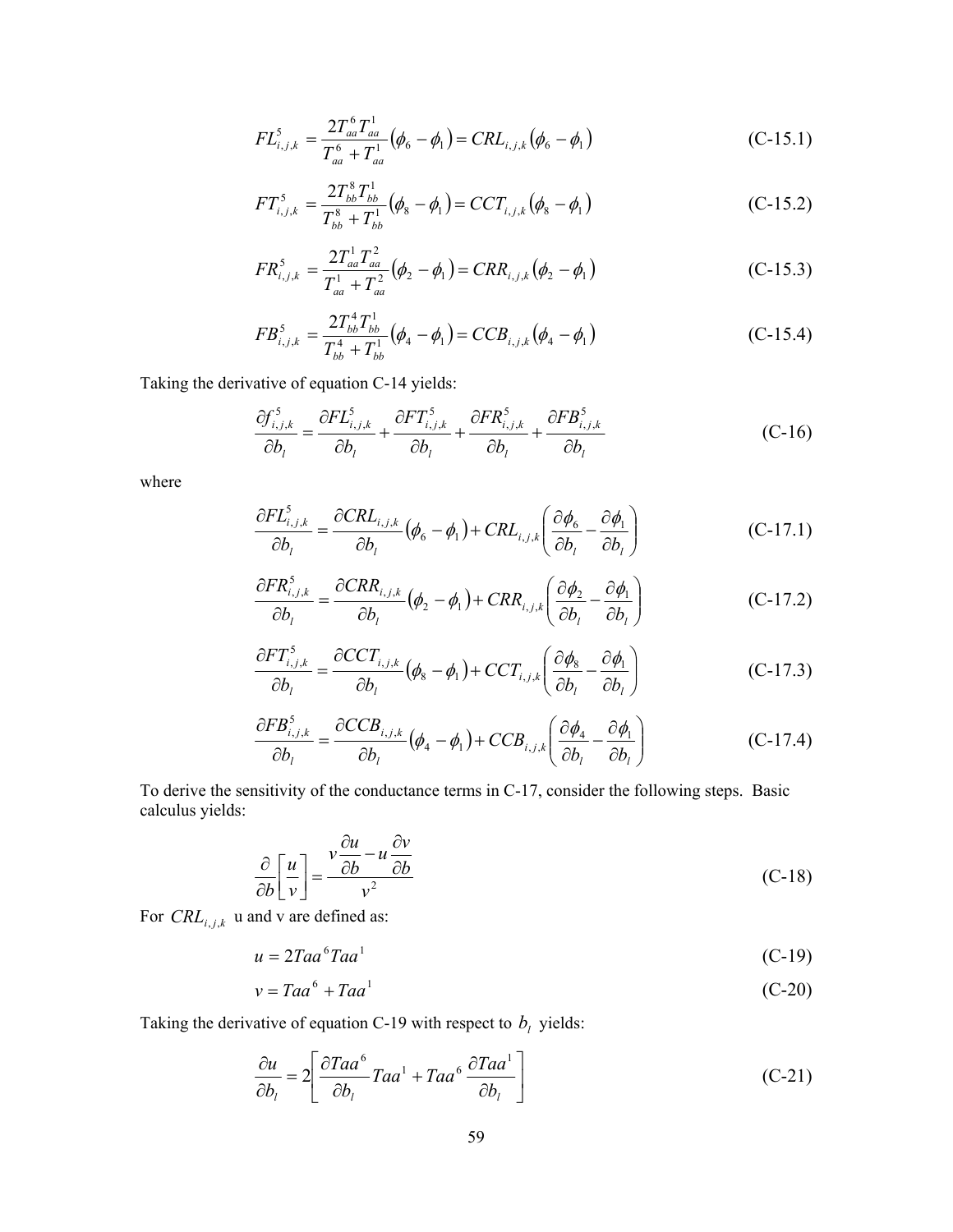<span id="page-68-0"></span>and taking the derivative of equation C-20 with respect to  $b_l$  yields:

$$
\frac{\partial v}{\partial b_l} = \frac{\partial Taa^6}{\partial b_l} + \frac{\partial Taa^1}{\partial b_l}
$$
 (C-22)

# **The Final Term**

The  $A^{(5)}$  matrix is composed of the conductance terms that are shown in equations C-15, and the generalized derivative of each term is calculated using equations C-18 through C-22. The resulting matrix is then multiplied by the hydraulic heads already calculated for time step n+1.